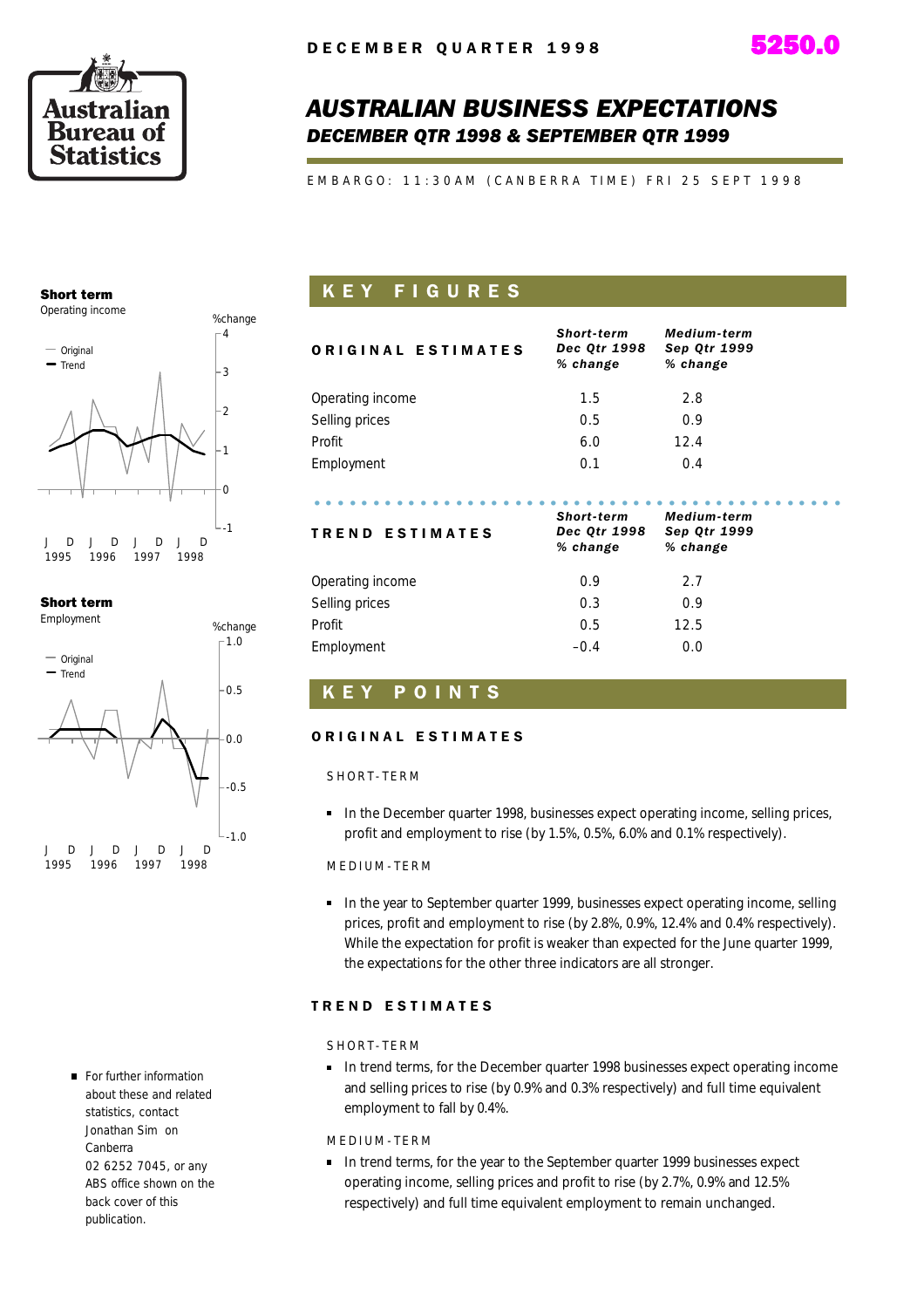# N O T E S

| FORTHCOMING ISSUES    | ISSUE (Quarter)<br>March 1999<br>June 1999                                                                                                                                    | RELEASE DATE<br>5 January 1999<br>26 March 1999 |
|-----------------------|-------------------------------------------------------------------------------------------------------------------------------------------------------------------------------|-------------------------------------------------|
| CHANGES IN THIS ISSUE | The trend in short-term (Table 1) and medium term (Table 6) Total Operating Expenses<br>was inadvertently omitted from the previous publication. This has now been rectified. |                                                 |

W. McLennan Australian Statistician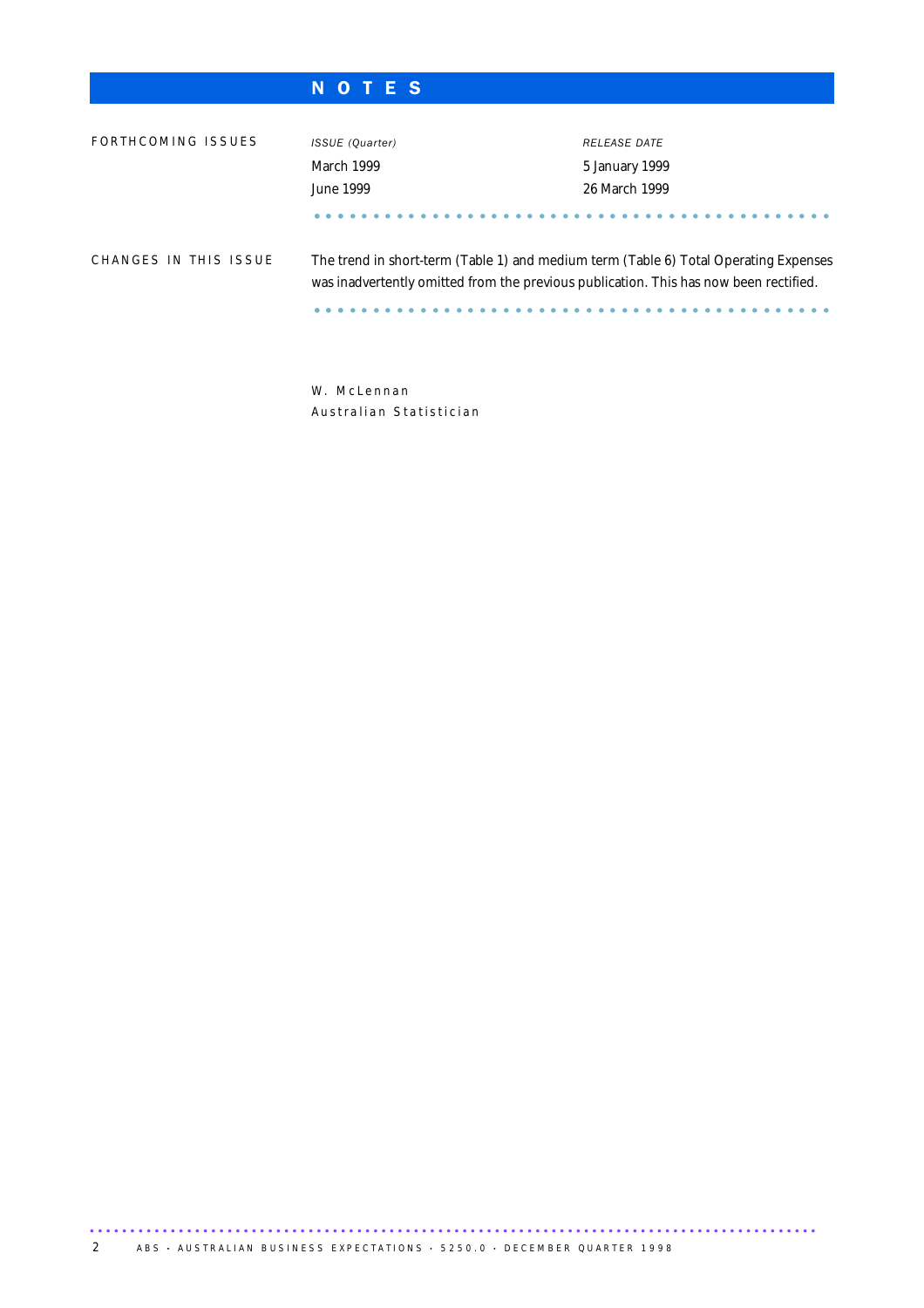### C O N T E N T S ............................................................. . .

|                            |              |                                                                                                                                                                                                                                                                                                        | page |
|----------------------------|--------------|--------------------------------------------------------------------------------------------------------------------------------------------------------------------------------------------------------------------------------------------------------------------------------------------------------|------|
|                            |              |                                                                                                                                                                                                                                                                                                        |      |
| SUMMARY OF RESULTS         |              |                                                                                                                                                                                                                                                                                                        |      |
| <b>TABLES</b>              | $\mathbf{1}$ | Short-term Outlook                                                                                                                                                                                                                                                                                     |      |
|                            |              | December Quarter 1998, expected aggregate change, Australia:                                                                                                                                                                                                                                           |      |
|                            | $\mathbf{2}$ |                                                                                                                                                                                                                                                                                                        |      |
|                            | 3            | December Quarter 1998, expected aggregate change, by industry  14                                                                                                                                                                                                                                      |      |
|                            | 4            | December Quarter 1998, expected aggregate change, by selected State                                                                                                                                                                                                                                    |      |
|                            |              |                                                                                                                                                                                                                                                                                                        |      |
|                            | 5            | December Quarter 1998, expected aggregate change, by size of business 19                                                                                                                                                                                                                               |      |
|                            |              | Medium-term Outlook                                                                                                                                                                                                                                                                                    |      |
|                            | 6            | September Quarter 1999, expected aggregate change, Australia:                                                                                                                                                                                                                                          |      |
|                            |              |                                                                                                                                                                                                                                                                                                        |      |
|                            | 7            |                                                                                                                                                                                                                                                                                                        |      |
|                            | 8            | September Quarter 1999, expected aggregate change, by industry  22                                                                                                                                                                                                                                     |      |
|                            | 9            | September Quarter 1999, expected aggregate change, by selected State<br>and Territory (and Territory and Territory and Territory and Territory and Territory and Territory and Territory and Territory and Territory and Territory and Territory and Territory and Territory and Territory and Territo |      |
|                            | 10           | September Quarter 1999, expected aggregate change, by size of business  27                                                                                                                                                                                                                             |      |
| <b>FURTHER INFORMATION</b> |              |                                                                                                                                                                                                                                                                                                        |      |
|                            |              |                                                                                                                                                                                                                                                                                                        |      |
|                            |              | Unpublished Data (and all and all and all and all and all and all and all and all and all and all and all and $35$                                                                                                                                                                                     |      |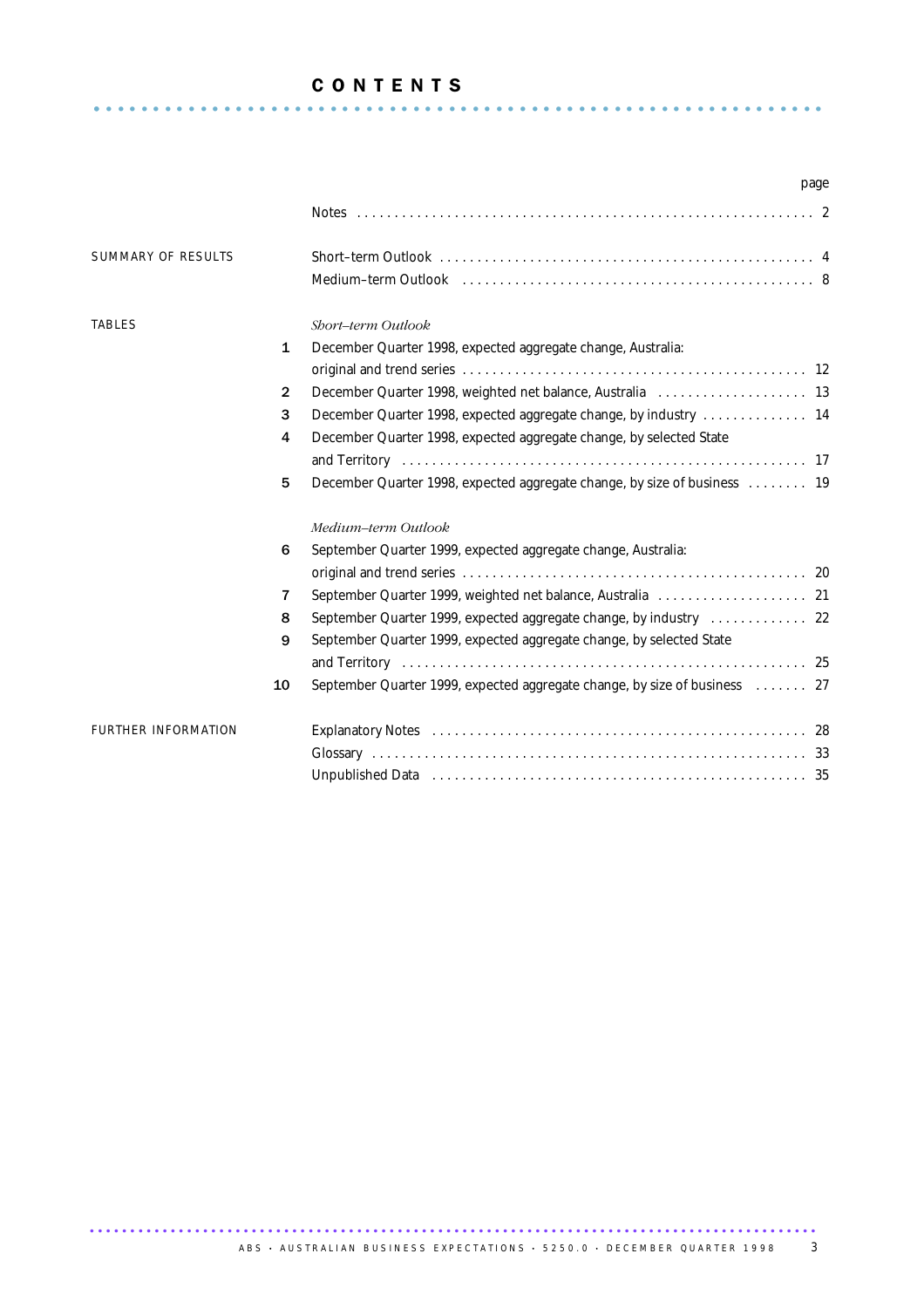### OPERATING INCOME

TIME SERIES Operating Income is expected to rise by 1.5% in the December quarter 1998, in part due to the seasonal increase in sales leading up to Christmas experienced in a number of industries. While small and medium sized business are only expecting a modest increase (0.6% and 0.2% respectively), large businesses are expecting an increase in their Operating Income of 3.9%.



MAIN INDUSTRY COMPARISON Two industries (Mining and Electricity, gas & water) expect Operating Income to fall in the short term, by 2.4% and 2.0% respectively. All other industries expect increases with Retail and Transport, storage & communication expecting increases of 4.4% and 3.7% respectively due in part to the Christmas season.

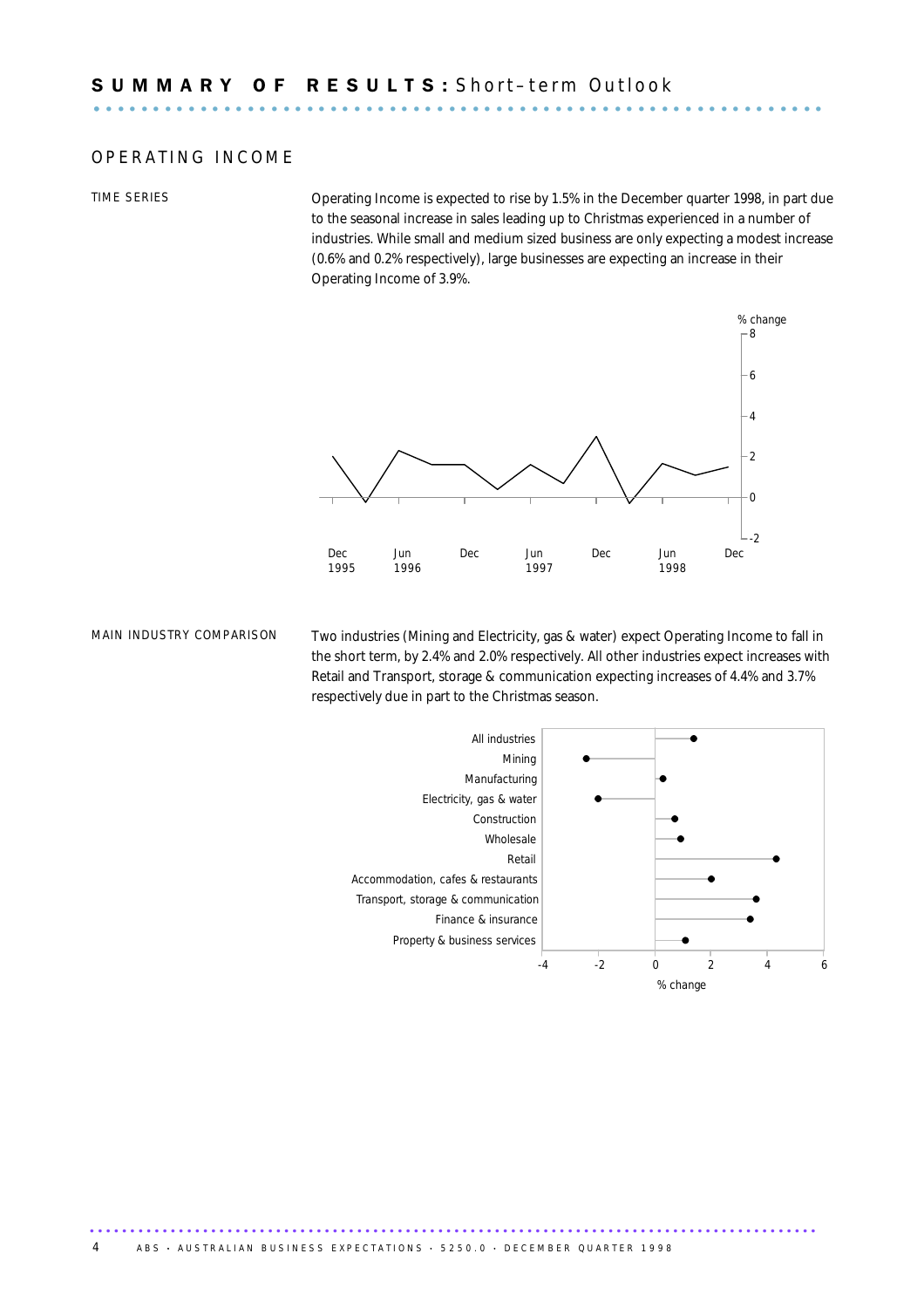### SELLING PRICES

TIME SERIES THE 0.5% increase expected in selling prices is the largest increase in a December quarter since the December quarter 1995 when a 1.2% increase was expected. Businesses of all sizes expect selling prices to increase by 0.5%.



MAIN INDUSTRY COMPARISON Electricity, gas and water is the only industry expecting a fall (0.2%) in selling prices in the December quarter 1998, while the largest increases are expected in Retail and the Property & business services industries, both expecting an increase of 0.8%.

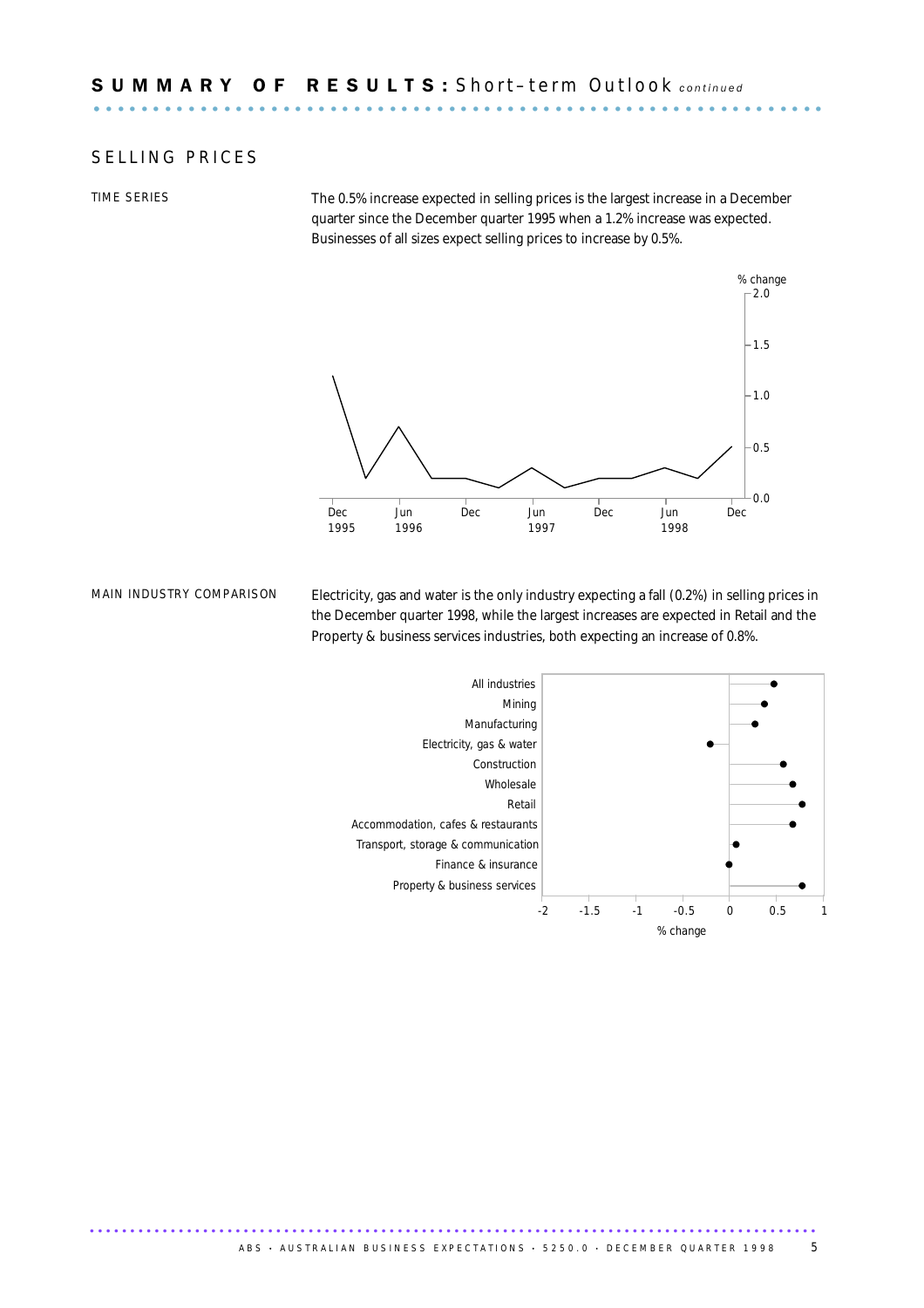### **P R O F I T S**

TIME SERIES Profits are expected to increase by 6.0% in the December quarter 1998. While small and medium sized businesses expect profits to fall (by 5.7% and 6.4% respectively), large businesses expect profits to increase by 17.5%.



MAIN INDUSTRY COMPARISON The Retail and Transport, storage & communication industries expect the largest increase in profits (16.6% and 14.2% respectively) due in part to the Christmas season. Only three industries expect falls in their profits in the short term, with the Electricity, gas & water industry expecting a 12.9% decline.

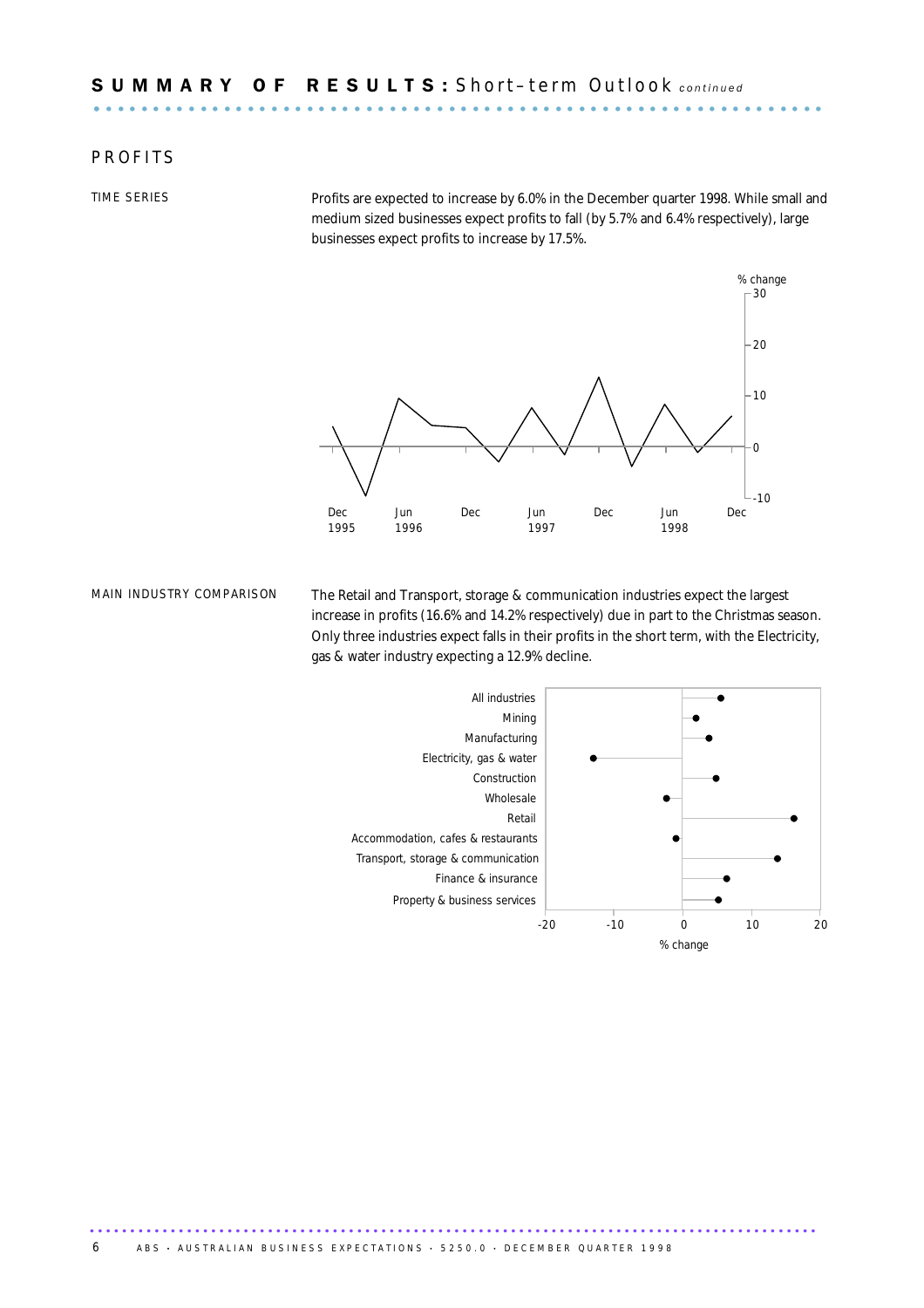### E M P L O Y M E N T

TIME SERIES Employment (full time equivalent) is expected to rise by 0.1% in the December quarter 1998. This is the first expected quarterly increase since the December quarter 1997 when an increase of 0.6% was expected.



MAIN INDUSTRY COMPARISON Seven out of ten industries expect falls in employment in the December quarter 1998 with the largest fall expected in the Mining industry (1.2%). Only the Retail, Accommodation, cafes & restaurants, and Property &business services industries expect to increase employment in the quarter with some of this likely to be due to seasonal factors such as the Christmas season and tourism.

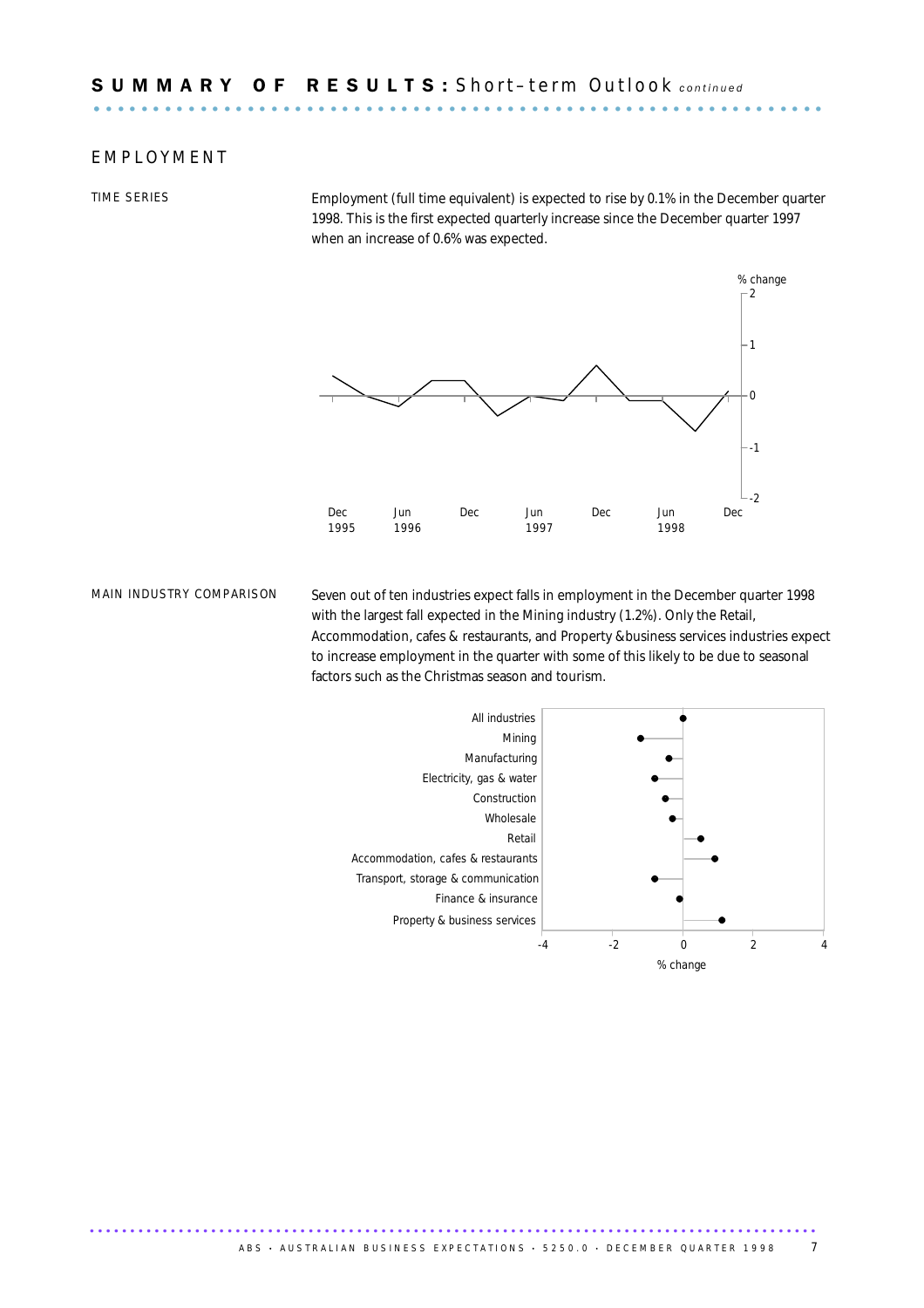### OPERATING INCOME

TIME SERIES Operating Income is expected to rise by 2.8% in the medium term with large businesses expecting expecting Operating Income to increase by 3.3%. Small and medium sized businesses expect Operating Income to increase by 2.6% and 2.7% respectively.



MAIN INDUSTRY COMPARISON All industries expect profits to increase in the medium term, with the largest increase expected in the Transport, storage & communication industry where an increase of 4.5% is expected.

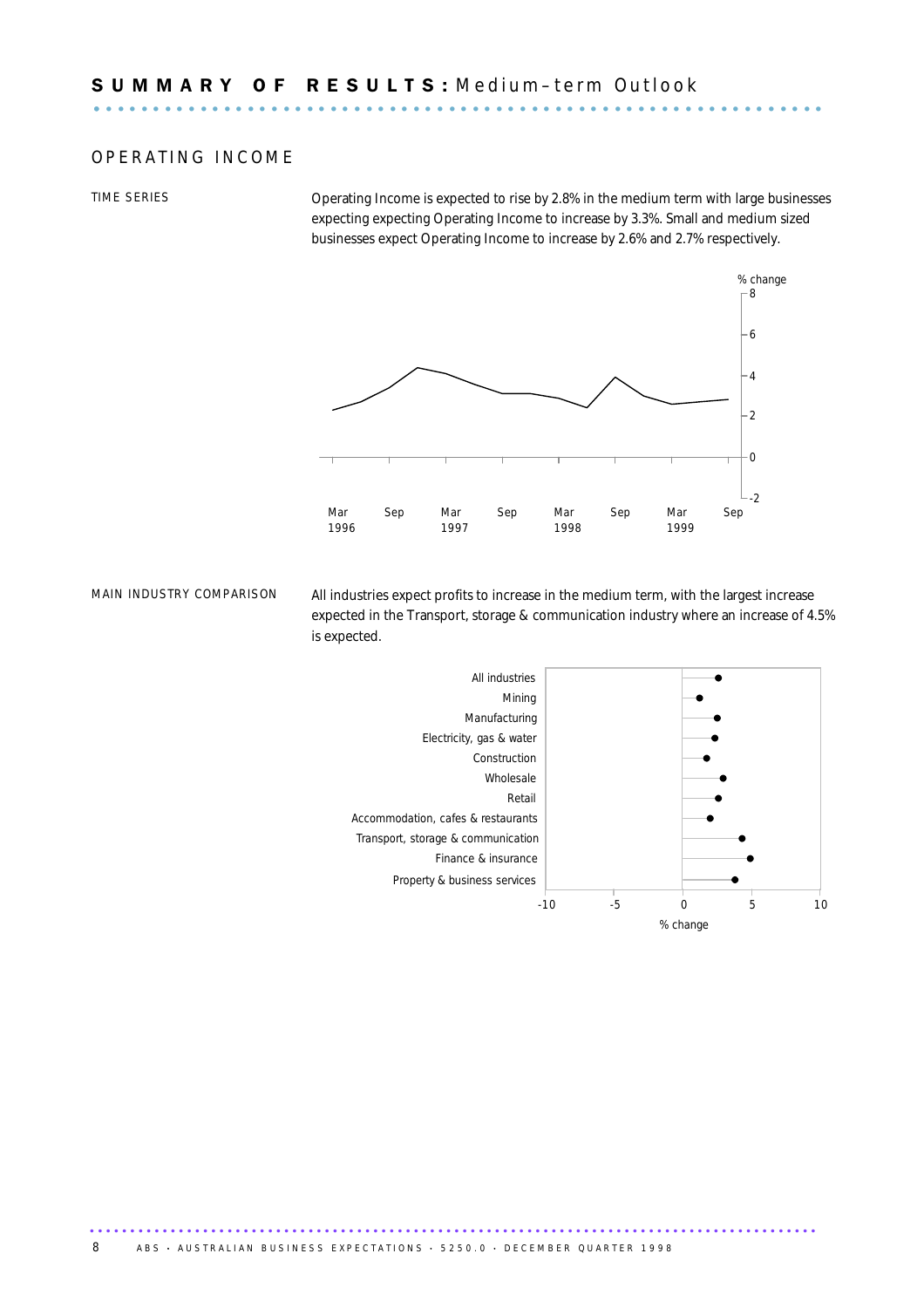### SELLING PRICES

TIME SERIES The increase expected in Selling Prices over the medium term is 0.9%. This is little changed from that expected over the last few quarters.



MAIN INDUSTRY COMPARISON The Mining industry is the only industry expecting a fall (0.3%) in Selling Prices in the medium term, while five industries (Property & business services, Retail, Electricity, gas &water, Wholesale, and Accommodation, cafes & restaurants) expect increases of 1.0% or more.

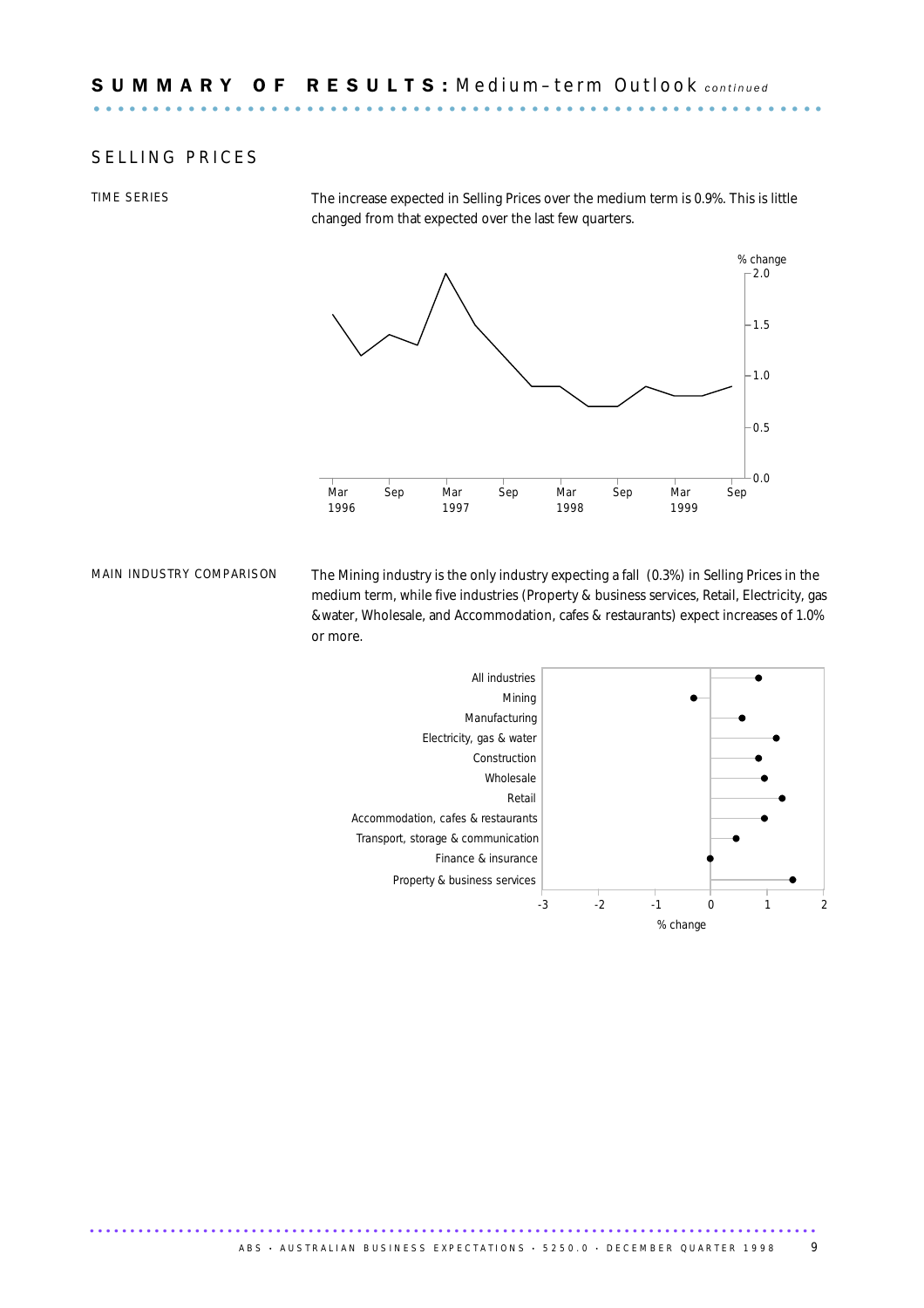### **PROFITS**

TIME SERIES While Profits are expected to increase by 12.4% over the medium term, their rate of increase is expected to be weaker than that expected three months ago (13.1%). Business of all sizes expect an increase in Profits with medium sized businesses expecting 15.3% while small and large businesses expect increases of 13.5% and 11.0% respectively.



MAIN INDUSTRY COMPARISON All industries, with the exception of Mining, expect profits to increase in the medium term, with the largest increases expected in the Property & business services and Wholesale industries.

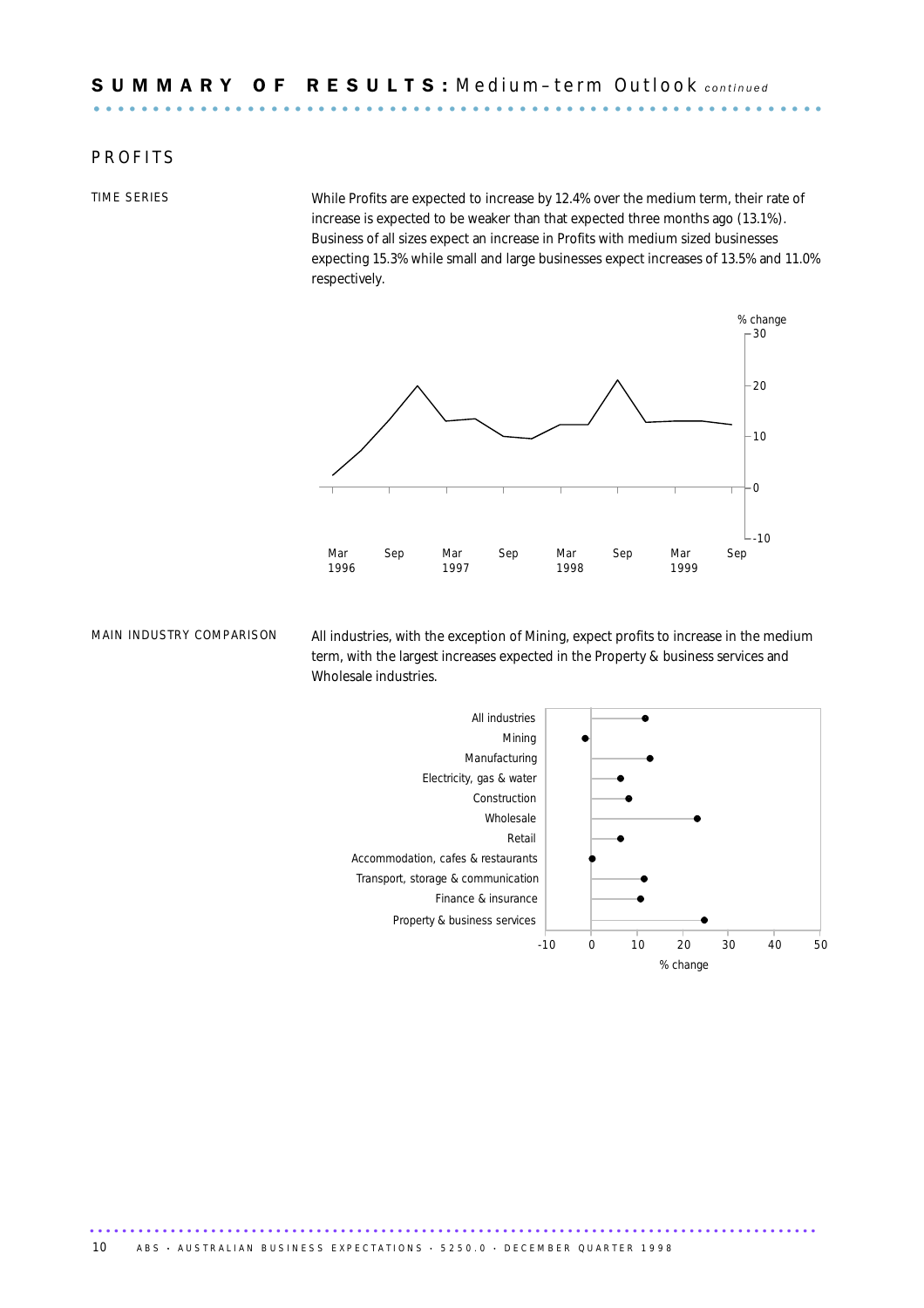### E M P L O Y M E N T

TIME SERIES Full time equivalent Employment is expected to rise by 0.4% in the medium term. This is a turnaround from three months ago when it was expected to fall by 0.5%. While large businesses expect a fall in employment of 0.1%, small and medium sized businesses expect increases of 0.5% and 1.2% respectively.



MAIN INDUSTRY COMPARISON While four industries (Mining, Electricity, gas & water, Transport, storage & communication, and Finance & insurance) expect employment to fall in the medium term, all other industries expect it to increase. The largest increase is expected in the Property & business services industry, which is expecting an increase of 1.6% or greater.

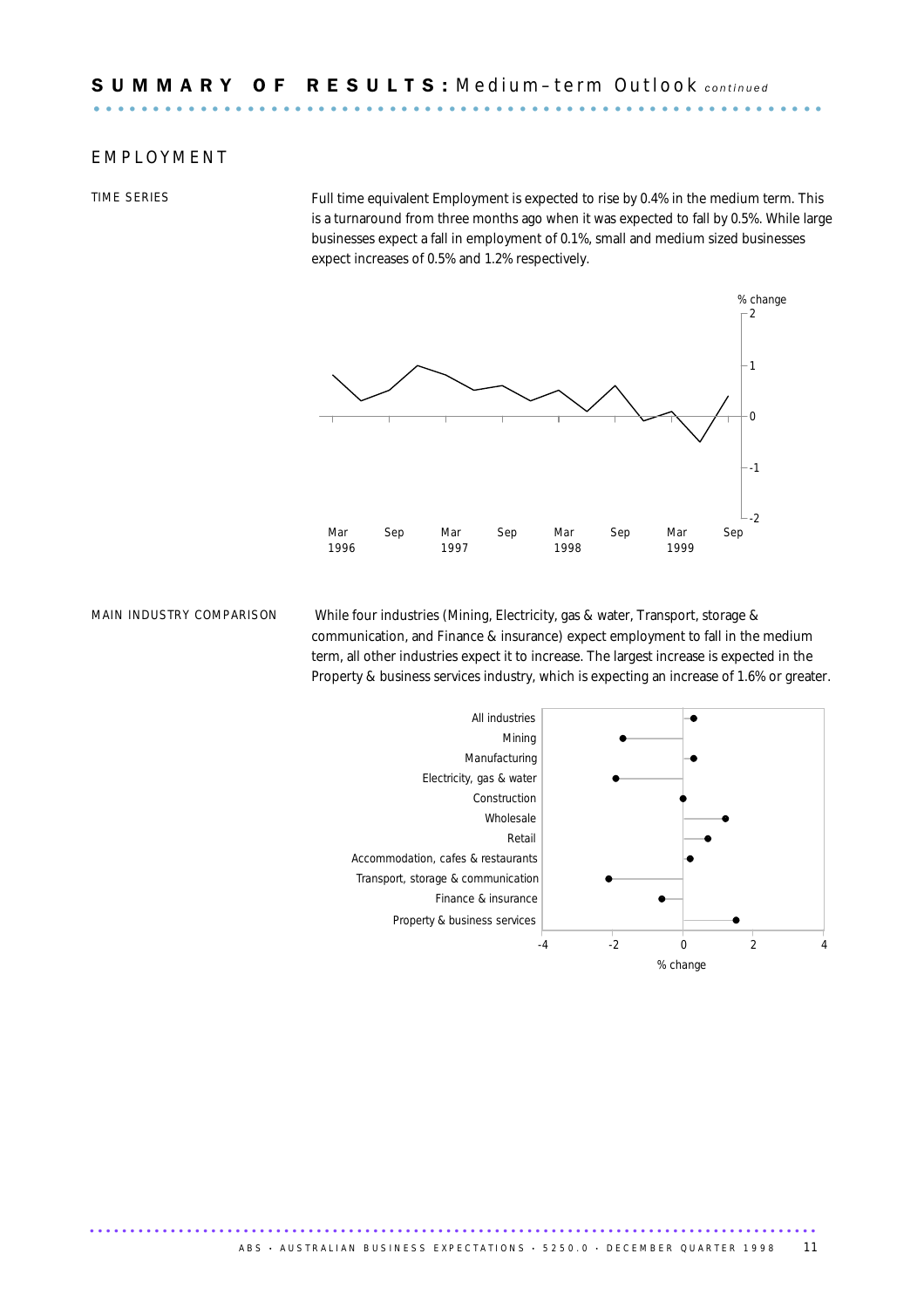

### EXPECTED AGGREGATE CHANGE OVER THE PREVIOUS QTR

|                                 | Dec Otr<br>1997 | Mar Otr<br>1998 | Jun Otr<br>1998 | Sep Otr<br>1998 | Dec Otr<br>1998 |
|---------------------------------|-----------------|-----------------|-----------------|-----------------|-----------------|
| Business performance indicators | %               | $\%$            | %               | %               | %               |
|                                 |                 | ORIGINAL        |                 |                 |                 |
| <b>Trading performance</b>      |                 |                 |                 |                 |                 |
| Operating income                | 3.0             | $-0.3$          | 1.7             | 1.1             | 1.5             |
| Selling prices                  | 0.2             | 0.2             | 0.3             | 0.2             | 0.5             |
| Profit                          | 13.7            | $-3.8$          | 8.4             | $-1.0$          | 6.0             |
| <b>Investment</b>               |                 |                 |                 |                 |                 |
| Capital expenditure             | 5.3             | 1.4             | 3.8             | 2.8             | 4.9             |
| <b>Stocks</b>                   | $-0.4$          | $-0.3$          | $-0.5$          | $-0.3$          | $-0.7$          |
| <b>Employment</b>               |                 |                 |                 |                 |                 |
| Full time equivalent            | 0.6             | $-0.1$          | $-0.1$          | $-0.7$          | 0.1             |
| <b>Operating expenses</b>       |                 |                 |                 |                 |                 |
| Wages                           | 1.3             | 0.5             | 0.5             | 0.8             | 1.2             |
| Non-wage labour                 | 1.0             | 0.3             | 0.4             | 0.8             | 0.6             |
| Other                           | 1.7             | 0.2             | 1.1             | 1.3             | 1.1             |
| Total                           | 1.6             | 0.3             | 1.0             | 1.2             | 1.1             |
|                                 |                 | <b>TREND</b>    |                 |                 |                 |
| <b>Trading performance</b>      |                 |                 |                 |                 |                 |
| Operating income                | 1.4             | 1.4             | 1.2             | 1.0             | 0.9             |
| Selling prices                  | 0.2             | 0.2             | 0.3             | 0.3             | 0.3             |
| Profit                          | 4.9             | 5.5             | 3.6             | 1.1             | 0.5             |
| <b>Investment</b>               |                 |                 |                 |                 |                 |
| Capital expenditure             | 3.6             | 3.2             | 3.0             | 3.6             | 4.6             |
| <b>Stocks</b>                   | $-0.3$          | $-0.3$          | $-0.4$          | $-0.5$          | $-0.6$          |
| <b>Employment</b>               |                 |                 |                 |                 |                 |
| Full time equivalent            | 0.2             | 0.1             | $-0.1$          | $-0.4$          | $-0.4$          |
| <b>Operating expenses</b>       |                 |                 |                 |                 |                 |
| Wages                           | 0.9             | 0.7             | 0.7             | 0.7             | 0.8             |
| Total                           | 0.9             | 0.9             | 0.9             | 1.0             | 1.1             |
|                                 |                 |                 |                 |                 |                 |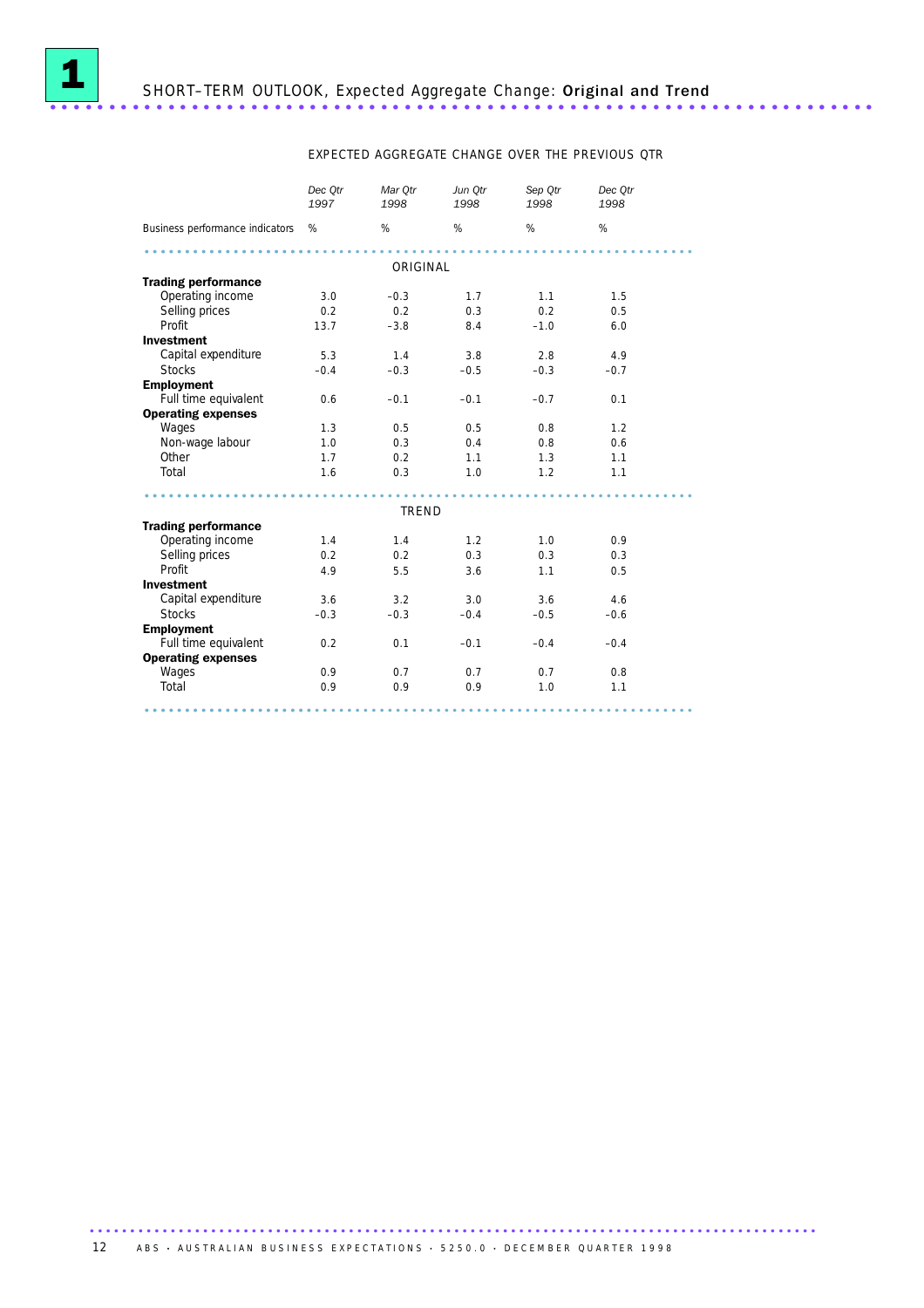

# SHORT-TERM WEIGHTED NET BALANCE—December Qtr 1998 ......................................................................

### BUSINESSES EXPECTING........

|                                 | Decreases | No change | Increases | Net balance |
|---------------------------------|-----------|-----------|-----------|-------------|
| Business performance indicators | %         | %         | %         | %           |
| <b>Trading performance</b>      |           |           |           |             |
| Operating income                | 20.0      | 24.5      | 55.4      | 37.5        |
| Selling prices                  | 8.8       | 45.0      | 46.2      | 39.4        |
| Profit                          | 38.5      | 16.1      | 46.0      | 8.0         |
| Investment                      |           |           |           |             |
| Capital expenditure             | 12.9      | 39.7      | 47.4      | 33.9        |
| <b>Stocks</b>                   | 41.4      | 30.9      | 27.6      | $-13.8$     |
| <b>Employment</b>               |           |           |           |             |
| Full time equivalent            | 29.0      | 53.1      | 17.9      | $-11.2$     |
| <b>Operating expenses</b>       |           |           |           |             |
| Wages                           | 9.0       | 33.2      | 57.8      | 48.8        |
| Non-wage labour                 | 9.4       | 41.1      | 49.6      | 40.2        |
| Other                           | 14.6      | 30.4      | 54.9      | 42.9        |
|                                 |           |           |           |             |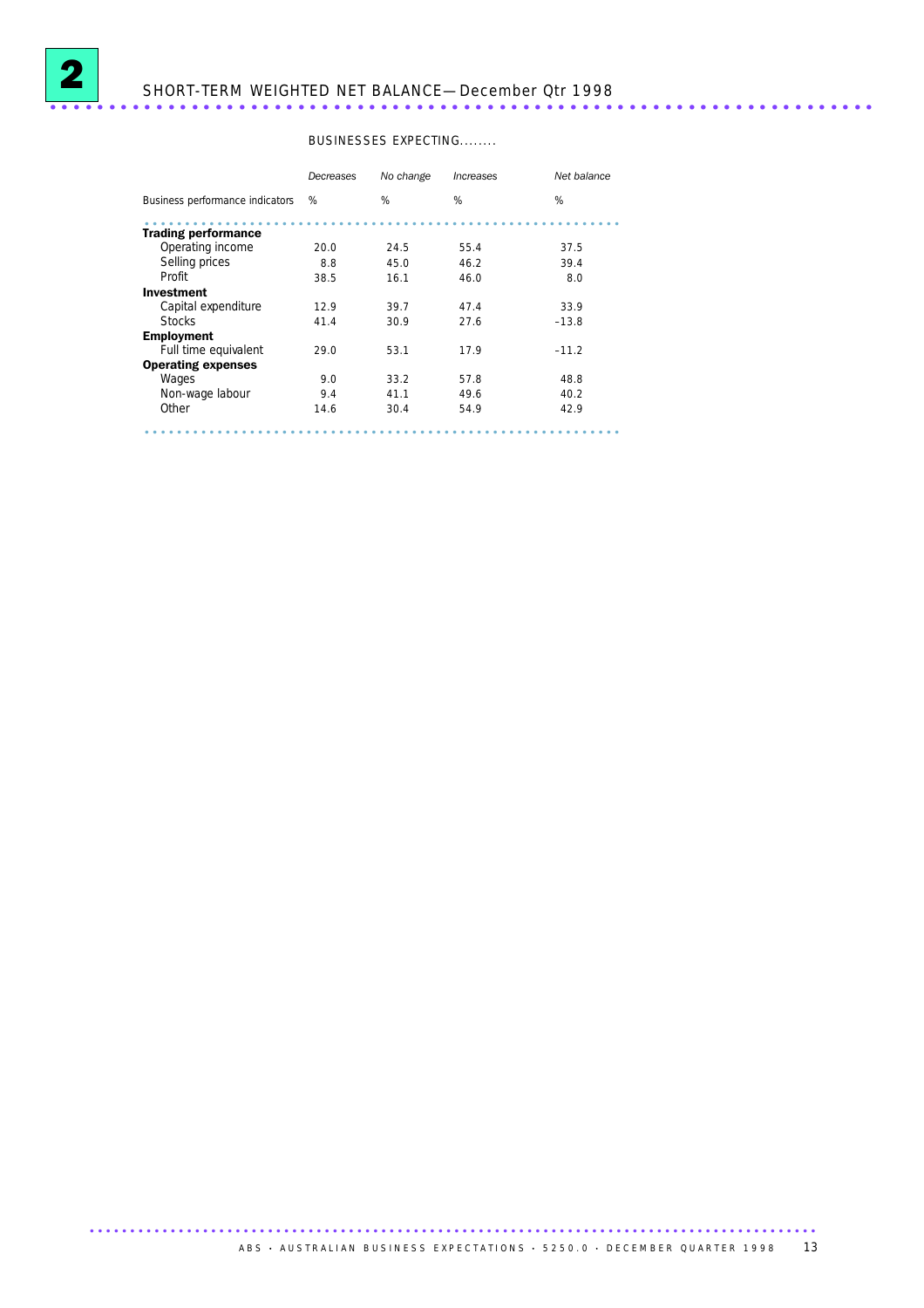

# INDUSTRY EXPECTATIONS, Short-term Outlook Expected Aggregate Change ......................................................................

EXPECTED AGGREGATE CHANGE OVER THE PREVIOUS QTR.....

|                                      | Dec Qtr<br>1997 | Mar Qtr<br>1998          | Jun Qtr<br>1998 | Sep Qtr<br>1998 | Dec Qtr<br>1998 |  |
|--------------------------------------|-----------------|--------------------------|-----------------|-----------------|-----------------|--|
| Business performance indicators %    |                 | %                        | %               | %               | %               |  |
|                                      |                 | <b>MINING</b>            |                 |                 |                 |  |
| <b>Trading performance</b>           |                 |                          |                 |                 |                 |  |
| Operating income                     | 2.0             | 2.6                      | 0.4             | 1.3             | $-2.4$          |  |
| Selling prices                       | $-0.2$          | $-0.3$                   | $-1.6$          | $-0.8$          | 0.4             |  |
| Profit                               | 17.0            | 10.4                     | 1.7             | 6.2             | 2.4             |  |
| <b>Investment</b>                    |                 |                          |                 |                 |                 |  |
| Capital expenditure                  | 5.4             | $-2.4$                   | 11.1            | 2.5             | $-4.5$          |  |
| <b>Stocks</b>                        | $-2.4$          | $-1.4$                   | $-1.3$          | 1.4             | 4.6             |  |
| <b>Employment</b>                    |                 |                          |                 |                 |                 |  |
| Full time equivalent                 | $-1.1$          | $-1.1$                   | $-0.7$          | $-1.7$          | $-1.2$          |  |
| <b>Operating expenses</b><br>Wages   | $-1.1$          | 1.2                      | 0.2             | $-1.6$          | $-1.3$          |  |
| Non-wage labour                      | $-1.0$          | 1.4                      | $-0.2$          | $-0.9$          | $-1.5$          |  |
| Other                                | $-0.4$          | 0.7                      | 0.1             | 0.2             | $-4.4$          |  |
| Total                                | $-0.5$          | 0.7                      | 0.1             | $-0.1$          | $-3.8$          |  |
|                                      |                 |                          |                 |                 |                 |  |
|                                      |                 | MANUFACTURING            |                 |                 |                 |  |
| <b>Trading performance</b>           |                 |                          |                 |                 |                 |  |
| Operating income                     | 2.4             | $-1.1$                   | 3.7             | 3.2             | 0.4             |  |
| Selling prices                       | 0.0             | $-0.3$                   | 0.2             | 0.0             | 0.3             |  |
| Profit                               | 16.5            | $-9.5$                   | 29.0            | 11.0            | 4.2             |  |
| <b>Investment</b>                    |                 |                          |                 |                 |                 |  |
| Capital expenditure<br><b>Stocks</b> | 10.6<br>$-0.3$  | 5.6<br>$-0.5$            | 7.5<br>$-0.3$   | 8.1<br>$-1.0$   | 14.7<br>$-1.6$  |  |
| <b>Employment</b>                    |                 |                          |                 |                 |                 |  |
| Full time equivalent                 | $-0.3$          | $-0.3$                   | $-0.5$          | $-0.3$          | $-0.4$          |  |
| <b>Operating expenses</b>            |                 |                          |                 |                 |                 |  |
| Wages                                | 1.0             | 0.6                      | 0.5             | 0.9             | 0.6             |  |
| Non-wage labour                      | 0.6             | 0.2                      | 0.7             | 0.8             | 0.3             |  |
| Other                                | 1.2             | $-0.1$                   | 1.7             | 2.3             | $-0.2$          |  |
| Total                                | 1.1             | 0.0                      | 1.5             | 2.0             | $-0.1$          |  |
|                                      |                 |                          |                 |                 |                 |  |
| <b>Trading performance</b>           |                 | ELECTRICITY, GAS & WATER |                 |                 |                 |  |
| Operating income                     | $-0.6$          | 0.3                      | 0.8             | $-0.2$          | $-2.0$          |  |
| Selling prices                       | $-0.9$          | $-0.2$                   | 0.0             | 0.5             | $-0.2$          |  |
| Profit                               | $-0.5$          | 5.1                      | 4.6             | 8.3             | $-12.9$         |  |
| <b>Investment</b>                    |                 |                          |                 |                 |                 |  |
| Capital expenditure                  | 1.8             | $-5.4$                   | 5.6             | 3.7             | 4.3             |  |
| <b>Stocks</b>                        | 0.1             | $-0.1$                   | $-2.2$          | 0.1             | $-0.4$          |  |
| <b>Employment</b>                    |                 |                          |                 |                 |                 |  |
| Full time equivalent                 | $-1.2$          | $-1.4$                   | $-0.7$          | $-1.5$          | $-0.8$          |  |
| <b>Operating expenses</b>            |                 |                          |                 |                 |                 |  |
| Wages                                | 0.7             | $-1.4$                   | 0.1             | 0.0             | 0.3             |  |
| Non-wage labour<br>Other             | 1.1<br>$-1.0$   | $-0.9$                   | $-0.3$<br>0.7   | 0.1<br>$-2.0$   | 0.0<br>0.2      |  |
| Total                                | $-0.8$          | $-0.8$<br>$-0.8$         | 0.6             | $-1.8$          | 0.2             |  |
|                                      |                 |                          |                 |                 |                 |  |
|                                      |                 | CONSTRUCTION             |                 |                 |                 |  |
| <b>Trading performance</b>           |                 |                          |                 |                 |                 |  |
| Operating income                     | 2.0             | $-0.3$                   | 0.5             | 0.6             | 0.8             |  |
| Selling prices                       | 0.1             | 0.3                      | 0.3             | 0.2             | 0.6             |  |
| Profit                               | 10.4            | $-6.2$                   | $-1.4$          | 1.5             | 5.2             |  |
| Investment                           |                 |                          |                 |                 |                 |  |
| Capital expenditure                  | 5.9             | 4.1                      | 6.1             | 0.2             | 0.7             |  |
| <b>Stocks</b>                        | $-0.2$          | $-0.2$                   | $-0.7$          | 0.7             | $-0.1$          |  |
| <b>Employment</b>                    |                 |                          |                 |                 |                 |  |
| Full time equivalent                 | 0.0             | $-1.1$                   | $-0.4$          | $-1.4$          | $-0.5$          |  |
| <b>Operating expenses</b><br>Wages   |                 |                          |                 |                 |                 |  |
| Non-wage labour                      | 1.3<br>2.0      | 0.0<br>$-0.3$            | 0.2<br>0.5      | 0.2<br>1.0      | 0.2<br>$-0.2$   |  |
| Other                                | 1.1             | 0.5                      | 0.7             | 0.6             | 0.5             |  |
| Total                                | 1.1             | 0.4                      | 0.6             | 0.6             | 0.4             |  |
|                                      |                 |                          |                 |                 |                 |  |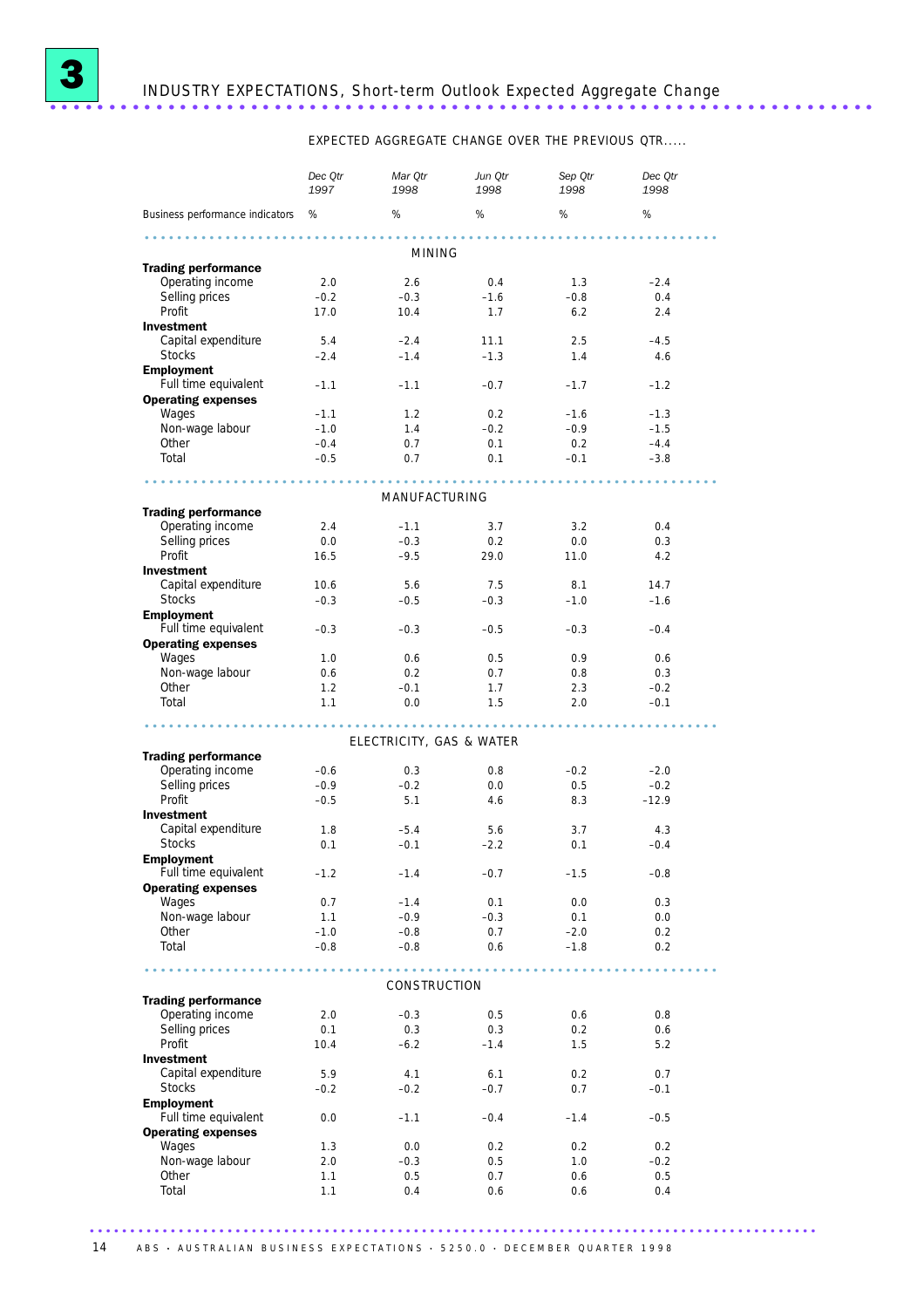

EXPECTED AGGREGATE CHANGE OVER THE PREVIOUS QTR.....

|                                                   | Dec Qtr<br>1997 | Mar Qtr<br>1998                    | Jun Otr<br>1998   | Sep Qtr<br>1998 | Dec Qtr<br>1998 |  |
|---------------------------------------------------|-----------------|------------------------------------|-------------------|-----------------|-----------------|--|
| Business performance indicators %                 |                 | %                                  | %                 | %               | %               |  |
| .                                                 |                 |                                    |                   |                 |                 |  |
|                                                   |                 | WHOLESALE                          |                   |                 |                 |  |
| <b>Trading performance</b><br>Operating income    | 2.5             | 0.1                                | 2.0               | 0.6             | 1.0             |  |
| Selling prices                                    | 0.0             | 0.3                                | 0.6               | 0.2             | 0.7             |  |
| Profit                                            | 12.8            | $-3.3$                             | 13.1              | $-6.1$          | $-2.4$          |  |
| <b>Investment</b>                                 |                 |                                    |                   |                 |                 |  |
| Capital expenditure                               | 12.2            | 4.2                                | 8.3               | 4.2             | 3.6             |  |
| <b>Stocks</b>                                     | $-0.5$          | 0.3                                | 0.0               | $-0.8$          | $-1.1$          |  |
| <b>Employment</b><br>Full time equivalent         | $-0.4$          | 0.2                                | 0.3               | 0.0             | $-0.3$          |  |
| <b>Operating expenses</b>                         |                 |                                    |                   |                 |                 |  |
| Wages                                             | 1.5             | 1.1                                | 1.1               | 1.0             | 1.4             |  |
| Non-wage labour                                   | 0.5             | 0.5                                | 0.9               | 0.7             | 0.9             |  |
| Other                                             | 1.4             | 0.6                                | 0.9               | 1.3             | 1.2             |  |
| Total                                             | 1.4             | 0.6                                | 0.9               | 1.2             | 1.2             |  |
|                                                   |                 |                                    | <b>AAAAAAAAAA</b> | <b>AAAAAAA</b>  |                 |  |
|                                                   |                 | RETAIL                             |                   |                 |                 |  |
| <b>Trading performance</b><br>Operating income    | 6.3             | $-1.2$                             | 1.2               | 0.4             | 4.4             |  |
| Selling prices                                    | 0.5             | 0.4                                | 0.5               | 0.3             | 0.8             |  |
| Profit                                            | 30.3            | $-3.1$                             | 1.3               | $-8.2$          | 16.6            |  |
| <b>Investment</b>                                 |                 |                                    |                   |                 |                 |  |
| Capital expenditure                               | 14.2            | 3.7                                | 9.1               | $-10.1$         | 1.0             |  |
| <b>Stocks</b>                                     | $-1.1$          | $-0.7$                             | $-1.9$            | 0.8             | $-0.5$          |  |
| <b>Employment</b>                                 |                 |                                    |                   |                 |                 |  |
| Full time equivalent<br><b>Operating expenses</b> | 3.3             | $-0.5$                             | $-0.1$            | 0.1             | 0.6             |  |
| Wages                                             | 3.2             | 0.0                                | 0.5               | 1.5             | 2.5             |  |
| Non-wage labour                                   | 2.6             | 0.0                                | 0.5               | 1.6             | 1.5             |  |
| Other                                             | 4.1             | $-0.9$                             | 1.2               | 1.3             | 3.3             |  |
| Total                                             | 4.0             | $-0.7$                             | 1.1               | 1.4             | 3.2             |  |
|                                                   |                 |                                    |                   |                 |                 |  |
|                                                   |                 | ACCOMMODATION, CAFES & RESTAURANTS |                   |                 |                 |  |
| <b>Trading performance</b>                        |                 |                                    |                   |                 |                 |  |
| Operating income                                  | 2.5             | $-0.5$                             | 0.1               | 0.2             | 2.1             |  |
| Selling prices<br>Profit                          | 0.5<br>9.6      | 0.5<br>$-14.5$                     | 0.7<br>$-4.6$     | 0.2<br>$-6.9$   | 0.7<br>$-1.0$   |  |
| <b>Investment</b>                                 |                 |                                    |                   |                 |                 |  |
| Capital expenditure                               | 1.1             | 1.8                                | $-1.2$            | 4.0             | 2.1             |  |
| <b>Stocks</b>                                     | 0.5             | $-0.4$                             | $-0.5$            | $-0.5$          | 0.5             |  |
| <b>Employment</b>                                 |                 |                                    |                   |                 |                 |  |
| Full time equivalent                              | 1.0             | 0.0                                | $-0.6$            | $-0.5$          | 1.0             |  |
| <b>Operating expenses</b><br>Wages                | 1.9             | 1.4                                | 0.6               | 1.1             | 2.1             |  |
| Non-wage labour                                   | 0.6             | 1.5                                | 0.6               | 1.1             | 2.0             |  |
| Other                                             | 1.5             | 1.1                                | 0.8               | 0.9             | 2.2             |  |
| Total                                             | 1.6             | 1.2                                | 0.7               | 1.0             | 2.2             |  |
|                                                   |                 |                                    |                   |                 |                 |  |
|                                                   |                 | TRANSPORT, STORAGE & COMMUNICATION |                   |                 |                 |  |
| <b>Trading performance</b>                        |                 |                                    |                   |                 |                 |  |
| Operating income                                  | 0.7             | 0.3                                | 1.3               | 0.5             | 3.7             |  |
| Selling prices<br>Profit                          | 0.4             | 0.4<br>$-2.7$                      | $-0.4$<br>3.9     | $-0.1$<br>7.7   | 0.1<br>14.2     |  |
| Investment                                        | $-6.5$          |                                    |                   |                 |                 |  |
| Capital expenditure                               | 3.0             | $-2.6$                             | 2.1               | 3.3             | 8.2             |  |
| <b>Stocks</b>                                     | 1.0             | $-0.9$                             | $-1.0$            | $-0.1$          | $-4.4$          |  |
| <b>Employment</b>                                 |                 |                                    |                   |                 |                 |  |
| Full time equivalent                              | $-0.4$          | 2.2                                | $-0.8$            | $-1.0$          | $-0.8$          |  |
| <b>Operating expenses</b><br>Wages                |                 |                                    |                   |                 |                 |  |
| Non-wage labour                                   | 1.0<br>1.1      | 0.8<br>1.1                         | 0.6<br>0.6        | 0.4<br>$-0.8$   | 0.4<br>$-0.9$   |  |
| Other                                             | 2.0             | 0.5                                | 1.5               | $-1.0$          | 1.4             |  |
| Total                                             | 1.7             | 0.6                                | 1.2               | $-0.7$          | 1.0             |  |
|                                                   |                 |                                    |                   |                 |                 |  |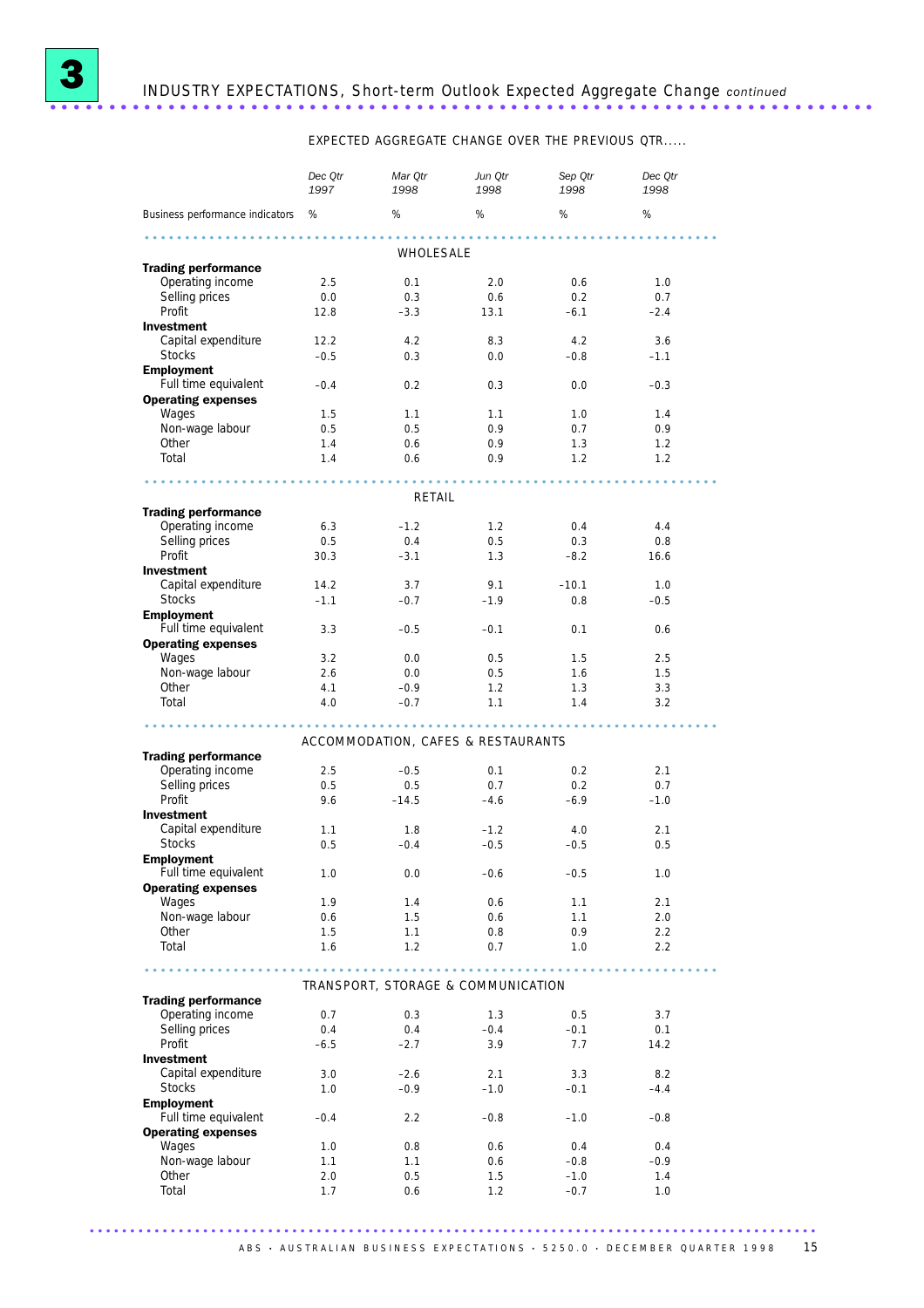

# 3 INDUSTRY EXPECTATIONS, Short-term Outlook Expected Aggregate Change *continued* ......................................................................

EXPECTED AGGREGATE CHANGE OVER THE PREVIOUS QTR.....

|                                 | Dec Qtr<br>1997 | Mar Qtr<br>1998              | Jun Qtr<br>1998 | Sep Qtr<br>1998 | Dec Qtr<br>1998 |
|---------------------------------|-----------------|------------------------------|-----------------|-----------------|-----------------|
| Business performance indicators | %               | $\%$                         | $\%$            | $\%$            | %               |
|                                 |                 | FINANCE & INSURANCE          |                 |                 |                 |
| <b>Trading performance</b>      |                 |                              |                 |                 |                 |
| Operating income                | 1.6             | 0.3                          | 1.4             | 1.0             | 3.5             |
| Selling prices                  | $-0.1$          | 0.1                          | 0.2             | 0.1             | 0.0             |
| Profit                          | 9.6             | $-0.6$                       | 1.4             | 0.2             | 6.7             |
| <b>Investment</b>               |                 |                              |                 |                 |                 |
| Capital expenditure             | 0.4             | $-1.8$                       | 0.0             | 0.5             | 3.3             |
| <b>Stocks</b>                   | 3.3             | 0.4                          | $-0.3$          | $-0.2$          | 0.0             |
| <b>Employment</b>               |                 |                              |                 |                 |                 |
| Full time equivalent            | $-0.2$          | $-0.1$                       | $-1.3$          | $-0.6$          | $-0.1$          |
| <b>Operating expenses</b>       |                 |                              |                 |                 |                 |
| Wages                           | $-0.2$          | $-0.5$                       | $-0.3$          | 2.2             | 2.6             |
| Non-wage labour                 | $-0.8$          | 0.1                          | $-0.6$          | 3.9             | 0.8             |
| Other                           | 0.2             | 0.5                          | 1.5             | 1.4             | 3.5             |
| Total                           | 0.2             | 0.4                          |                 | 1.5             |                 |
|                                 |                 |                              | 1.3             |                 | 3.4             |
|                                 |                 |                              |                 |                 |                 |
|                                 |                 | PROPERTY & BUSINESS SERVICES |                 |                 |                 |
| <b>Trading performance</b>      |                 |                              |                 |                 |                 |
| Operating income                | 2.2             | 0.7                          | 0.2             | $-0.2$          | 1.2             |
| Selling prices                  | 0.4             | 0.3                          | 0.2             | 0.7             | 0.8             |
| Profit                          | 10.3            | $-0.9$                       | 0.6             | $-9.8$          | 5.6             |
| <b>Investment</b>               |                 |                              |                 |                 |                 |
| Capital expenditure             | 0.9             | 2.8                          | 0.1             | 3.3             | 2.7             |
| <b>Stocks</b>                   | 0.7             | $-0.3$                       | $-0.1$          | 0.3             | $-0.5$          |
| <b>Employment</b>               |                 |                              |                 |                 |                 |
| Full time equivalent            | 0.3             | $-0.3$                       | 0.4             | 0.2             | 1.2             |
| <b>Operating expenses</b>       |                 |                              |                 |                 |                 |
| Wages                           | 0.9             | 0.7                          | 0.4             | 0.8             | 2.0             |
| Non-wage labour                 | 0.3             | 0.5                          | 0.3             | 0.4             | 1.3             |
| Other                           | 1.6             | 1.3                          | 0.1             | 1.2             | 0.0             |
| Total                           | 1.4             | 1.1                          | 0.1             | 1.1             | 0.6             |
|                                 |                 |                              |                 |                 |                 |
|                                 |                 | ALL INDUSTRIES               |                 |                 |                 |
| <b>Trading performance</b>      |                 |                              |                 |                 |                 |
| Operating income                | 3.0             | $-0.3$                       | 1.7             | 1.1             | 1.5             |
| Selling prices                  | 0.2             | 0.2                          | 0.3             | 0.2             | 0.5             |
| Profit                          | 13.7            | $-3.8$                       | 8.4             | $-1.0$          | 6.0             |
| <b>Investment</b>               |                 |                              |                 |                 |                 |
| Capital expenditure             | 5.3             | 1.4                          | 3.8             | 2.8             | 4.9             |
| <b>Stocks</b>                   | $-0.4$          | $-0.3$                       | $-0.5$          | $-0.3$          | $-0.7$          |
| <b>Employment</b>               |                 |                              |                 |                 |                 |
| Full time equivalent            | 0.6             | $-0.1$                       | $-0.1$          | $-0.7$          | 0.1             |
| <b>Operating expenses</b>       |                 |                              |                 |                 |                 |
| Wages                           | 1.3             | 0.5                          | 0.5             | 0.8             | 1.2             |
| Non-wage labour                 | 1.0             | 0.3                          | 0.4             | 0.8             | 0.6             |
| Other                           | 1.7             | 0.2                          | 1.1             | 1.3             | 1.1             |
| Total                           | 1.6             | 0.3                          | 1.0             | 1.2             | 1.1             |
|                                 |                 |                              |                 |                 |                 |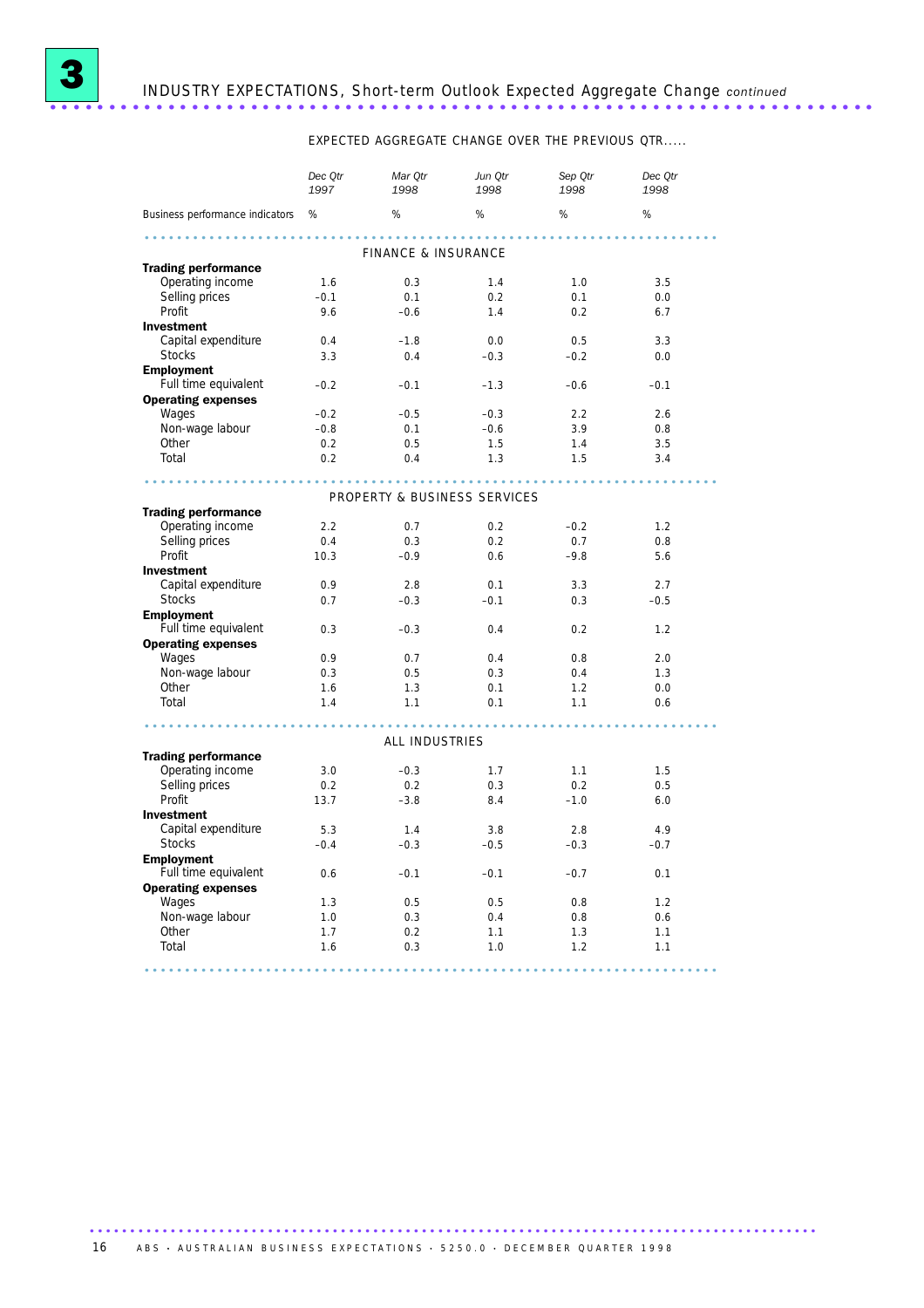

# <sup>4</sup> STATE EXPECTATIONS, Short-term Outlook Expected Aggregate Change ......................................................................

EXPECTED AGGREGATE CHANGE OVER THE PREVIOUS QTR.....

|                                                | Dec Qtr<br>1997 | Mar Qtr<br>1998 | Jun Qtr<br>1998 | Sep Qtr<br>1998 | Dec Qtr<br>1998 |
|------------------------------------------------|-----------------|-----------------|-----------------|-----------------|-----------------|
| Business performance indicators %              |                 | %               | %               | %               | %               |
|                                                |                 | NEW SOUTH WALES |                 |                 |                 |
| <b>Trading performance</b>                     |                 |                 |                 |                 |                 |
| Operating income                               | 3.0             | $-0.3$          | 2.3             | 0.8             | 1.2             |
| Selling prices                                 | 0.2             | 0.3             | 0.3             | 0.3             | 0.7             |
| Profit                                         | 4.1             | $-3.2$          | 8.0             | $-8.0$          | $-3.1$          |
| <b>Investment</b>                              |                 |                 |                 |                 |                 |
| Capital expenditure                            | 4.6             | 2.8             | 2.4             | 1.7             | 6.4             |
| <b>Stocks</b>                                  | $-0.6$          | $-0.5$          | $-0.6$          | 0.0             | $-1.1$          |
| <b>Employment</b>                              |                 |                 |                 |                 |                 |
| Full time equivalent                           | 0.9             | 0.0             | $-0.1$          | $-1.2$          | 0.1             |
| .                                              |                 |                 |                 |                 |                 |
|                                                |                 | VICTORIA        |                 |                 |                 |
| <b>Trading performance</b><br>Operating income | 2.6             | $-0.2$          | 1.7             | 1.1             | 1.3             |
| Selling prices                                 | 0.1             | 0.1             | 0.3             | 0.4             | 0.3             |
| Profit                                         |                 | $-4.0$          |                 |                 |                 |
| Investment                                     | 5.9             |                 | 1.8             | 2.0             | $-3.0$          |
| Capital expenditure                            | 6.2             | 2.0             | 3.3             |                 |                 |
| <b>Stocks</b>                                  | $-0.6$          | $-0.2$          | $-0.6$          | 5.1<br>0.6      | 6.1<br>$-1.1$   |
| <b>Employment</b>                              |                 |                 |                 |                 |                 |
| Full time equivalent                           | 0.7             | 0.0             | $-0.3$          | $-0.1$          | 0.0             |
|                                                |                 |                 |                 |                 |                 |
|                                                |                 | QUEENSLAND      |                 |                 |                 |
| <b>Trading performance</b>                     |                 |                 |                 |                 |                 |
| Operating income                               | 2.7             | $-0.5$          | 1.6             | 2.3             | 1.9             |
| Selling prices                                 | 0.2             | 0.3             | 0.0             | $-0.2$          | 0.7             |
| Profit                                         | 5.8             | $-5.5$          | 1.3             | $-0.2$          | 6.5             |
| Investment                                     |                 |                 |                 |                 |                 |
| Capital expenditure                            | 6.1             | 0.4             | 5.9             | 1.1             | 4.2             |
| <b>Stocks</b>                                  | $-0.8$          | $-0.6$          | $-0.3$          | $-0.3$          | $-1.8$          |
| <b>Employment</b>                              |                 |                 |                 |                 |                 |
| Full time equivalent                           | 0.3             | $-0.4$          | $-0.3$          | $-0.2$          | 0.2             |
|                                                |                 |                 |                 |                 |                 |
|                                                |                 | SOUTH AUSTRALIA |                 |                 |                 |
| <b>Trading performance</b>                     |                 |                 |                 |                 |                 |
| Operating income                               | 5.1             | 0.2             | 1.9             | 2.0             | 0.4             |
| Selling prices                                 | 0.3             | 0.2             | 0.5             | 0.4             | 0.4             |
| Profit                                         | 26.4            | 3.0             | 2.9             | 12.4            | $-16.0$         |
| <b>Investment</b>                              |                 |                 |                 |                 |                 |
| Capital expenditure                            | 9.5             | 1.5             | 9.8             | 2.6             | 0.4             |
| <b>Stocks</b>                                  | 0.6             | 1.9             | 0.2             | $-2.4$          | $-0.4$          |
| <b>Employment</b>                              |                 |                 |                 |                 |                 |
| Full time equivalent                           | 1.0             | 0.1             | $-0.1$          | $-1.2$          | 1.0             |
|                                                |                 |                 |                 |                 |                 |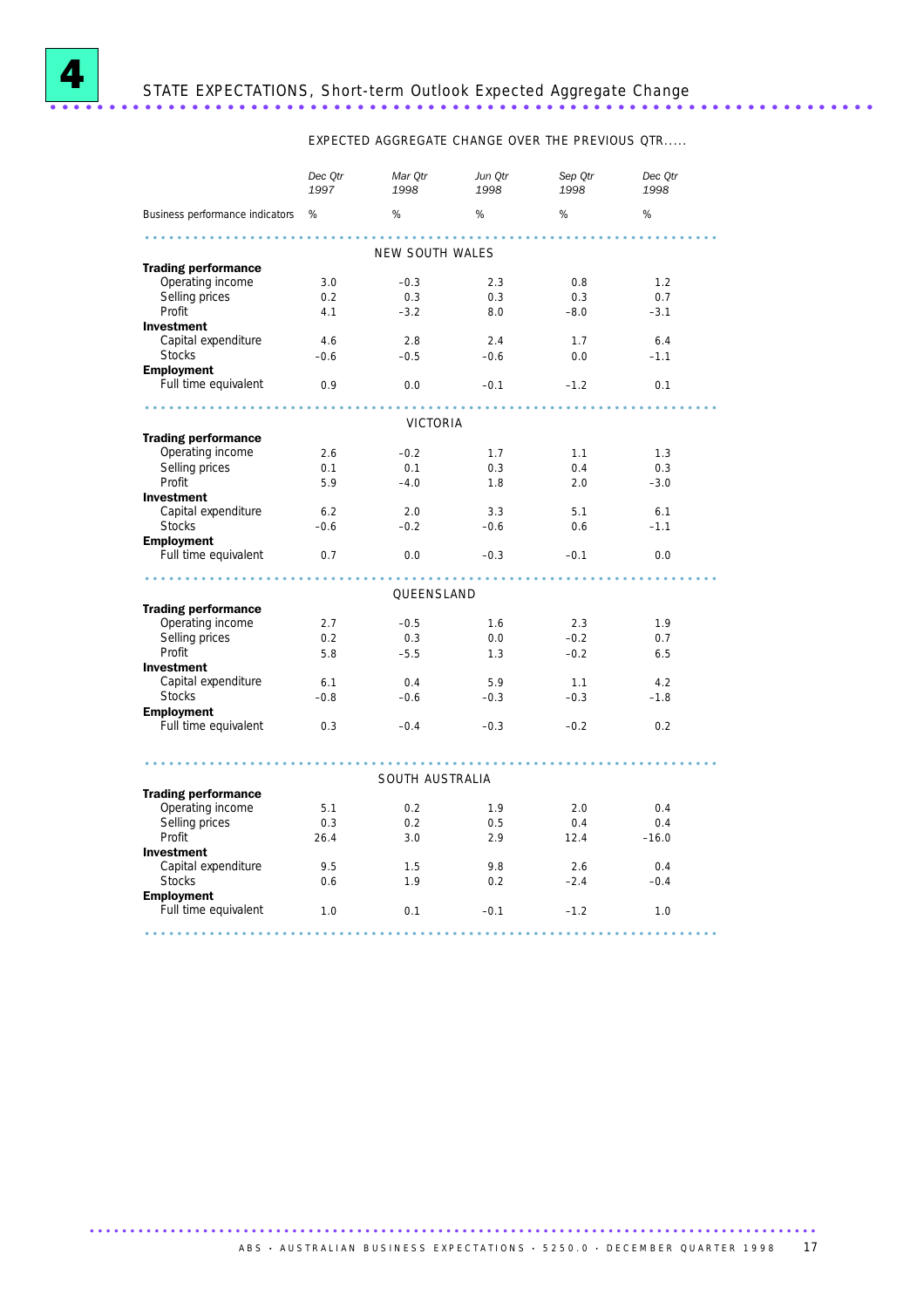

EXPECTED AGGREGATE CHANGE OVER THE PREVIOUS QTR.....

|                                   | Dec Otr<br>1997 | Mar Otr<br>1998   | Jun Otr<br>1998 | Sep Otr<br>1998 | Dec Otr<br>1998 |
|-----------------------------------|-----------------|-------------------|-----------------|-----------------|-----------------|
| Business performance indicators % |                 | %                 | %               | %               | %               |
|                                   |                 |                   |                 |                 |                 |
|                                   |                 | WESTERN AUSTRALIA |                 |                 |                 |
| <b>Trading performance</b>        |                 |                   |                 |                 |                 |
| Operating income                  | 3.6             | $-0.1$            | 1.2             | 1.2             | 1.0             |
| Selling prices                    | 0.2             | 0.0               | 0.4             | 0.4             | 0.3             |
| Profit                            | 14.6            | $-3.8$            | 1.8             | 3.4             | 4.3             |
| <b>Investment</b>                 |                 |                   |                 |                 |                 |
| Capital expenditure               | 8.8             | 0.9               | 2.6             | 7.5             | 3.0             |
| <b>Stocks</b>                     | $-0.8$          | $-0.6$            | $-0.7$          | $-1.2$          | 2.1             |
| <b>Employment</b>                 |                 |                   |                 |                 |                 |
| Full time equivalent              | 0.9             | 0.1               | 0.0             | $-0.7$          | 0.2             |
|                                   |                 | TASMANIA          |                 |                 |                 |
| <b>Trading performance</b>        |                 |                   |                 |                 |                 |
| Operating income                  | 5.7             | $-1.4$            | 0.8             | $-4.8$          | 1.5             |
| Selling prices                    | $-0.1$          | 0.2               | $-0.3$          | $-1.1$          | 0.4             |
| Profit                            | 23.5            | $-8.0$            | 10.6            | $-3.9$          | $-3.7$          |
| <b>Investment</b>                 |                 |                   |                 |                 |                 |
| Capital expenditure               | $-1.5$          | 1.6               | 1.4             | 1.8             | 4.0             |
| <b>Stocks</b>                     | 5.4             | $-0.6$            | $-0.7$          | $-5.1$          | $-0.6$          |
|                                   |                 |                   |                 |                 |                 |
| <b>Employment</b>                 |                 |                   |                 |                 |                 |
| Full time equivalent              | $-0.6$          | $-0.8$            | $-0.6$          | $-0.7$          | 0.1             |
|                                   |                 | <b>AUSTRALIA</b>  |                 |                 |                 |
| <b>Trading performance</b>        |                 |                   |                 |                 |                 |
| Operating income                  | 3.0             | $-0.3$            | 1.7             | 1.1             | 1.5             |
| Selling prices                    | 0.2             | 0.2               | 0.3             | 0.2             | 0.5             |
| Profit                            | 13.7            | $-3.8$            | 8.4             | $-1.0$          | 6.0             |
| <b>Investment</b>                 |                 |                   |                 |                 |                 |
| Capital expenditure               | 5.3             | 1.4               | 3.8             | 2.8             | 4.9             |
| <b>Stocks</b>                     | $-0.4$          | $-0.3$            | $-0.5$          | $-0.3$          | $-0.7$          |
| <b>Employment</b>                 |                 |                   |                 |                 |                 |
| Full time equivalent              | 0.6             | $-0.1$            | $-0.1$          | $-0.7$          | 0.1             |
|                                   |                 |                   |                 |                 |                 |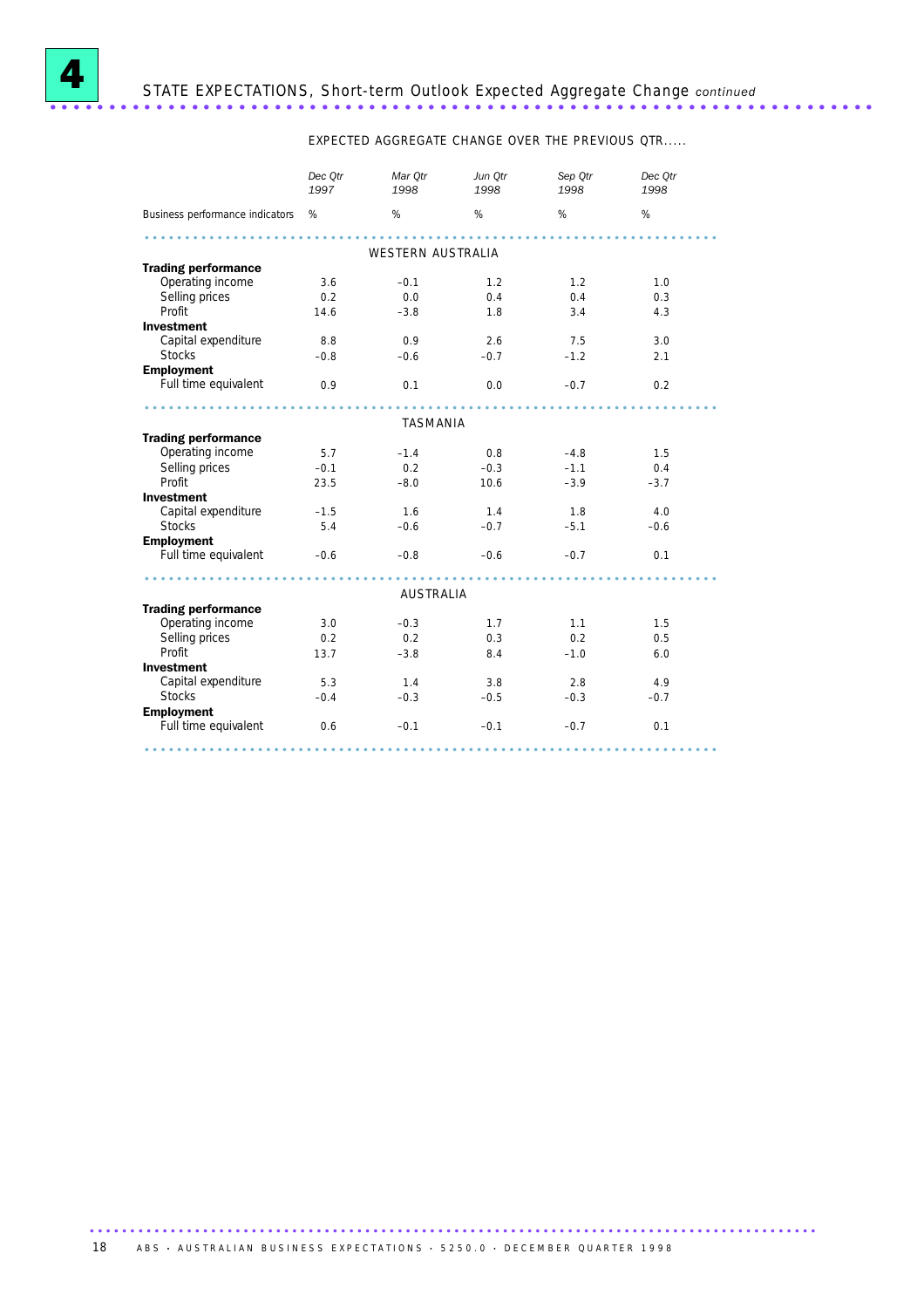

# <sup>5</sup> SIZE OF BUSINESS, Short-term Outlook Expected Aggregate Change ......................................................................

EXPECTED AGGREGATE CHANGE OVER THE PREVIOUS QTR.....

|                                 | Dec Otr<br>1997 | Mar Otr<br>1998 | Jun Otr<br>1998 | Sep Otr<br>1998 | Dec Otr<br>1998 |
|---------------------------------|-----------------|-----------------|-----------------|-----------------|-----------------|
| Business performance indicators | %               | %               | %               | %               | %               |
|                                 |                 | SMALL           |                 |                 |                 |
| <b>Trading performance</b>      |                 |                 |                 |                 |                 |
| Operating income                | 2.1             | 0.1             | 0.3             | 0.0             | 0.6             |
| Selling prices                  | 0.0             | 0.1             | 0.3             | 0.2             | 0.5             |
| Profit                          | 6.4             | $-3.8$          | $-2.5$          | $-7.3$          | $-5.7$          |
| <b>Investment</b>               |                 |                 |                 |                 |                 |
| Capital expenditure             | 4.1             | 2.8             | 3.3             | 3.8             | 5.1             |
| <b>Stocks</b>                   | 0.0             | $-0.2$          | $-0.6$          | $-0.5$          | $-0.7$          |
| <b>Employment</b>               |                 |                 |                 |                 |                 |
| Full time equivalent            | 0.3             | $-0.1$          | 0.1             | $-1.2$          | 0.0             |
| <b>Operating expenses</b>       |                 |                 |                 |                 |                 |
| Wages                           | 1.2             | 0.5             | 0.4             | 0.5             | 1.0             |
| Non-wage labour                 | 1.0             | 0.2             | 0.4             | 0.7             | 0.6             |
| Other                           | 1.7             | 1.0             | 0.8             | 1.5             | 1.2             |
| Total                           | 1.6             | 0.9             | 0.7             | 1.3             | 1.1             |
|                                 |                 |                 |                 |                 |                 |
|                                 |                 |                 |                 |                 |                 |
|                                 |                 | MEDIUM          |                 |                 |                 |
| <b>Trading performance</b>      |                 |                 |                 |                 |                 |
| Operating income                | 1.8             | 0.5             | 2.1             | 1.4             | 0.2             |
| Selling prices                  | 0.1             | 0.3             | 0.5             | 0.3             | 0.5             |
| Profit                          | 6.2             | $-5.8$          | 14.4            | 1.1             | $-6.4$          |
| <b>Investment</b>               |                 |                 |                 |                 |                 |
| Capital expenditure             | 4.5             | 2.1             | 2.0             | 1.6             | 3.7             |
| <b>Stocks</b>                   | $-0.4$          | $-0.3$          | 0.0             | $-0.8$          | $-0.6$          |
| <b>Employment</b>               |                 |                 |                 |                 |                 |
| Full time equivalent            | 0.1             | 0.0             | $-0.2$          | $-0.2$          | 0.2             |
| <b>Operating expenses</b>       |                 |                 |                 |                 |                 |
| Wages                           | 1.4             | 1.1             | 0.6             | 0.8             | 1.6             |
| Non-wage labour                 | 0.9             | 0.6             | 0.4             | 0.5             | 1.3             |
| Other                           | 1.5             | 1.0             | 1.4             | 1.2             | 0.5             |
| Total                           | 1.5             | 1.0             | 1.2             | 1.1             | 0.8             |
|                                 |                 |                 |                 |                 |                 |
|                                 |                 | LARGE           |                 |                 |                 |
| <b>Trading performance</b>      |                 |                 |                 |                 |                 |
| Operating income                | 4.8             | $-1.3$          | 3.3             | 2.3             | 3.9             |
| Selling prices                  | 0.4             | 0.2             | 0.2             | 0.1             | 0.5             |
| Profit                          | 26.6            | $-3.3$          | 24.8            | 9.0             | 17.5            |
| <b>Investment</b>               |                 |                 |                 |                 |                 |
| Capital expenditure             | 6.8             | $-0.5$          | 4.8             | 2.2             | 5.1             |
| <b>Stocks</b>                   | $-1.1$          | $-0.4$          | $-0.9$          | 0.1             | $-1.8$          |
| <b>Employment</b>               |                 |                 |                 |                 |                 |
| Full time equivalent            | 1.4             | $-0.2$          | $-0.3$          | $-0.3$          | 0.2             |
| <b>Operating expenses</b>       |                 |                 |                 |                 |                 |
| Wages                           | 1.4             | 0.2             | 0.5             | 1.2             | 1.2             |
| Non-wage labour                 | 1.1             | 0.3             | 0.5             | 1.0             | $-0.1$          |
| Other                           | 1.8             | $-1.1$          | 1.4             | 1.2             | 1.6             |
| Total                           | 1.7             | $-0.9$          | 1.2             | 1.2             | 1.5             |
|                                 |                 |                 |                 |                 |                 |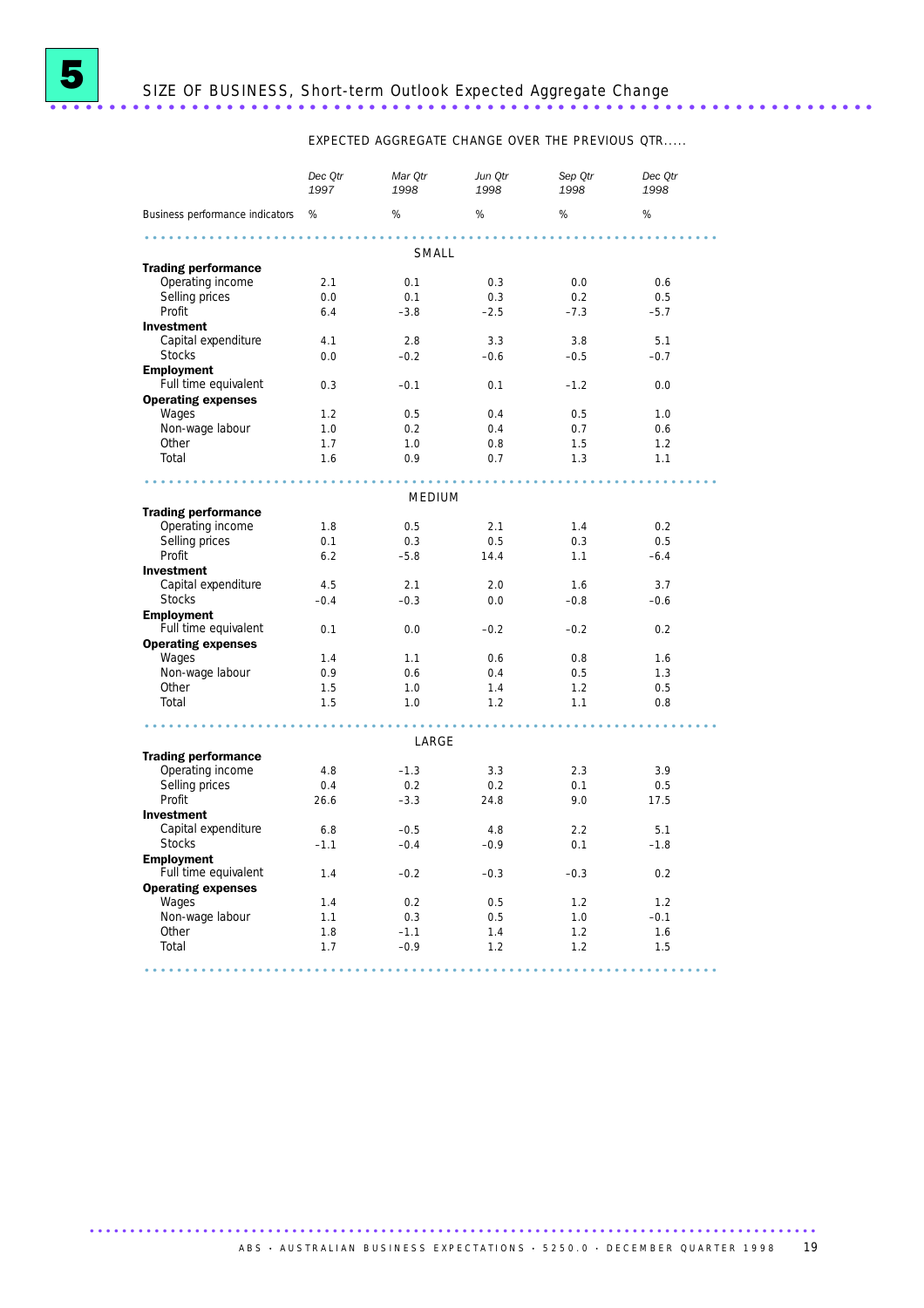

EXPECTED AGGREGATE CHANGE OVER THE SAME QUARTER OF THE PREVIOUS YEAR .....................................................

|                                                | Sep Otr<br>1998 | Dec Otr<br>1998 | Mar Otr<br>1999 | Jun Otr<br>1999 | Sep Qtr<br>1999 |
|------------------------------------------------|-----------------|-----------------|-----------------|-----------------|-----------------|
| Business performance indicators                | %               | %               | %               | %               | %               |
|                                                |                 |                 |                 |                 |                 |
|                                                |                 | ORIGINAL        |                 |                 |                 |
| <b>Trading performance</b><br>Operating income | 3.9             | 3.0             | 2.6             | 2.7             | 2.8             |
| Selling prices                                 | 0.7             | 0.9             | 0.8             | 0.8             | 0.9             |
| Profit                                         | 21.0            | 12.8            | 13.1            | 13.1            | 12.4            |
| <b>Investment</b>                              |                 |                 |                 |                 |                 |
| Capital expenditure                            | 3.7             | 2.8             | 2.0             | 3.2             | 2.1             |
| <b>Stocks</b>                                  | 0.9             | 0.8             | 0.2             | 0.3             | 0.4             |
| <b>Employment</b>                              |                 |                 |                 |                 |                 |
| Full time equivalent                           | 0.6             | $-0.1$          | 0.1             | $-0.5$          | 0.4             |
| <b>Operating expenses</b>                      |                 |                 |                 |                 |                 |
| Wages                                          | 2.1             | 1.5             | 1.4             | 1.5             | 1.8             |
| Non-wage labour                                | 1.6             | 1.0             | 1.1             | 1.1             | 1.4             |
| Other                                          | 2.0             | 1.5             | 1.4             | 1.7             | 1.7             |
| Total                                          | 2.0             | 1.5             | 1.4             | 1.6             | 1.7             |
|                                                |                 |                 |                 |                 |                 |
|                                                |                 |                 |                 |                 |                 |
|                                                |                 | TREND           |                 |                 |                 |
| <b>Trading performance</b><br>Operating income | 3.2             | 3.1             | 2.9             | 2.7             | 2.7             |
| Selling prices                                 | 0.8             | 0.8             | 0.8             | 0.8             | 0.9             |
| Profit                                         | 15.8            | 15.0            | 13.9            | 13.0            | 12.5            |
| <b>Investment</b>                              |                 |                 |                 |                 |                 |
| Capital expenditure                            | 3.1             | 3.1             | 3.0             | 2.3             | 1.7             |
| <b>Stocks</b>                                  | 0.6             | 0.6             | 0.5             | 0.3             | 0.3             |
| <b>Employment</b>                              |                 |                 |                 |                 |                 |
| Full time equivalent                           | 0.3             | 0.1             | $-0.1$          | $-0.1$          | 0.0             |
| <b>Operating expenses</b>                      |                 |                 |                 |                 |                 |
| Wages                                          | 1.8             | 1.6             | 1.5             | 1.5             | 1.7             |
| Total                                          | 1.6             | 1.6             | 1.5             | 1.6             | 1.7             |
|                                                |                 |                 |                 |                 |                 |
|                                                |                 |                 |                 |                 |                 |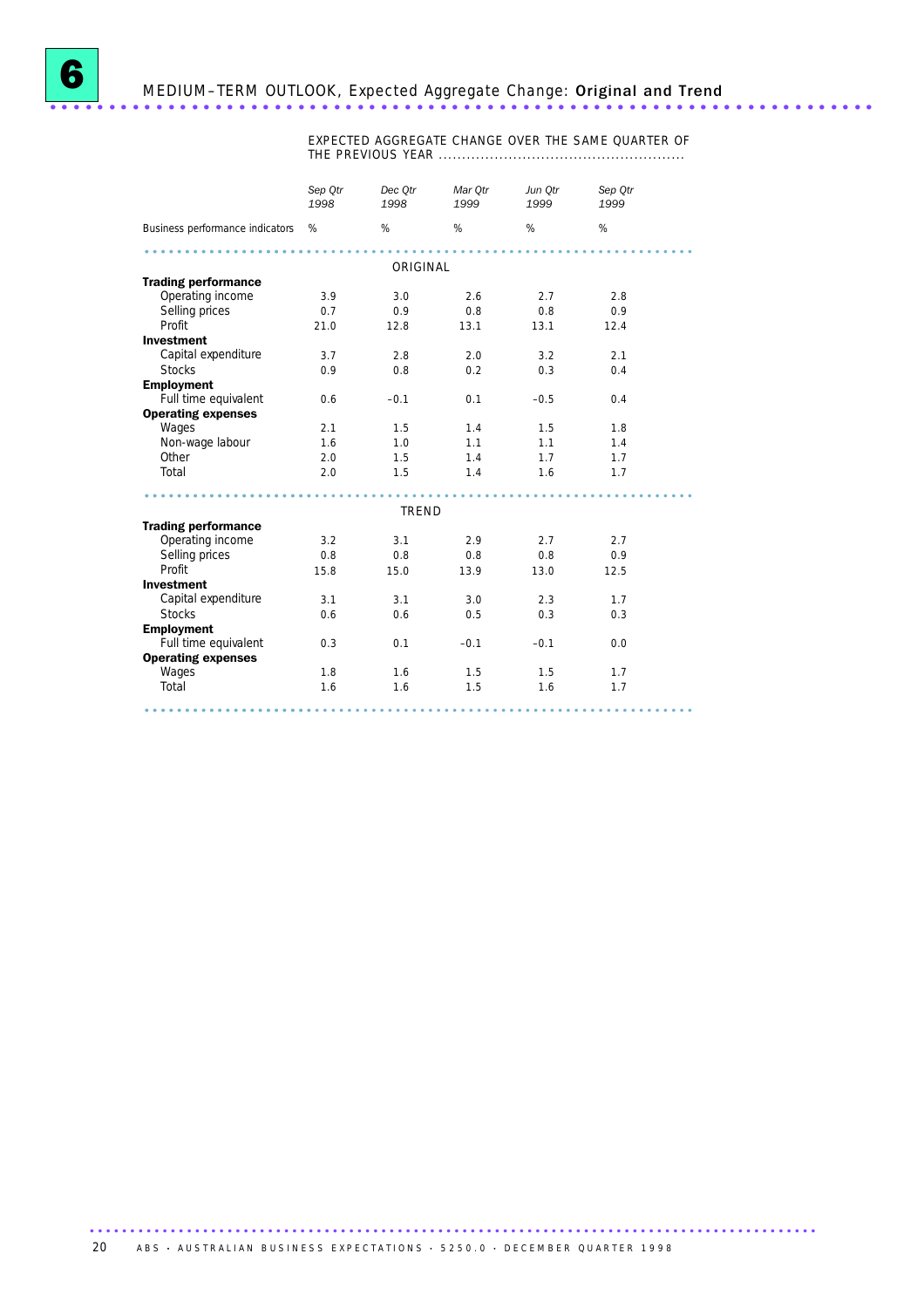

# <sup>7</sup> MEDIUM–TERM WEIGHTED NET BALANCE—September Qtr 1999 ......................................................................

### BUSINESSES EXPECTING........

|                                 | Decreases | No change | Increases | Net balance |
|---------------------------------|-----------|-----------|-----------|-------------|
| Business performance indicators | %         | %         | %         | %           |
| <b>Trading performance</b>      |           |           |           |             |
| Operating income                | 10.9      | 19.3      | 69.8      | 58.2        |
| Selling prices                  | 9.0       | 30.6      | 60.4      | 50.8        |
| Profit                          | 18.8      | 12.8      | 68.6      | 50.1        |
| Investment                      |           |           |           |             |
| Capital expenditure             | 15.7      | 34.4      | 49.9      | 33.6        |
| <b>Stocks</b>                   | 31.8      | 38.4      | 29.7      | $-2.1$      |
| <b>Employment</b>               |           |           |           |             |
| Full time equivalent            | 16.5      | 49.4      | 34.1      | 17.6        |
| <b>Operating expenses</b>       |           |           |           |             |
| Wages                           | 9.5       | 20.8      | 69.7      | 60.2        |
| Non-wage labour                 | 9.9       | 29.4      | 60.7      | 50.8        |
| Other                           | 12.2      | 23.2      | 64.6      | 53.3        |
|                                 |           |           |           |             |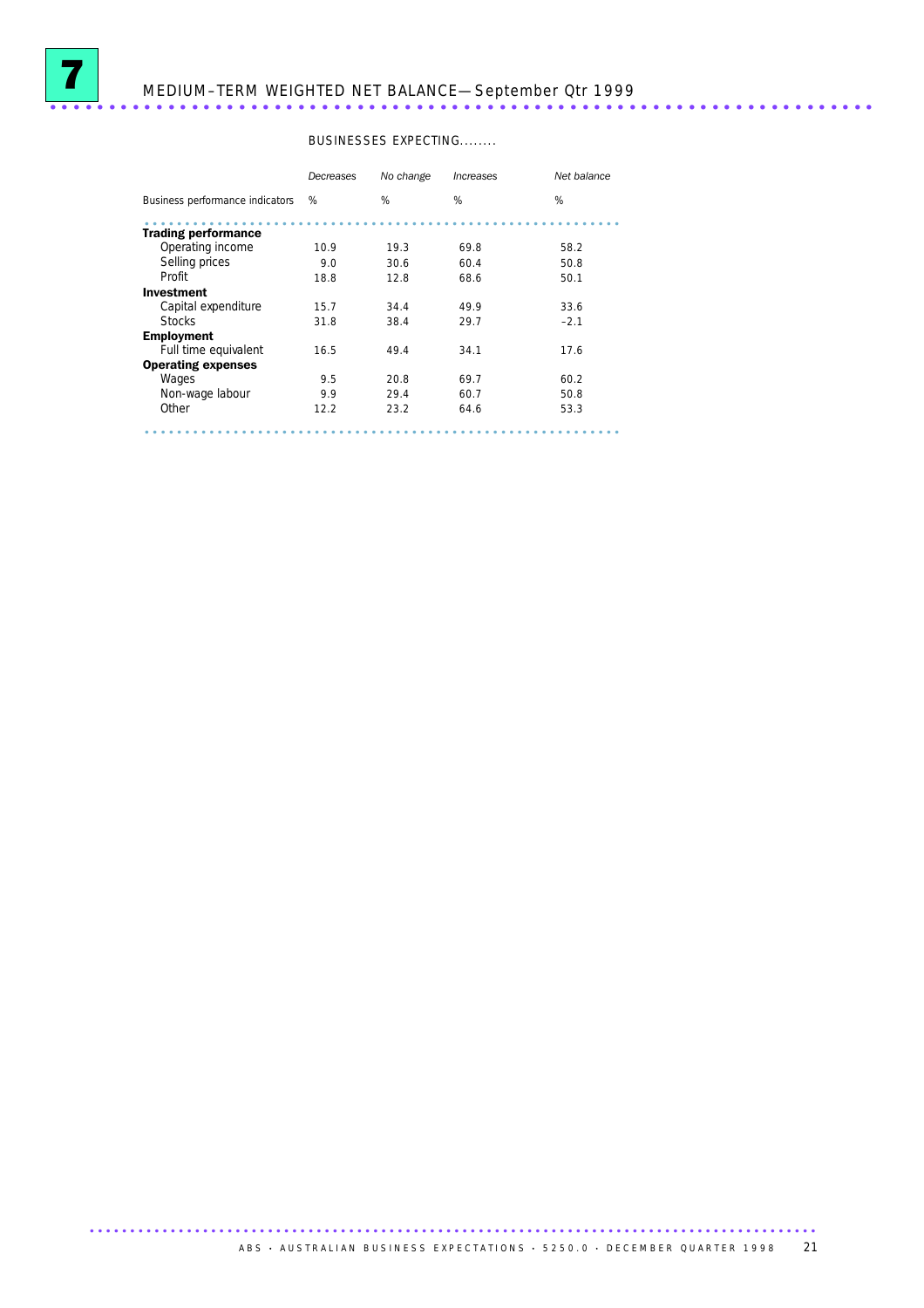

EXPECTED AGGREGATE CHANGE OVER THE SAME QUARTER OF THE PREVIOUS YEAR .........................................................

|                                                   | Sep Qtr<br>1998 | Dec Qtr<br>1998          | Mar Qtr<br>1999 | Jun Qtr<br>1999                 | Sep Qtr<br>1999 |  |
|---------------------------------------------------|-----------------|--------------------------|-----------------|---------------------------------|-----------------|--|
| Business performance indicators %                 |                 | %                        | %               | %                               | %               |  |
|                                                   |                 |                          |                 |                                 |                 |  |
|                                                   |                 | <b>MINING</b>            |                 |                                 |                 |  |
| <b>Trading performance</b><br>Operating income    | 4.6             | 3.5                      | 5.3             | 4.0                             | 1.4             |  |
| Selling prices                                    | 0.4             | $-0.1$                   | 0.3             | $-2.1$                          | $-0.3$          |  |
| Profit                                            | 29.3            | 10.3                     | 40.1            | 27.4                            | $-1.2$          |  |
| <b>Investment</b>                                 |                 |                          |                 |                                 |                 |  |
| Capital expenditure                               | 13.6            | 3.7                      | 3.8             | $-3.3$                          | $-6.2$          |  |
| <b>Stocks</b>                                     | $-1.7$          | $-1.0$                   | $-0.1$          | $-4.5$                          | 2.1             |  |
| <b>Employment</b><br>Full time equivalent         | $-2.1$          | $-1.4$                   | $-0.6$          | $-2.6$                          | $-1.7$          |  |
| <b>Operating expenses</b>                         |                 |                          |                 |                                 |                 |  |
| Wages                                             | $-1.2$          | 1.4                      | 0.9             | $-1.3$                          | $-1.1$          |  |
| Non-wage labour                                   | $-1.5$          | 1.5                      | 0.4             | $-1.0$                          | $-2.1$          |  |
| Other                                             | 0.2             | 1.0                      | $-1.0$          | 0.2                             | 0.3             |  |
| Total                                             | $-0.1$          | 1.0                      | $-0.6$          | $-0.1$                          | 0.0             |  |
|                                                   |                 |                          |                 |                                 |                 |  |
|                                                   |                 | MANUFACTURING            |                 |                                 |                 |  |
| <b>Trading performance</b><br>Operating income    | 4.4             | 3.3                      | 3.2             | 2.3                             | 2.7             |  |
| Selling prices                                    | 0.8             | 0.7                      | 1.0             | 0.7                             | 0.6             |  |
| Profit                                            | 32.0            | 17.9                     | 23.4            | 19.6                            | 13.4            |  |
| <b>Investment</b>                                 |                 |                          |                 |                                 |                 |  |
| Capital expenditure                               | 6.2             | 6.3                      | 3.5             | 1.5                             | 11.1            |  |
| <b>Stocks</b>                                     | 0.6             | 0.9                      | $-0.5$          | 0.0                             | $-0.3$          |  |
| <b>Employment</b>                                 |                 |                          |                 |                                 |                 |  |
| Full time equivalent<br><b>Operating expenses</b> | $-0.1$          | $-0.2$                   | $-0.3$          | $-0.2$                          | 0.4             |  |
| Wages                                             | 2.0             | 1.7                      | 1.7             | 1.7                             | 1.9             |  |
| Non-wage labour                                   | 1.4             | 1.2                      | 1.4             | 1.4                             | 1.4             |  |
| Other                                             | 1.8             | 1.3                      | 1.4             | 1.1                             | 1.2             |  |
| Total                                             | 1.8             | 1.4                      | 1.4             | 1.2                             | 1.3             |  |
|                                                   |                 |                          | .               |                                 |                 |  |
| <b>Trading performance</b>                        |                 | ELECTRICITY, GAS & WATER |                 |                                 |                 |  |
| Operating income                                  | 0.9             | 0.0                      | 0.4             | 1.7                             | 2.5             |  |
| Selling prices                                    | $-0.6$          | $-1.4$                   | $-0.2$          | 0.6                             | 1.2             |  |
| Profit                                            | $-0.3$          | 0.8                      | $-4.9$          | 12.3                            | 6.9             |  |
| <b>Investment</b>                                 |                 |                          |                 |                                 |                 |  |
| Capital expenditure                               | $-5.5$          | $-6.7$                   | $-6.6$          | 15.3                            | 11.0            |  |
| <b>Stocks</b>                                     | $-0.6$          | $-1.7$                   | $-2.4$          | $-3.3$                          | $-2.1$          |  |
| <b>Employment</b><br>Full time equivalent         | $-2.1$          | $-2.7$                   | $-1.7$          | $-1.9$                          | $-1.9$          |  |
| <b>Operating expenses</b>                         |                 |                          |                 |                                 |                 |  |
| Wages                                             | 0.6             | $-1.5$                   | 0.5             | 0.0                             | $-0.1$          |  |
| Non-wage labour                                   | 0.3             | $-1.8$                   | $-0.3$          | 0.3                             | $-0.5$          |  |
| Other                                             | 1.0             | $-0.1$                   | 1.4             | $-0.3$                          | 1.7             |  |
| Total                                             | 1.0             | $-0.2$                   | 1.3             | $-0.3$                          | 1.5             |  |
|                                                   |                 |                          |                 | * * * * * * * * * * * * * * * * |                 |  |
| <b>Trading performance</b>                        |                 | CONSTRUCTION             |                 |                                 |                 |  |
| Operating income                                  | 2.5             | 1.6                      | 1.9             | 1.8                             | 1.9             |  |
| Selling prices                                    | 0.7             | 0.9                      | 0.8             | 0.5                             | 0.9             |  |
| Profit                                            | 13.2            | 6.3                      | 8.8             | 5.7                             | 8.9             |  |
| Investment                                        |                 |                          |                 |                                 |                 |  |
| Capital expenditure                               | 5.7             | 1.1                      | 3.2             | 1.3                             | 1.7             |  |
| <b>Stocks</b>                                     | 0.6             | 0.5                      | 0.0             | 1.1                             | 0.4             |  |
| <b>Employment</b>                                 |                 |                          |                 |                                 |                 |  |
| Full time equivalent<br><b>Operating expenses</b> | 0.5             | 0.0                      | 0.7             | $-0.5$                          | 0.0             |  |
| Wages                                             | 1.9             | 0.8                      | 1.1             | 1.0                             | 0.4             |  |
| Non-wage labour                                   | 1.8             | 0.2                      | 1.1             | 1.4                             | $-0.1$          |  |
| Other                                             | 1.5             | 1.0                      | 1.4             | 1.4                             | 1.3             |  |
| Total                                             | 1.6             | 0.9                      | 1.3             | 1.4                             | 1.1             |  |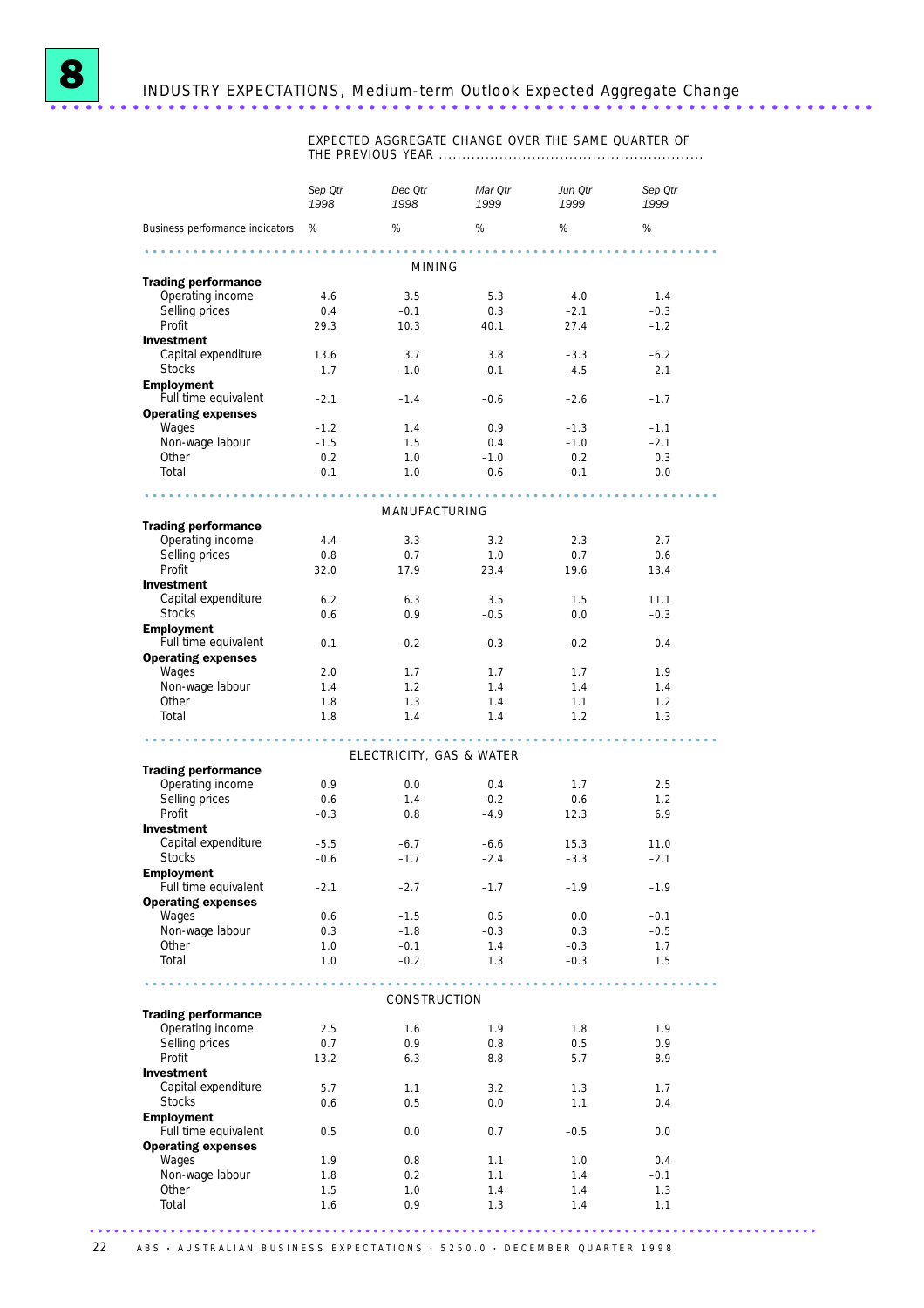

8 INDUSTRY EXPECTATIONS, Medium-term Outlook Expected Aggregate Change *continued* ......................................................................

> EXPECTED AGGREGATE CHANGE OVER THE SAME QUARTER OF THE PREVIOUS YEAR ..........................................................

|                                                   | Sep Qtr<br>1998 | Dec Qtr<br>1998                    | Mar Otr<br>1999 | Jun Qtr<br>1999  | Sep Qtr<br>1999 |  |
|---------------------------------------------------|-----------------|------------------------------------|-----------------|------------------|-----------------|--|
| Business performance indicators                   | %               | %                                  | %               | %                | %               |  |
|                                                   |                 |                                    |                 |                  |                 |  |
| <b>Trading performance</b>                        |                 | WHOLESALE                          |                 |                  |                 |  |
| Operating income                                  | 4.1             | 3.8                                | 2.8             | 3.6              | 3.1             |  |
| Selling prices                                    | 0.6             | 1.3                                | 1.0             | 0.9 <sup>°</sup> | 1.0             |  |
| Profit                                            | 27.1            | 17.9                               | 14.8            | 15.8             | 23.8            |  |
| <b>Investment</b>                                 |                 |                                    |                 |                  |                 |  |
| Capital expenditure                               | 3.7             | 5.3                                | 8.0             | 16.3             | 1.5             |  |
| <b>Stocks</b>                                     | 1.3             | 1.2                                | 1.0             | 0.5              | 0.2             |  |
| <b>Employment</b><br>Full time equivalent         | 0.6             | 0.9                                | 0.8             | 0.5              | 1.3             |  |
| <b>Operating expenses</b>                         |                 |                                    |                 |                  |                 |  |
| Wages                                             | 2.0             | 2.3                                | 2.2             | 2.6              | 1.8             |  |
| Non-wage labour                                   | 1.3             | 1.5                                | 1.7             | 1.8              | 1.1             |  |
| Other                                             | 1.9             | 1.9                                | 1.6             | 2.5              | 1.8             |  |
| Total                                             | 1.9             | 1.9                                | 1.7             | 2.5              | 1.8             |  |
|                                                   |                 |                                    |                 |                  |                 |  |
| <b>Trading performance</b>                        |                 | RETAIL                             |                 |                  |                 |  |
| Operating income                                  | 3.4             | 2.8                                | 2.3             | 2.8              | 2.8             |  |
| Selling prices                                    | 0.8             | 1.2                                | 1.0             | 1.2              | 1.3             |  |
| Profit                                            | 17.1            | 11.7                               | 5.5             | 11.2             | 6.9             |  |
| <b>Investment</b>                                 |                 |                                    |                 |                  |                 |  |
| Capital expenditure                               | 8.6             | 3.4                                | 8.0             | 6.1              | 2.4             |  |
| <b>Stocks</b>                                     | 1.4             | 0.8                                | 0.3             | 1.3              | 1.0             |  |
| <b>Employment</b>                                 |                 |                                    |                 |                  |                 |  |
| Full time equivalent<br><b>Operating expenses</b> | 1.7             | 0.7                                | 0.5             | 0.5              | 0.8             |  |
| Wages                                             | 2.3             | 1.6                                | 1.2             | 2.0              | 2.8             |  |
| Non-wage labour                                   | 1.7             | 1.2                                | 1.1             | 1.8              | 1.9             |  |
| Other                                             | 2.0             | 1.3                                | 1.6             | 1.9              | 2.3             |  |
| Total                                             | 2.0             | 1.3                                | 1.6             | 1.9              | 2.3             |  |
|                                                   |                 |                                    |                 |                  |                 |  |
|                                                   |                 | ACCOMMODATION, CAFES & RESTAURANTS |                 |                  |                 |  |
| <b>Trading performance</b>                        |                 |                                    |                 |                  |                 |  |
| Operating income                                  | 3.2             | 2.4                                | 2.2             | 1.8              | 2.2             |  |
| Selling prices<br>Profit                          | 1.5             | 1.2                                | 1.8             | 1.6              | 1.0             |  |
| <b>Investment</b>                                 | 10.1            | 4.1                                | 7.1             | 9.3              | 0.7             |  |
| Capital expenditure                               | 3.4             | 1.5                                | 1.0             | 4.7              | 1.9             |  |
| <b>Stocks</b>                                     | 0.5             | 0.4                                | 0.0             | 0.0              | 0.1             |  |
| <b>Employment</b>                                 |                 |                                    |                 |                  |                 |  |
| Full time equivalent                              | 0.0             | 0.0                                | 0.2             | 0.0              | 0.3             |  |
| <b>Operating expenses</b>                         |                 |                                    |                 |                  |                 |  |
| Wages                                             | 3.1             | 2.2                                | 1.9             | 1.8              | 1.6             |  |
| Non-wage labour<br>Other                          | 1.4<br>2.3      | 1.7<br>2.0                         | 1.7<br>1.3      | 1.5<br>0.7       | 1.4<br>2.4      |  |
| Total                                             | 2.5             | 2.0                                | 1.4             | 1.0              | 2.2             |  |
|                                                   |                 |                                    |                 |                  |                 |  |
|                                                   |                 | TRANSPORT, STORAGE & COMMUNICATION |                 |                  |                 |  |
| <b>Trading performance</b>                        |                 |                                    |                 |                  |                 |  |
| Operating income                                  | 3.2             | 3.2                                | 3.6             | 3.2              | 4.5             |  |
| Selling prices                                    | 0.4             | 0.7                                | 0.1             | $-0.3$           | 0.5             |  |
| Profit                                            | 11.8            | 18.2                               | 21.3            | 17.7             | 12.2            |  |
| <b>Investment</b>                                 |                 |                                    |                 |                  |                 |  |
| Capital expenditure                               | 0.4             | 3.3                                | $-1.4$          | 5.1              | $-1.6$          |  |
| <b>Stocks</b>                                     | 1.2             | 1.4                                | 2.4             | $-0.4$           | 3.4             |  |
| <b>Employment</b>                                 |                 |                                    |                 |                  |                 |  |
| Full time equivalent<br><b>Operating expenses</b> | $-0.2$          | 0.0                                | 0.0             | $-2.1$           | $-2.1$          |  |
| Wages                                             | 0.4             | 1.6                                | 1.9             | $-0.2$           | 0.0             |  |
| Non-wage labour                                   | 1.1             | 2.5                                | 2.0             | $-0.7$           | 0.8             |  |
| Other                                             | 2.6             | 1.7                                | 2.3             | 1.5              | 3.5             |  |
| Total                                             | 2.1             | 1.7                                | 2.2             | 1.0              | 2.5             |  |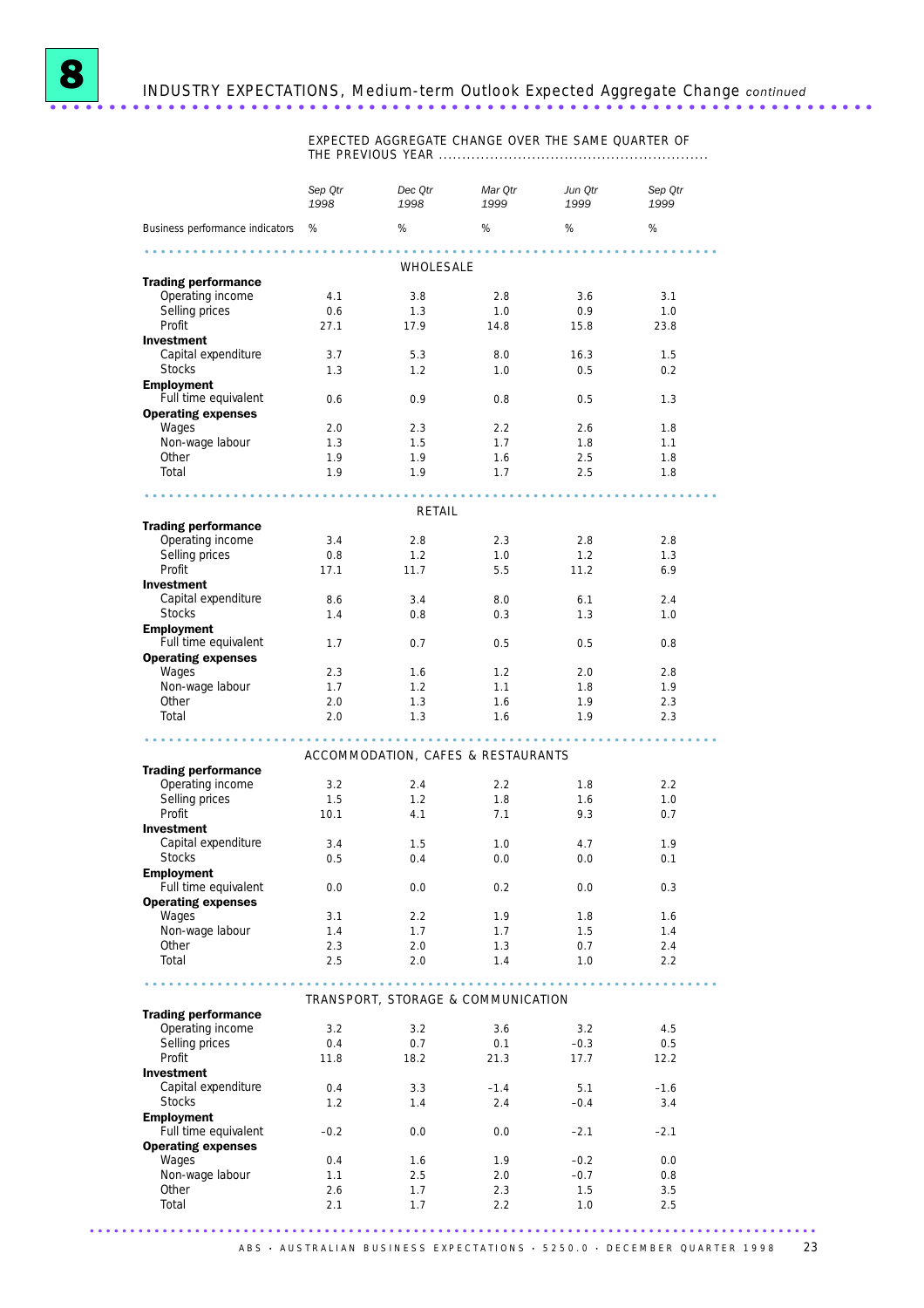

EXPECTED AGGREGATE CHANGE OVER THE SAME QUARTER OF THE PREVIOUS YEAR .........................................................

|                                   | Sep Otr<br>1998  | Dec Otr<br>1998              | Mar Otr<br>1999 | Jun Otr<br>1999 | Sep Otr<br>1999 |  |
|-----------------------------------|------------------|------------------------------|-----------------|-----------------|-----------------|--|
| Business performance indicators % |                  | %                            | %               | %               | %               |  |
| FINANCE & INSURANCE               |                  |                              |                 |                 |                 |  |
| <b>Trading performance</b>        |                  |                              |                 |                 |                 |  |
| Operating income                  | 4.5              | 5.2                          | 3.3             | 4.2             | 5.1             |  |
| Selling prices                    | 0.5              | 0.7                          | 0.5             | 0.5             | 0.0             |  |
| Profit                            | 20.8             | 16.5                         | 8.2             | 13.7            | 11.3            |  |
| <b>Investment</b>                 |                  |                              |                 |                 |                 |  |
| Capital expenditure               | $-1.3$           | 0.3                          | $-0.4$          | $-1.9$          | 2.8             |  |
| <b>Stocks</b>                     | 2.5              | 0.1                          | $-0.1$          | 0.1             | 0.0             |  |
| <b>Employment</b>                 |                  |                              |                 |                 |                 |  |
| Full time equivalent              | 0.5              | $-1.4$                       | $-1.8$          | $-1.0$          | $-0.6$          |  |
| <b>Operating expenses</b>         |                  |                              |                 |                 |                 |  |
| Wages                             | 1.1              | 0.1                          | 0.9             | 2.2             | 3.8             |  |
| Non-wage labour                   | 0.1              | 0.2                          | 0.3             | 2.1             | 3.5             |  |
| Other                             | 1.3              | 2.0                          | 1.8             | 1.7             | 2.5             |  |
| Total                             | 1.3              | 1.8                          | 1.7             | 1.7             | 2.7             |  |
|                                   |                  |                              |                 |                 |                 |  |
| .                                 |                  |                              |                 |                 |                 |  |
|                                   |                  | PROPERTY & BUSINESS SERVICES |                 |                 |                 |  |
| <b>Trading performance</b>        |                  |                              |                 |                 |                 |  |
| Operating income                  | 5.2              | 1.9                          | 1.7             | 2.0             | 4.0             |  |
| Selling prices                    | 0.9 <sup>°</sup> | 0.6                          | 0.2             | 1.6             | 1.5             |  |
| Profit                            | 21.1             | 7.6                          | 9.7             | 5.7             | 25.3            |  |
| <b>Investment</b>                 |                  |                              |                 |                 |                 |  |
| Capital expenditure               | 1.1              | 1.6                          | 0.5             | 2.0             | 1.1             |  |
| <b>Stocks</b>                     | 0.8              | $-0.1$                       | $-0.3$          | 0.0             | 1.0             |  |
| <b>Employment</b>                 |                  |                              |                 |                 |                 |  |
| Full time equivalent              | 0.5              | $-1.2$                       | $-0.8$          | 0.6             | 1.6             |  |
| <b>Operating expenses</b>         |                  |                              |                 |                 |                 |  |
| Wages                             | 2.6              | 1.1                          | 0.8             | 1.7             | 3.0             |  |
| Non-wage labour                   | 1.9              | 0.5                          | 0.4             | 0.9             | 2.7             |  |
| Other                             | 3.2              | 1.0                          | 0.6             | 1.3             | 0.7             |  |
| Total                             | 3.0              | 1.0                          | 0.7             | 1.3             | 1.4             |  |
|                                   |                  |                              |                 |                 |                 |  |
|                                   |                  |                              |                 |                 |                 |  |
|                                   |                  | ALL INDUSTRIES               |                 |                 |                 |  |
| <b>Trading performance</b>        |                  |                              |                 |                 |                 |  |
| Operating income                  | 3.9              | 3.0                          | 2.6             | 2.7             | 2.8             |  |
| Selling prices                    | 0.7              | 0.9                          | 0.8             | 0.8             | 0.9             |  |
| Profit                            | 21.0             | 12.8                         | 13.1            | 13.1            | 12.4            |  |
| <b>Investment</b>                 |                  |                              |                 |                 |                 |  |
| Capital expenditure               | 3.7              | 2.8                          | 2.0             | 3.2             | 2.1             |  |
| <b>Stocks</b>                     | 0.9              | 0.8                          | 0.2             | 0.3             | 0.4             |  |
| <b>Employment</b>                 |                  |                              |                 |                 |                 |  |
| Full time equivalent              | 0.6              | $-0.1$                       | 0.1             | $-0.5$          | 0.4             |  |
| <b>Operating expenses</b>         |                  |                              |                 |                 |                 |  |
| Wages                             | 2.1              | 1.5                          | 1.4             | 1.5             | 1.8             |  |
| Non-wage labour                   | 1.6              | 1.0                          | 1.1             | 1.1             | 1.4             |  |
| Other                             | 2.0              | 1.5                          | 1.4             | 1.7             | 1.7             |  |
| Total                             | 2.0              | 1.5                          | 1.4             | 1.6             | 1.7             |  |
|                                   |                  |                              |                 |                 |                 |  |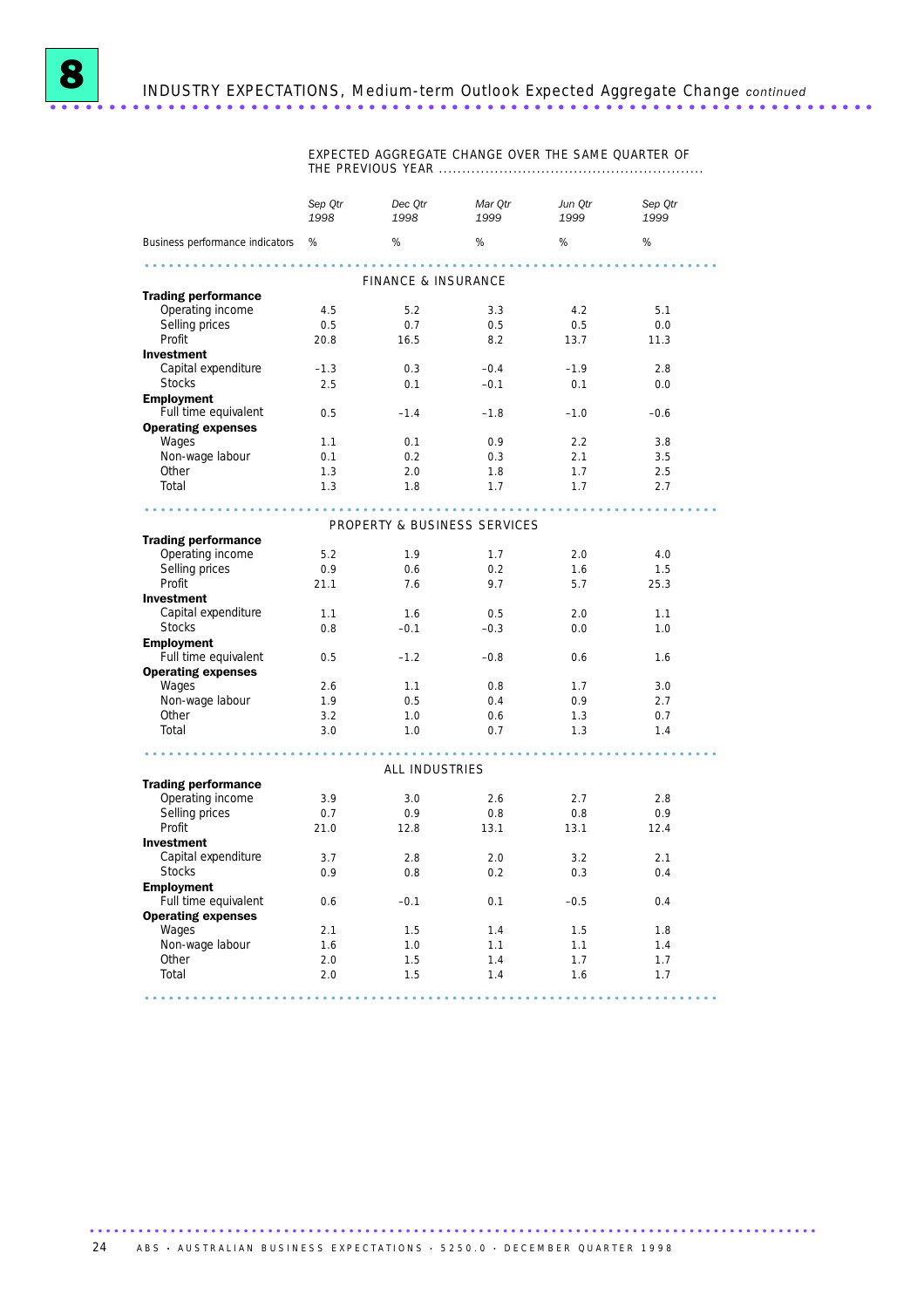EXPECTED AGGREGATE CHANGE OVER THE SAME QUARTER OF THE PREVIOUS YEAR ........................................................

|                                                | Sep Otr<br>1998  | Dec Otr<br>1998 | Mar Otr<br>1999 | Jun Otr<br>1999 | Sep Otr<br>1999 |  |
|------------------------------------------------|------------------|-----------------|-----------------|-----------------|-----------------|--|
| Business performance indicators %              |                  | %               | %               | %               | %               |  |
| .<br>NEW SOUTH WALES                           |                  |                 |                 |                 |                 |  |
| <b>Trading performance</b>                     |                  |                 |                 |                 |                 |  |
| Operating income                               | 4.0              | 2.6             | 2.6             | 2.6             | 2.7             |  |
| Selling prices                                 | 0.7              | 0.8             | 0.7             | 0.8             | 1.1             |  |
| Profit                                         | 18.6             | 7.3             | 9.6             | 7.5             | 11.5            |  |
| <b>Investment</b>                              |                  |                 |                 |                 |                 |  |
| Capital expenditure                            | 3.4              | 3.1             | 1.8             | 3.7             | 1.1             |  |
| <b>Stocks</b>                                  | 0.7              | 0.4             | 0.0             | 0.1             | 0.4             |  |
| <b>Employment</b>                              |                  |                 |                 |                 |                 |  |
| Full time equivalent                           | 0.9 <sup>°</sup> | 0.0             | 0.1             | $-0.9$          | 0.3             |  |
|                                                |                  |                 |                 |                 |                 |  |
|                                                |                  | VICTORIA        |                 |                 |                 |  |
| <b>Trading performance</b>                     |                  |                 |                 |                 |                 |  |
| Operating income                               | 3.7              | 3.3             | 2.6             | 3.6             | 3.3             |  |
| Selling prices                                 | 0.8              | 0.8             | 0.8             | 1.1             | 0.7             |  |
| Profit                                         | 17.9             | 10.9            | 11.3            | 18.4            | 8.8             |  |
| <b>Investment</b>                              |                  |                 |                 |                 |                 |  |
| Capital expenditure                            | 1.8              | 3.1             | 1.5             | 4.3             | 1.4             |  |
| <b>Stocks</b>                                  | 1.2              | 1.3             | 0.1             | 1.0             | 0.4             |  |
| <b>Employment</b><br>Full time equivalent      | 0.6              | 0.2             | $-0.1$          | 0.2             | 0.7             |  |
|                                                |                  |                 |                 |                 |                 |  |
|                                                |                  | QUEENSLAND      |                 |                 |                 |  |
| <b>Trading performance</b><br>Operating income |                  |                 |                 |                 |                 |  |
|                                                | 4.0              | 3.0             | 2.8             | 2.0             | 2.5             |  |
| Selling prices<br>Profit                       | 0.8              | 1.0             | 0.7             | 0.6             | 0.6             |  |
| <b>Investment</b>                              | 24.4             | 10.8            | 16.3            | 9.5             | 6.6             |  |
| Capital expenditure                            | 6.9              | 3.8             | 4.7             | 3.9             | 8.3             |  |
| <b>Stocks</b>                                  | 1.0              | 0.8             | 0.2             | $-0.1$          | $-0.4$          |  |
| <b>Employment</b>                              |                  |                 |                 |                 |                 |  |
| Full time equivalent                           | 0.8              |                 | $-0.1$ $-0.1$   | 0.1             | 0.9             |  |
|                                                |                  |                 |                 |                 |                 |  |
|                                                |                  | SOUTH AUSTRALIA |                 |                 |                 |  |
| <b>Trading performance</b>                     |                  |                 |                 |                 |                 |  |
| Operating income                               | 4.8              | 4.3             | 2.7             | 3.4             | 2.8             |  |
| Selling prices                                 | 0.8              | 0.8             | 0.7             | 0.8             | 1.0             |  |
| Profit                                         | 25.3             | 18.1            | 22.7            | 20.9            | $-0.6$          |  |
| <b>Investment</b>                              |                  |                 |                 |                 |                 |  |
| Capital expenditure                            | 3.0              | 2.3             | $-2.0$          | 8.6             | $-6.0$          |  |
| <b>Stocks</b>                                  | 1.1              | 2.0             | 0.2             | 0.3             | 1.8             |  |
| <b>Employment</b>                              |                  |                 |                 |                 |                 |  |
| Full time equivalent                           | $-0.3$           | $-1.5$          | $-1.3$          | $-0.5$          | 0.6             |  |
|                                                |                  |                 |                 |                 |                 |  |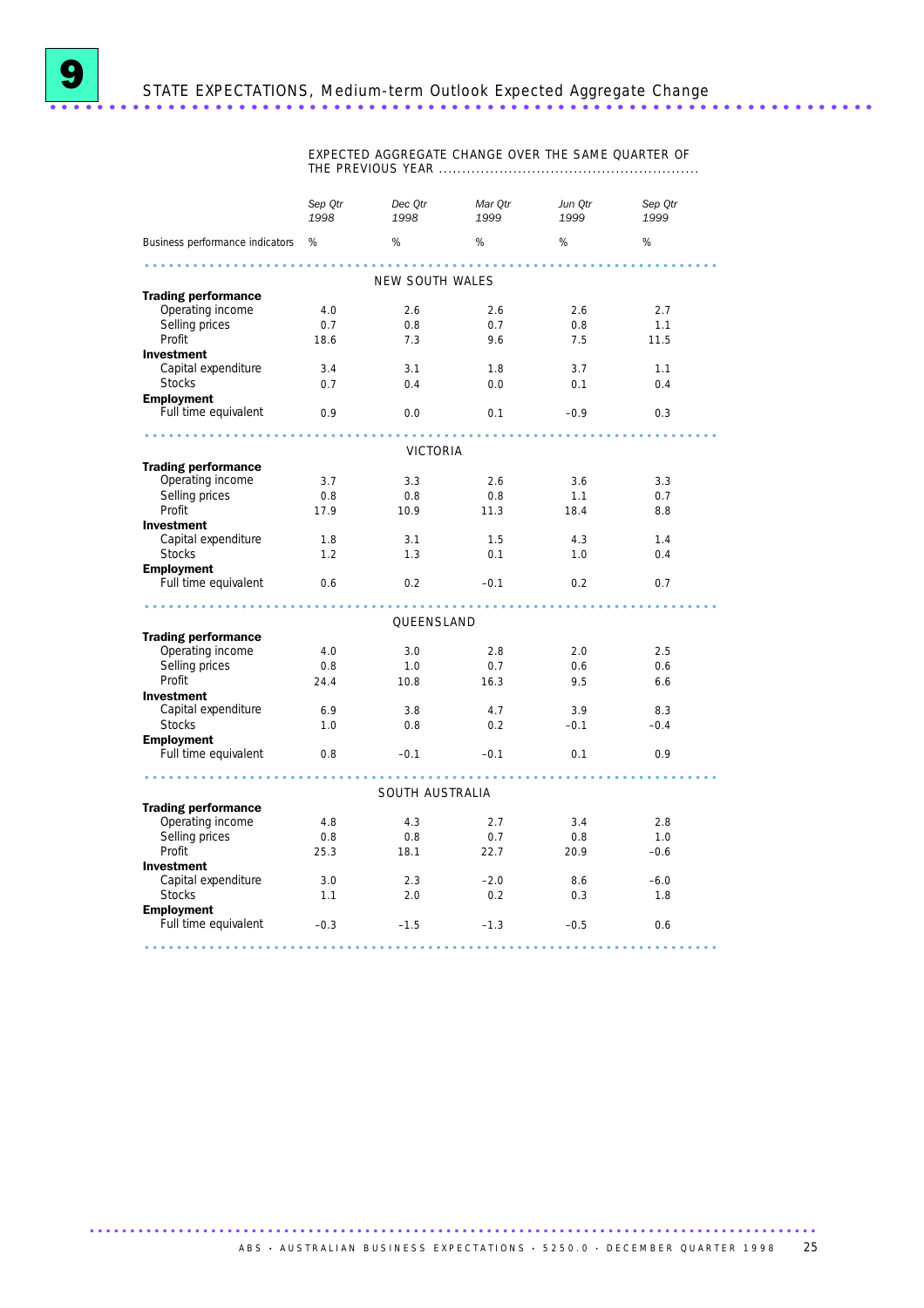EXPECTED AGGREGATE CHANGE OVER THE SAME QUARTER OF THE PREVIOUS YEAR ...........................................................

|                                   | Sep Otr<br>1998 | Dec Otr<br>1998   | Mar Otr<br>1999 | Jun Otr<br>1999 | Sep Qtr<br>1999 |
|-----------------------------------|-----------------|-------------------|-----------------|-----------------|-----------------|
| Business performance indicators % |                 | %                 | %               | %               | %               |
|                                   |                 |                   |                 |                 |                 |
|                                   |                 | WESTERN AUSTRALIA |                 |                 |                 |
| <b>Trading performance</b>        |                 |                   |                 |                 |                 |
| Operating income                  | 4.1             | 3.0               | 2.6             | 2.5             | 1.9             |
| Selling prices                    | 0.9             | 1.3               | 1.1             | 1.0             | 0.9             |
| Profit                            | 21.6            | 11.7              | 9.6             | 6.6             | 4.7             |
| <b>Investment</b>                 |                 |                   |                 |                 |                 |
| Capital expenditure               | 8.0             | 2.8               | 1.0             | $-1.1$          | $-2.4$          |
| <b>Stocks</b>                     | 0.7             | 0.5               | 0.6             | 0.5             | 0.7             |
| <b>Employment</b>                 |                 |                   |                 |                 |                 |
| Full time equivalent              | 0.6             | 0.2               | 0.5             | $-0.3$          | 0.4             |
|                                   | <b>AAAAAAA</b>  |                   |                 |                 |                 |
|                                   |                 | TASMANIA          |                 |                 |                 |
| <b>Trading performance</b>        |                 |                   |                 |                 |                 |
| Operating income                  | 2.2             | 2.8               | 1.4             | $-3.0$          | 2.1             |
| Selling prices                    | 0.8             | 0.7               | 0.4             | $-0.3$          | 0.7             |
| Profit                            | 15.3            | 22.7              | 11.3            | 1.2             | 2.8             |
| <b>Investment</b>                 |                 |                   |                 |                 |                 |
| Capital expenditure               | $-0.6$          | 1.1               | 2.4             | 3.0             | 39.7            |
| <b>Stocks</b>                     | 0.6             | 0.0               | $-0.1$          | $-2.3$          | $-1.1$          |
| <b>Employment</b>                 |                 |                   |                 |                 |                 |
| Full time equivalent              | $-0.8$          | $-1.0$            | $-0.6$          | $-1.0$          | 0.1             |
|                                   |                 |                   |                 |                 |                 |
|                                   |                 | <b>AUSTRALIA</b>  |                 |                 |                 |
| <b>Trading performance</b>        |                 |                   |                 |                 |                 |
| Operating income                  | 3.9             | 3.0               | 2.6             | 2.7             | 2.8             |
| Selling prices                    | 0.7             | 0.9               | 0.8             | 0.8             | 0.9             |
| Profit                            | 21.0            | 12.8              | 13.1            | 13.1            | 12.4            |
| <b>Investment</b>                 |                 |                   |                 |                 |                 |
| Capital expenditure               | 3.7             | 2.8               | 2.0             | 3.2             | 2.1             |
| <b>Stocks</b>                     | 0.9             | 0.8               | 0.2             | 0.3             | 0.4             |
| <b>Employment</b>                 |                 |                   |                 |                 |                 |
| Full time equivalent              | 0.6             | $-0.1$            | 0.1             | $-0.5$          | 0.4             |
|                                   |                 |                   |                 |                 |                 |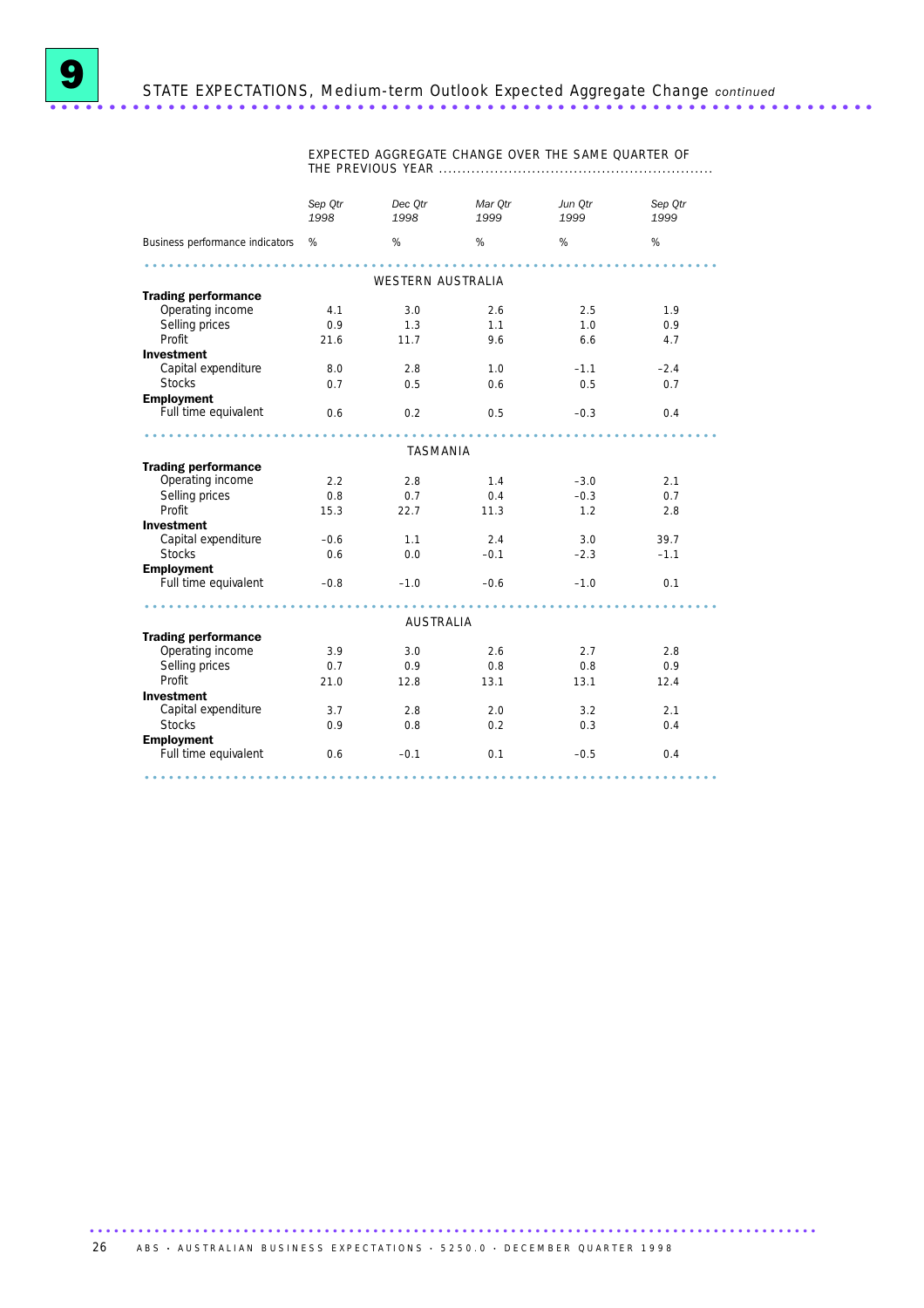

EXPECTED AGGREGATE CHANGE OVER THE SAME QUARTER OF THE PREVIOUS YEAR ........................................................

|                                                | Sep Qtr<br>1998 | Dec Qtr<br>1998 | Mar Qtr<br>1999 | Jun Qtr<br>1999 | Sep Qtr<br>1999 |  |  |
|------------------------------------------------|-----------------|-----------------|-----------------|-----------------|-----------------|--|--|
| Business performance indicators                | %               | $\%$            | $\%$            | $\%$            | $\%$            |  |  |
|                                                |                 |                 |                 |                 |                 |  |  |
| <b>Trading performance</b>                     |                 | SMALL           |                 |                 |                 |  |  |
| Operating income                               | 4.3             | 3.1             | 1.9             | 1.6             | 2.6             |  |  |
| Selling prices                                 | 0.7             | 0.9             | 0.6             | 0.8             | 0.8             |  |  |
| Profit                                         | 22.3            | 14.4            | 6.8             | 2.9             | 13.5            |  |  |
| <b>Investment</b>                              |                 |                 |                 |                 |                 |  |  |
| Capital expenditure                            | 3.7             | 2.0             | 2.3             | 3.9             | 5.6             |  |  |
| <b>Stocks</b>                                  | 0.9             | 0.9             | 0.2             | 0.7             | 0.3             |  |  |
| <b>Employment</b>                              |                 |                 |                 |                 |                 |  |  |
| Full time equivalent                           | 0.6             | 0.0             | 0.3             | $-0.9$          | 0.5             |  |  |
| <b>Operating expenses</b>                      |                 |                 |                 |                 |                 |  |  |
| Wages                                          | 2.3             | 1.4             | 1.0             | 1.0             | 1.6             |  |  |
| Non-wage labour                                | 1.7             | 0.8             | 0.8             | 0.9             | 1.2             |  |  |
| Other                                          | 2.2             | 1.4             | 1.3             | 1.9             | 1.6             |  |  |
| Total                                          | 2.2             | 1.4             | 1.3             | 1.8             | 1.6             |  |  |
|                                                |                 |                 |                 |                 |                 |  |  |
|                                                |                 |                 |                 |                 |                 |  |  |
|                                                |                 | <b>MEDIUM</b>   |                 |                 |                 |  |  |
| <b>Trading performance</b><br>Operating income | 3.0             | 2.9             | 2.4             | 2.8             | 2.7             |  |  |
| Selling prices                                 | 0.7             | 0.8             | 0.9             | 1.0             | 1.1             |  |  |
| Profit                                         | 18.2            | 17.6            |                 | 19.3            | 15.3            |  |  |
| <b>Investment</b>                              |                 |                 | 17.3            |                 |                 |  |  |
| Capital expenditure                            | 1.7             | 2.7             | 4.5             | 3.1             | 2.2             |  |  |
| <b>Stocks</b>                                  | 0.7             | 1.0             | $-0.3$          | $-0.4$          | $-1.0$          |  |  |
| <b>Employment</b>                              |                 |                 |                 |                 |                 |  |  |
| Full time equivalent                           | 0.9             | 0.1             | $-0.2$          | $-0.1$          | 1.2             |  |  |
| <b>Operating expenses</b>                      |                 |                 |                 |                 |                 |  |  |
| Wages                                          | 2.3             | 1.7             | 1.3             | 1.7             | 2.4             |  |  |
| Non-wage labour                                | 1.8             | 1.3             | 1.2             | 1.2             | 2.0             |  |  |
| Other                                          | 1.7             | 1.7             | 1.4             | 0.5             | 1.7             |  |  |
| Total                                          | 1.8             | 1.7             | 1.4             | 0.7             | 1.8             |  |  |
|                                                |                 |                 |                 |                 |                 |  |  |
|                                                |                 | LARGE           |                 |                 |                 |  |  |
| <b>Trading performance</b>                     |                 |                 |                 |                 |                 |  |  |
| Operating income                               | 3.8             | 2.9             | 3.7             | 4.2             | 3.3             |  |  |
| Selling prices                                 | 0.8             | 0.9             | 0.9             | 0.8             | 0.8             |  |  |
| Profit                                         | 20.2            | 9.9             | 22.6            | 28.8            | 11.0            |  |  |
| <b>Investment</b>                              |                 |                 |                 |                 |                 |  |  |
| Capital expenditure                            | 4.3             | 3.9             | 1.2             | 2.6             | $-1.8$          |  |  |
| <b>Stocks</b>                                  | 1.1             | 0.5             | 0.4             | 0.3             | 1.5             |  |  |
| <b>Employment</b>                              |                 |                 |                 |                 |                 |  |  |
| Full time equivalent                           | 0.5             | $-0.3$          | $-0.1$          | $-0.1$          | $-0.1$          |  |  |
| <b>Operating expenses</b>                      |                 |                 |                 |                 |                 |  |  |
| Wages                                          | 1.7             | 1.4             | 1.7             | 1.8             | 1.6             |  |  |
| Non-wage labour                                | 1.2             | 1.2             | 1.4             | 1.2             | 1.1             |  |  |
| Other                                          | 1.7             | 1.4             | 1.6             | 1.9             | 1.7             |  |  |
| Total                                          | 1.7             | 1.4             | 1.6             | 1.9             | 1.7             |  |  |
|                                                |                 |                 |                 |                 |                 |  |  |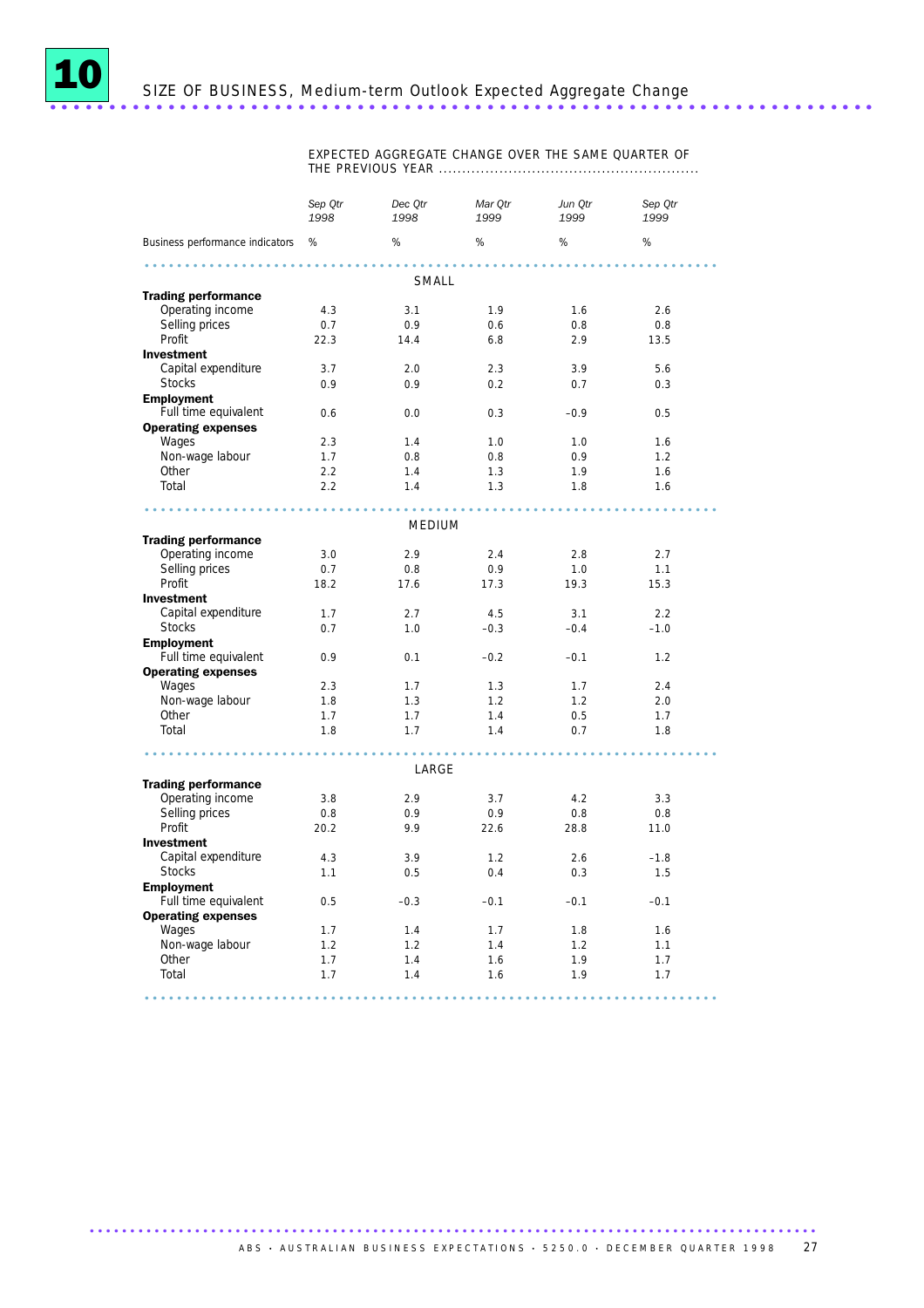# E X P L A N A T O R Y N O T E S

| INTRODUCTION         | 1 This publication contains estimates of future economic activity based on the<br>business expectations of senior executives, managers and proprietors of<br>businesses operating in Australia. The estimates have been compiled from data<br>collected by the Australian Bureau of Statistics (ABS) in its quarterly survey of<br>business expectations.                     |
|----------------------|-------------------------------------------------------------------------------------------------------------------------------------------------------------------------------------------------------------------------------------------------------------------------------------------------------------------------------------------------------------------------------|
|                      | 2 This survey commenced with short term expectations for the December<br>quarter 1993 and medium term expectations for the September quarter 1994. This<br>quarter's publication contains estimates of the expected change between the<br>September quarter 1998 and the December quarter 1998 and the September<br>quarter 1999.                                             |
|                      | 3 Seasonal adjustment of these data cannot take place until at least 5 years of data<br>are available. Trend estimates are provided on pages 12 and 20.                                                                                                                                                                                                                       |
|                      | 4 The survey is conducted by mail each quarter. This quarter's survey was<br>collected during August/September 1998.                                                                                                                                                                                                                                                          |
|                      | 5 It is based on a stratified random sample of approximately 3,000 businesses<br>selected from the ABS annual Economic Activity Survey (EAS). EAS in turn derives<br>its survey population from the ABS central register of business units.                                                                                                                                   |
|                      | 6 The sample is stratified by industry, sector (private and government business)<br>and size of business (measured by number of employees). Within each stratum<br>businesses are sampled randomly, with each business in a stratum having the<br>same probability of selection.                                                                                              |
|                      | 7 The sample is supplemented by a further sample of businesses which have<br>been added to the ABS business register since the original EAS sample was<br>selected. This ensures that the expectations of relatively new businesses are taken<br>into account in the overall estimates.                                                                                       |
| SCOPE OF THE SURVEY  | 8 The statistics in this publication relate to employing businesses in all industries<br>and sectors of the Australian economy except:<br>agriculture, forestry and fishing;<br>general government.                                                                                                                                                                           |
|                      | 9 Data related to intended sheep matings are collected annually by the ABS and<br>published in catalogue 7111.0 and 7113.0 publications from the Agricultural<br>Commodity Survey.                                                                                                                                                                                            |
|                      | 10 The Australian Bureau of Agricultural and Resource Economics (ABARE)<br>publishes its forecasts for specific commodities and for the Agriculture industry<br>generally, as part of the annual Outlook conference in February each year. ABARE<br>updates these forecasts in its quarterly publication Australian<br>Commodities-Forecasts and Issues.                      |
| CLASSIFICATION       | 11 Each statistical unit selected in the survey is classified to an industry according<br>to the Australian and New Zealand Standard Industrial Classification (ANZSIC).                                                                                                                                                                                                      |
| <b>BUSINESS SIZE</b> | 12 Data presented in this publication is classified by three business sizes :<br>small (less than 20 employees, except for manufacturers where it is less than<br>$100$ );<br>medium (20 to 99 employees, except for manufacturers where it is 100 to 599<br>employees); and<br>large (100 or more employees, except for manufacturers where it is 600 or<br>more employees). |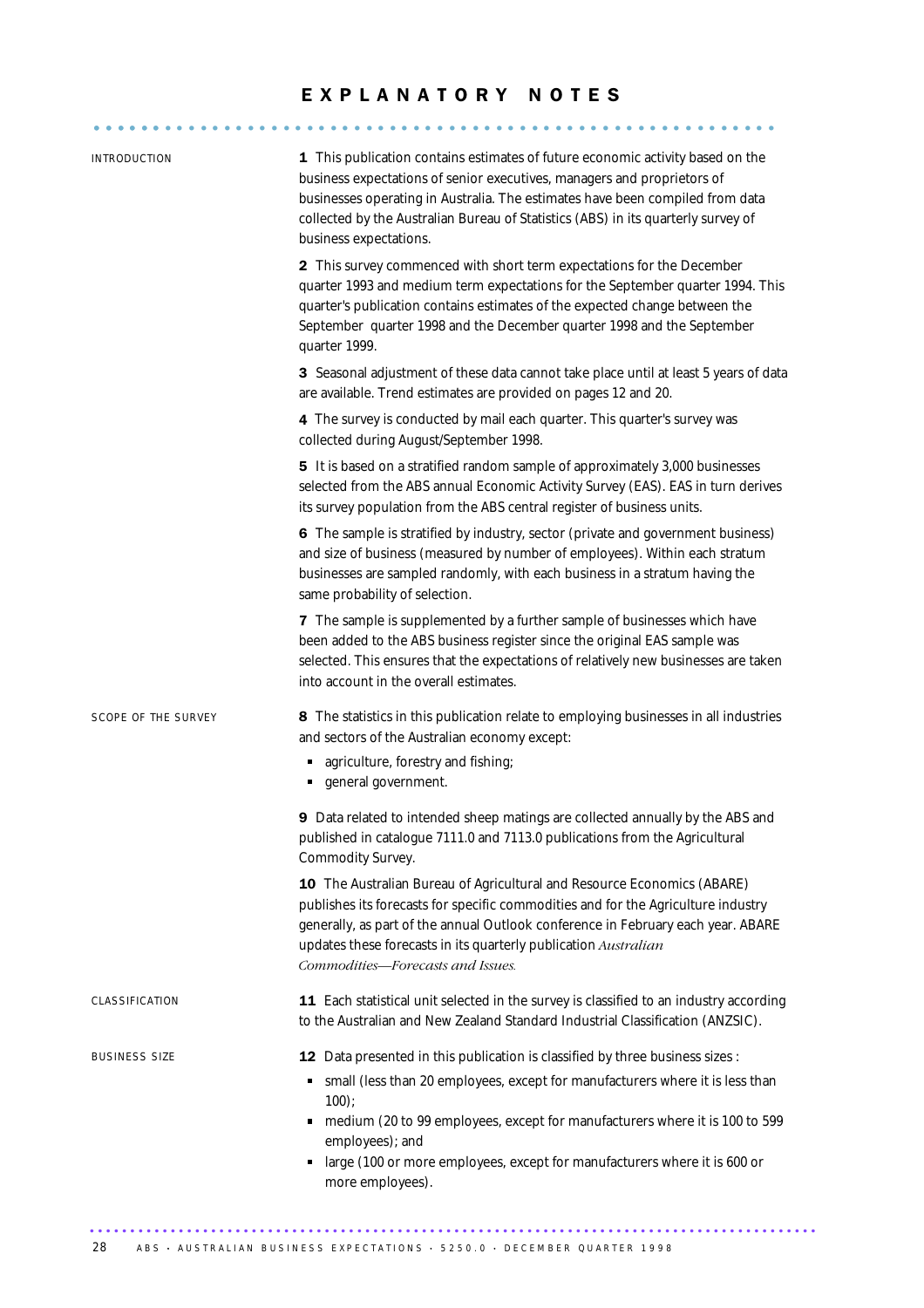.......................................................... ......

### BUSINESS SIZE *continued*

### PROPORTION OF BUSINESSES SELECTED BY SIZE WITHIN AUSTRALIA

|                                                  |                                                                                                                                                                                                                                                                                                                                                                           | Small                | Medium               | Large                | All businesses          |  |  |
|--------------------------------------------------|---------------------------------------------------------------------------------------------------------------------------------------------------------------------------------------------------------------------------------------------------------------------------------------------------------------------------------------------------------------------------|----------------------|----------------------|----------------------|-------------------------|--|--|
|                                                  |                                                                                                                                                                                                                                                                                                                                                                           | $\%$                 | %                    | $\%$                 | %                       |  |  |
|                                                  | Manufacturing<br>Other industries<br>All industries                                                                                                                                                                                                                                                                                                                       | 58.3<br>51.2<br>53.2 | 19.1<br>17.8<br>18.2 | 22.6<br>31.0<br>28.6 | 100.0<br>100.0<br>100.0 |  |  |
| STATISTICAL UNIT                                 | 13 The statistical unit used in the survey of business expectations is the<br>management unit. The management unit is the highest level accounting unit<br>within a business for which sub-annual accounts are maintained, having regard for<br>industry homogeneity.                                                                                                     |                      |                      |                      |                         |  |  |
|                                                  | 14 In nearly all cases the management unit coincides with the legal entity owning<br>the business (i.e. company, partnership, trust, sole proprietor, etc.).                                                                                                                                                                                                              |                      |                      |                      |                         |  |  |
|                                                  | 15 In the case of large diversified businesses, however, there may be more than<br>one management unit, each coinciding with a 'division' or 'line of business'.                                                                                                                                                                                                          |                      |                      |                      |                         |  |  |
| <b>BUSINESS PERFORMANCE</b><br><b>INDICATORS</b> | 16 The survey uses a set of well recognised economic trading indicators in<br>measuring future trading activity. These indicators are: Operating income, selling<br>prices, operating expenses, employment, etc. See Glossary for details.                                                                                                                                |                      |                      |                      |                         |  |  |
|                                                  | 17 The survey asks for full-time equivalent paid persons working. This is not a<br>usual definition of employment as used by the ABS. It would be incorrect to<br>assume a direct comparison with labour force statistics or other ABS employment<br>statistics for instance.                                                                                             |                      |                      |                      |                         |  |  |
| SIMPLE AND WEIGHTED NET<br>BALANCE               | 18 The simple net balance for a selected indicator is estimated by subtracting the<br>percentage of respondents predicting a 'fall' from the percentage of respondents<br>expecting a 'rise'.                                                                                                                                                                             |                      |                      |                      |                         |  |  |
|                                                  | 19 The net balance is a <i>qualitative</i> statistic best suited to indicating the<br>sentiment of businesses about future business conditions, and measures the net<br>proportion of businesses predicting a rise or fall in future business conditions.                                                                                                                 |                      |                      |                      |                         |  |  |
|                                                  | 20 The weighted net balance is estimated by weighting the surveyed direction of<br>change for each unit by its benchmark level response for the equivalent variable in<br>the EAS.                                                                                                                                                                                        |                      |                      |                      |                         |  |  |
|                                                  | 21 Weighting the responses enables larger businesses to have an influence upon<br>the net balance proportional to the level of their expenditure, employment size,<br>etc. Movements in the weighted net balance indicate the net proportion of<br>business activity predicting a rise or fall in future business conditions.                                             |                      |                      |                      |                         |  |  |
| EXPECTED AGGREGATE CHANGE                        | 22 The expected aggregate change measures the forecasted percentage change<br>in the level of a particular indicator. It is estimated by weighting the expected<br>percentage change reported by respondents to the survey by their proportion of<br>aggregate sales, expenditure, employment, etc. in the economy as measured from<br>the benchmark estimate in the EAS. |                      |                      |                      |                         |  |  |
|                                                  | 23 The weighted aggregate estimate of a particular indicator, combined with an<br>estimated level, can be used to quantify its expected future movement.                                                                                                                                                                                                                  |                      |                      |                      |                         |  |  |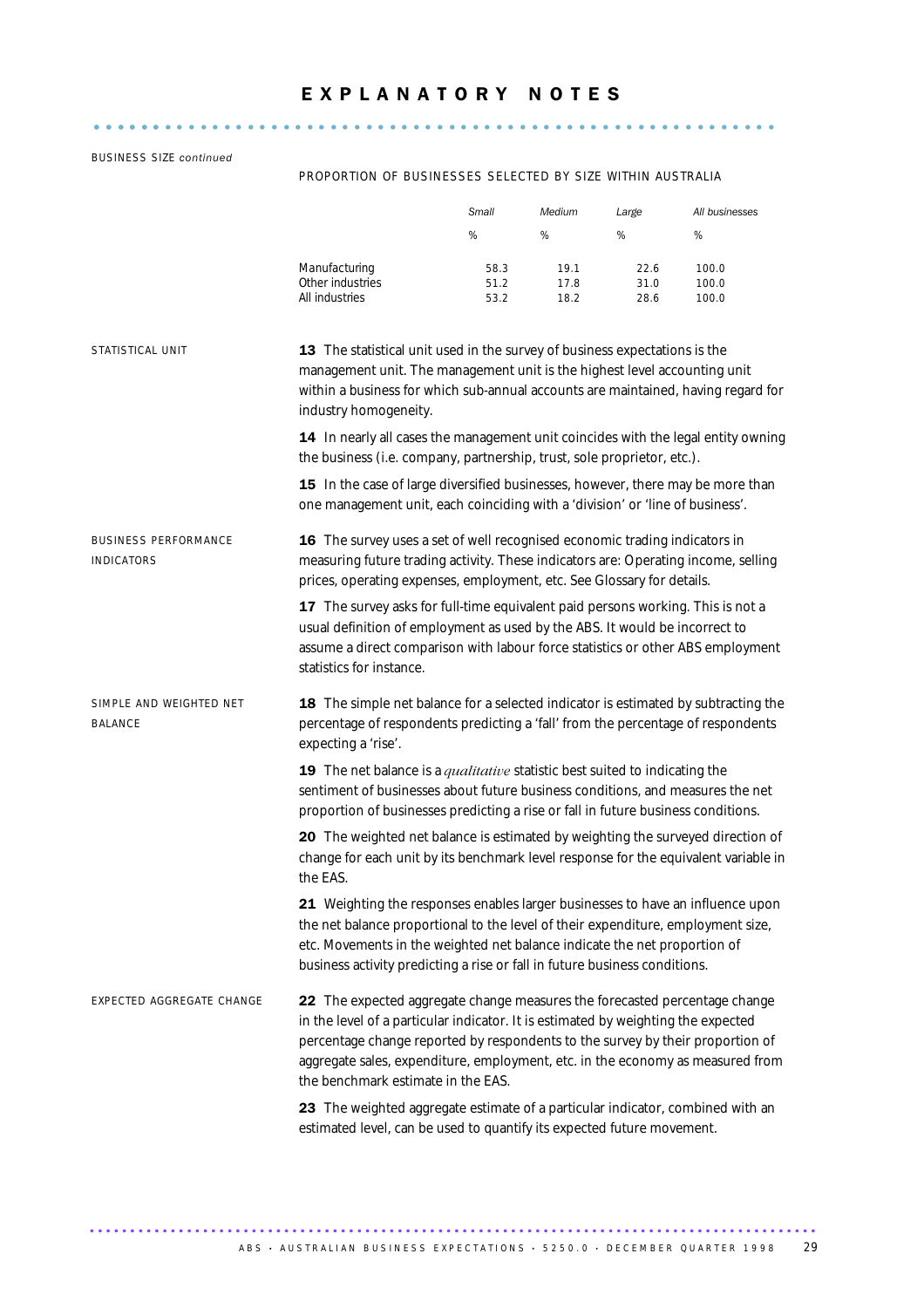# E X P L A N A T O R Y N O T E S .......................................................... ......

COMPARISON OF RESULTS 24 The weighted net balance and expected aggregate change are complementary measures which, in combination, give a broad indication of future business conditions. It is possible to obtain estimates in opposite directions for the net balance and weighted aggregate change estimates.

> 25 The weighted net balance provide a *qualitative* measure of the proportion of businesses predicting the direction of change in future business conditions. The expected aggregate change, however, provides a *quantitative* measure predicting the magnitude of change in a selected variable.

26 A comparison of the various expectations measures is provided in the following table:

### COMPARISON OF THREE MEASURES OF BUSINESS EXPECTATIONS

|                          | Simple net<br>balance | Weighted net<br>balance | Weighted<br>aggregate |
|--------------------------|-----------------------|-------------------------|-----------------------|
|                          | %                     | ℅                       | ℅                     |
| Operating income         | 33.8                  | 37.5                    | 1.5                   |
| Wage costs<br>Employment | 46.4                  | 48.8                    | 1.2 <sub>2</sub>      |
| Full time equivalent     | $-8.2$                | $-11.2$                 | 0.1                   |

27 For the December quarter 1998 a simple net balance of 33.8% of businesses expect a rise in Operating Income. The rise in the Operating Income weighted net balance of 37.5% indicates that the businesses expecting a rise in Operating Income tend to be larger than those expecting a fall.

TREND ESTIMATES 28 The trend estimates are derived by applying a 7–term Henderson moving average to the (unpublished) seasonally adjusted series (The seasonally adjusted series will be available for publication in upcoming releases). The 7–term Henderson average (like all Henderson averages) is symmetric, but as the end of a time series is approached, asymmetric forms of the average are applied. Unlike the weights of the standard 7–term Henderson moving average, the weights employed here have been tailored to suit the particular characteristics of individual series. While the asymmetric weights enable trend estimates for recent quarters to be produced, it does result in revisions to the estimates for the most recent three quarters as additional observations become available. There may also be revisions because of changes in the original data and as a result of the re-estimation of the seasonal factors. For further Information, see *A Guide to Interpreting Time Series— Monitoring Trends: an Overview* (1348.0) or contact the Assistant Director, Time Series Analysis on (02) 6252 6345.

RELIABILITY OF ESTIMATES 29 All of the estimates in this publication are subject to:

- sampling error;
- non-sampling error; and
- **benchmark bias**

30 A B S • AU STRALIAN BUSINESS EXPECTATIONS • 5250.0 • DECEMBER QUARTER 1998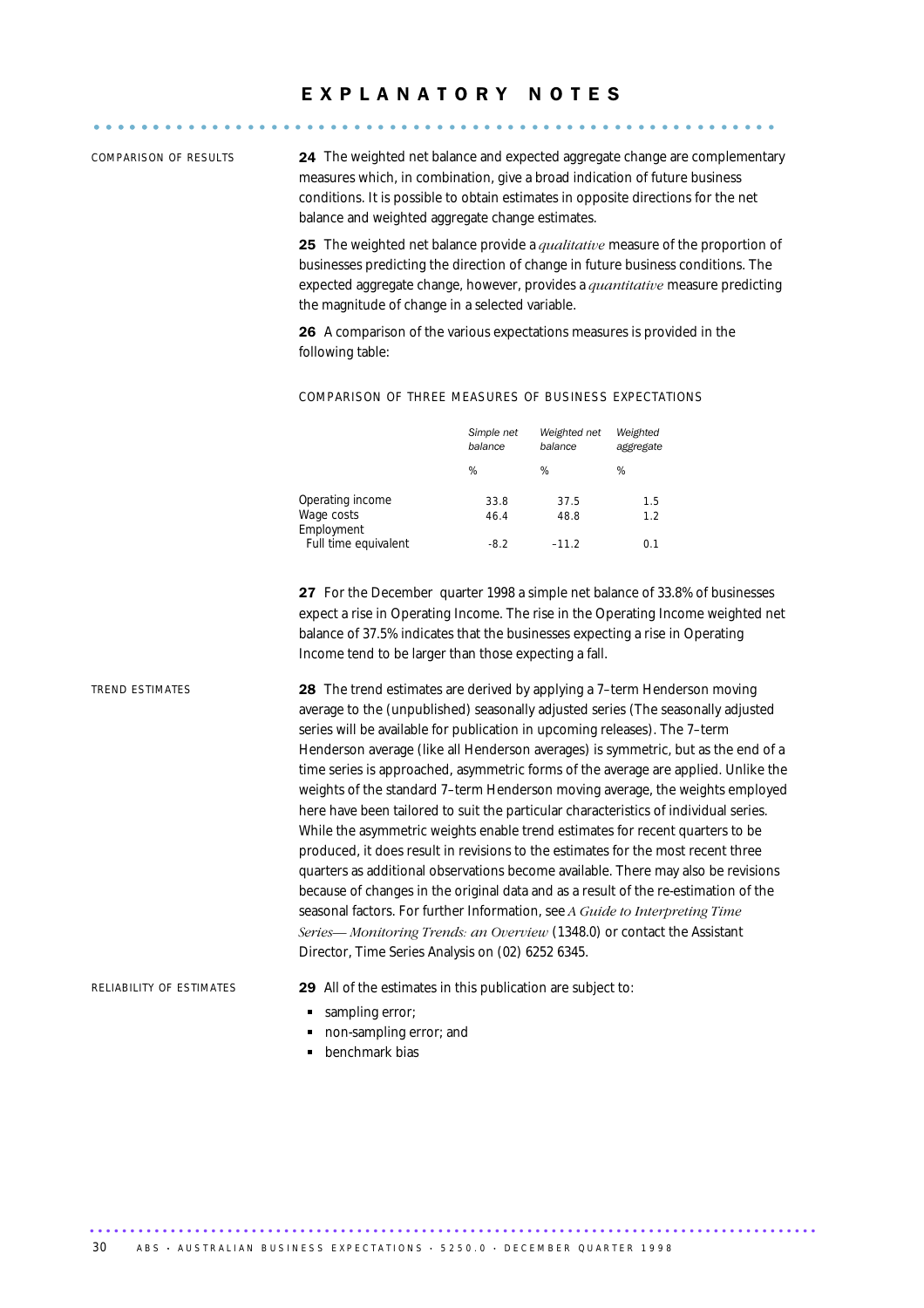## EXPLANATORY NOTES

| SAMPLING ERROR     | 30 Sampling error is due to the use of a sample rather than a complete<br>enumeration; that is, the estimates differ from the values that would have been<br>obtained if all units were surveyed. A measure of the likely difference is given by<br>the standard error, which indicates the extent to which an estimate might have<br>varied by chance because only a sample of units was included. There are about<br>two chances in three that the difference will be within one standard error, and<br>about nineteen chances in twenty that the difference will be within two standard<br>errors.          |                                                                                                                                                                                                                                                                                                                                                                                          |                                               |  |  |  |
|--------------------|----------------------------------------------------------------------------------------------------------------------------------------------------------------------------------------------------------------------------------------------------------------------------------------------------------------------------------------------------------------------------------------------------------------------------------------------------------------------------------------------------------------------------------------------------------------------------------------------------------------|------------------------------------------------------------------------------------------------------------------------------------------------------------------------------------------------------------------------------------------------------------------------------------------------------------------------------------------------------------------------------------------|-----------------------------------------------|--|--|--|
| STANDARD ERRORS    | STANDARD ERRORS OF KEY ESTIMATES, SHORT-TERM EXPECTATION,                                                                                                                                                                                                                                                                                                                                                                                                                                                                                                                                                      | 31 The table below provides standard errors for some of the main estimates of<br>this publication. As an example of how the standard errors can be interpreted,<br>given that the short term expectation for Operating Income for Australia is 1.5%<br>with a standard error of 0.3, there would be two chances in three that the true<br>value would be within the range 1.2% and 1.8%. |                                               |  |  |  |
|                    | AUSTRALIA                                                                                                                                                                                                                                                                                                                                                                                                                                                                                                                                                                                                      |                                                                                                                                                                                                                                                                                                                                                                                          |                                               |  |  |  |
|                    | Business performance indicator                                                                                                                                                                                                                                                                                                                                                                                                                                                                                                                                                                                 | Survey<br>estimate                                                                                                                                                                                                                                                                                                                                                                       | Standard<br>error                             |  |  |  |
|                    | Operating income<br>Selling prices<br>Profit<br>Capital expenditure<br><b>Stocks</b><br>Employment<br>Wage costs                                                                                                                                                                                                                                                                                                                                                                                                                                                                                               | 1.5<br>0.5<br>6.0<br>4.9<br>$-0.7$<br>0.1<br>1.2                                                                                                                                                                                                                                                                                                                                         | 0.3<br>0.1<br>0.3<br>1.2<br>0.5<br>0.1<br>0.1 |  |  |  |
| NON-SAMPLING ERROR | 32 All other inaccuracies are referred to collectively as non-sampling error. The<br>major areas of concern are: non-response; mis-reporting of data by respondents;<br>and deficiency in the central register of economic units.<br>33 Every effort is made to reduce the non-sampling error to a minimum by                                                                                                                                                                                                                                                                                                  |                                                                                                                                                                                                                                                                                                                                                                                          |                                               |  |  |  |
|                    | careful design of questionnaires and efficient editing and operating procedures.<br>34 The expected aggregate change is designed to reflect business expectations<br>for each business performance indicator, as accurately as possible. However, while<br>the estimates should be appropriate measures of business climate, the<br>expectations may not predict actual movements accurately. Businesses may be too<br>optimistic or pessimistic in their predictions at different times.<br>35 In addition, actual movements would be partly comprised of activity of                                         |                                                                                                                                                                                                                                                                                                                                                                                          |                                               |  |  |  |
|                    | relatively recently formed businesses, and businesses which are formed during the<br>expectations reference period which are not immediately represented in BES<br>because they would not have been included on the ABS central register of<br>economic units. Allowance is made in other ABS series for coverage deficiencies<br>relating to newly formed businesses but no allowance for this is made in BES. This<br>is important for some variables, where the contribution of new businesses to<br>growth in that variable is relatively substantial (e.g. employment, capital<br>expenditure or stocks). |                                                                                                                                                                                                                                                                                                                                                                                          |                                               |  |  |  |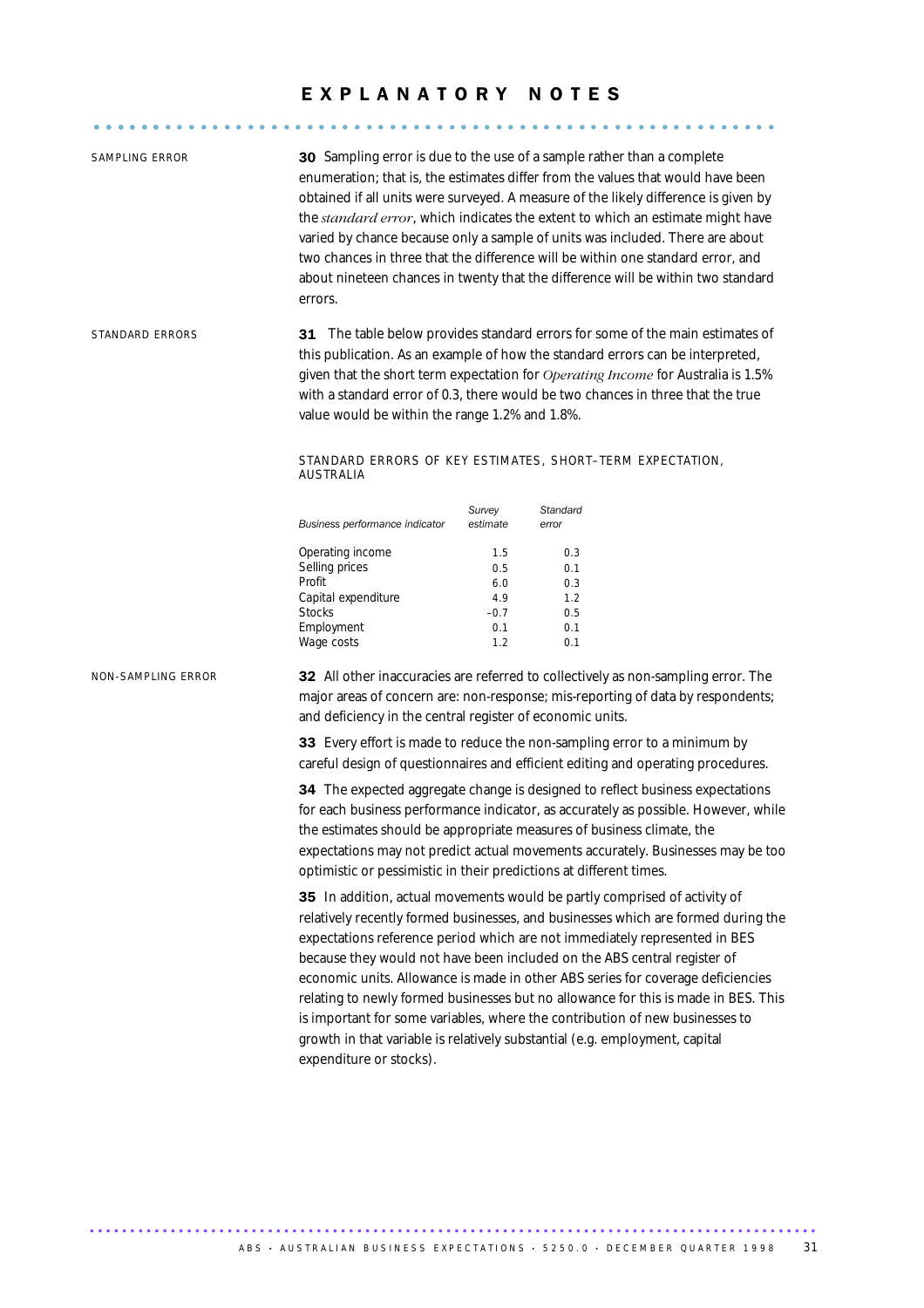## EXPLANATORY NOTES

| <b>BENCHMARKS</b>        | <b>36</b> Benchmark (or base level) information is obtained from the ABS annual<br>Economic Activity Survey (EAS). It is used to weight individual business responses<br>by their relative contribution to each business performance indicator. This enables<br>percentage responses from different businesses to be aggregated.                                                                                                                                                                                    |  |  |  |  |  |
|--------------------------|---------------------------------------------------------------------------------------------------------------------------------------------------------------------------------------------------------------------------------------------------------------------------------------------------------------------------------------------------------------------------------------------------------------------------------------------------------------------------------------------------------------------|--|--|--|--|--|
|                          | 37 In June each year a new sample is selected from units surveyed by EAS in the<br>previous financial year. New benchmarks are introduced for the survey conducted<br>in August each year. The benchmark data become increasingly out of date as they<br>are used in the surveys conducted in November, February and May. In certain<br>cases, the benchmark data may not accurately reflect the current activity of a<br>business. It is currently not possible to measure the extent of any such<br>inaccuracies. |  |  |  |  |  |
|                          | <b>38</b> Results from the EAS are published in <i>Business Operations and Industry</i><br>Performance (8140.0).                                                                                                                                                                                                                                                                                                                                                                                                    |  |  |  |  |  |
| SYMBOLS AND OTHER USAGES | nil or rounded to zero<br>not available for publication<br>n.a.                                                                                                                                                                                                                                                                                                                                                                                                                                                     |  |  |  |  |  |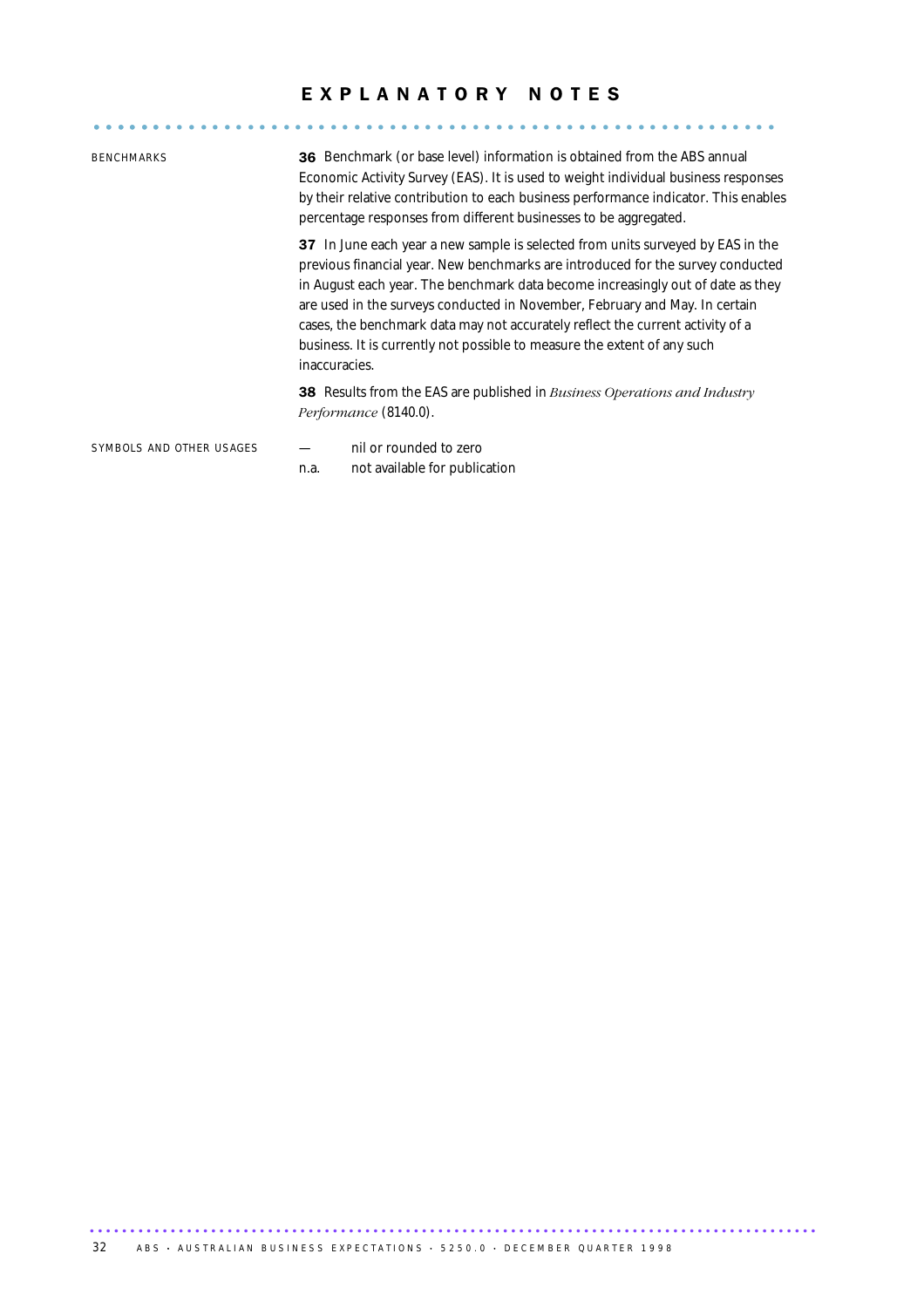## G L O S S A R Y

........................................................... ......

| Capital expenditure      | The expected change in the value of capital expenditure in new tangible assets.                                                                                                                                                                                                                                                                                                                                                                                               |  |  |  |
|--------------------------|-------------------------------------------------------------------------------------------------------------------------------------------------------------------------------------------------------------------------------------------------------------------------------------------------------------------------------------------------------------------------------------------------------------------------------------------------------------------------------|--|--|--|
| Closing stocks           | The expected change in the book value of closing stocks between the end of the<br>collection quarter and the end of the reference periods.                                                                                                                                                                                                                                                                                                                                    |  |  |  |
| Non-wage labour expenses | The expected change in the total amount of employment related expenses not<br>paid directly to employees.                                                                                                                                                                                                                                                                                                                                                                     |  |  |  |
|                          | Some of these expenses are payroll tax, worker's compensation and<br>superannuation.                                                                                                                                                                                                                                                                                                                                                                                          |  |  |  |
| Operating income         | The expected change in operating income derived from the sale of goods or the<br>provision of services by a business in terms of value.                                                                                                                                                                                                                                                                                                                                       |  |  |  |
|                          | Financial institutions report on the expected change in gross interest income plus<br>fees and commissions.                                                                                                                                                                                                                                                                                                                                                                   |  |  |  |
|                          | Non-profit or charitable organisations report on the expected change in fees<br>received for services, donations from the public and government grants and<br>subsidies.                                                                                                                                                                                                                                                                                                      |  |  |  |
| Other operating expenses | The expected change in the total amount of all expenses which are not classified<br>as labour expenses.                                                                                                                                                                                                                                                                                                                                                                       |  |  |  |
|                          | Some of these expenses are overheads, advertising, raw materials and packaging<br>and handling.                                                                                                                                                                                                                                                                                                                                                                               |  |  |  |
| Paid persons working     | The expected change in the number of paid persons working. Where part time or<br>casual employees are involved employers are requested to convert to a full-time<br>equivalent. It should be noted that most other ABS series which provide data on<br>paid persons working do not use a full-time equivalent measure.                                                                                                                                                        |  |  |  |
| Profit                   | Profit is a derived item based on the present trading performance of a business<br>and the expected changes to the level of sales of goods and services and the sum<br>of all expense items.                                                                                                                                                                                                                                                                                  |  |  |  |
|                          | The difference between the new benchmarks for the sales of goods and services<br>and the sum of all expenses items (the sum of total wage expense, non-wage<br>labour expense and all other operating expenses) as determined by the<br>responses received, the Economic Activity Survey benchmarks for those items<br>and an indicator of present trading performance (cost/income ratio) are used to<br>determine the expected change for profit for the reference periods. |  |  |  |
|                          | Because of reporting difficulties experienced with the cost/income ratios, caution<br>should be exercised in interpreting profit expectations.                                                                                                                                                                                                                                                                                                                                |  |  |  |
| Reference periods        | There are two reference periods surveyed each quarter:                                                                                                                                                                                                                                                                                                                                                                                                                        |  |  |  |
|                          | Short-term (if the current quarter is September 1998, then the quarter being<br>٠<br>surveyed is December 1998); and<br>Medium-term (if the current quarter is September 1998, then the quarter<br>٠<br>being surveyed is September 1999).                                                                                                                                                                                                                                    |  |  |  |
| Selling prices           | The expected change in the unit price of goods sold or services provided by the<br>business. Where a business sells a range of products or services a representative<br>product or service is used.                                                                                                                                                                                                                                                                           |  |  |  |
|                          | Financial institutions report on interest rates, services and commissions charged.                                                                                                                                                                                                                                                                                                                                                                                            |  |  |  |
|                          | The benchmark for weighting the selling prices response is derived from<br>associating selling prices with total expenses.                                                                                                                                                                                                                                                                                                                                                    |  |  |  |
|                          |                                                                                                                                                                                                                                                                                                                                                                                                                                                                               |  |  |  |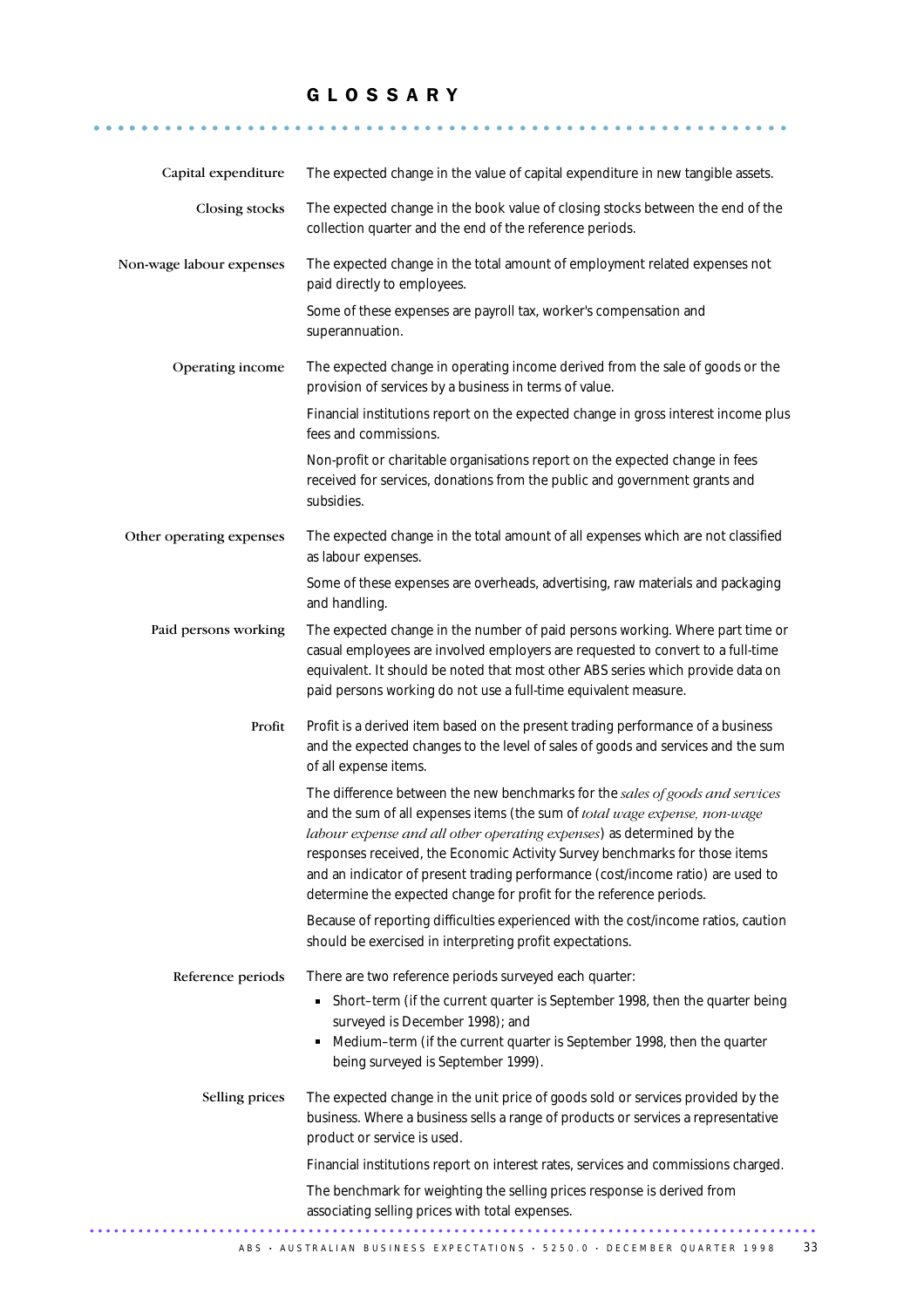## G L O S S A R Y

........................................................... ......

| State information        | State information has been derived for businesses in the survey which operate in<br>more than one State.                                                                                                                                                                                                                                                                                                                                 |  |
|--------------------------|------------------------------------------------------------------------------------------------------------------------------------------------------------------------------------------------------------------------------------------------------------------------------------------------------------------------------------------------------------------------------------------------------------------------------------------|--|
|                          | This has been achieved by                                                                                                                                                                                                                                                                                                                                                                                                                |  |
|                          | • applying a weight (the proportion of a business's economic activity<br>undertaken in each State) to the benchmarks for that business to arrive at<br>potentially eight different benchmarks for each business performance<br>indicator; and<br>• applying the overall percentage change in the business performance<br>indicators obtained from the survey to each of the State benchmarks for each<br>business performance indicator. |  |
| Total operating expenses | This is a derived estimate from the weighted response for the total of wage,<br>non-wage labour and all other expenses.                                                                                                                                                                                                                                                                                                                  |  |
| Total wage expenses      | The expected change in the total amount of direct wage and salaries paid to<br>employees.                                                                                                                                                                                                                                                                                                                                                |  |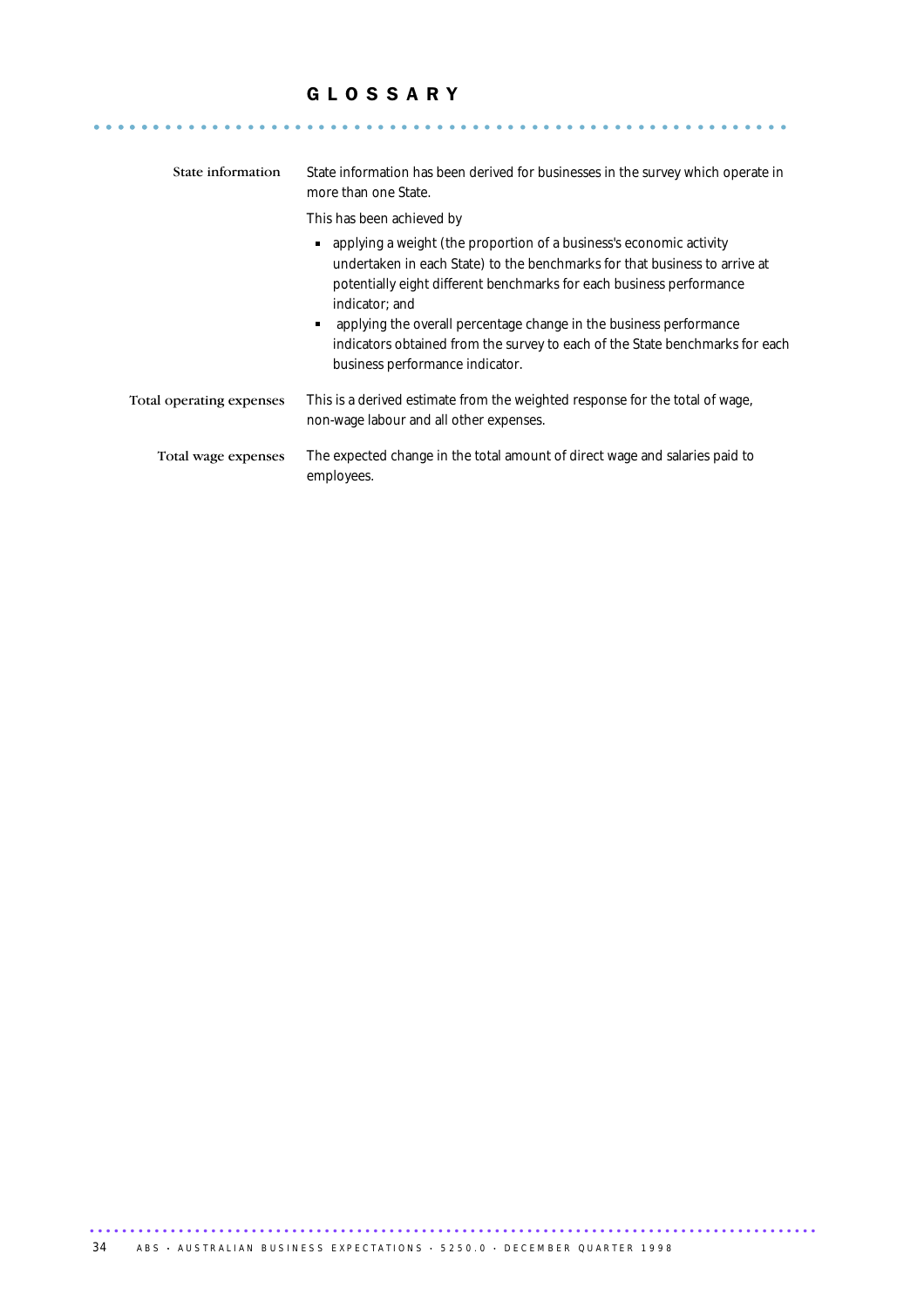### U N P U B L I S H E D D A T A ..............................................................

| AVAILABLE DATA    | The amount of data collected from the Survey of Business Expectations is much greater<br>than the data contained in this publication.                                                                                                                                                                                                                        |  |  |  |
|-------------------|--------------------------------------------------------------------------------------------------------------------------------------------------------------------------------------------------------------------------------------------------------------------------------------------------------------------------------------------------------------|--|--|--|
|                   | Subject to the ABS provisions for maintaining the confidentiality of respondents and<br>their information, more detailed information by industry and size of business may be<br>made available on request.                                                                                                                                                   |  |  |  |
| SIZE OF BUSINESS  | The size of business is based on employment. Additional data can be estimated for the<br>following size ranges:                                                                                                                                                                                                                                              |  |  |  |
|                   | less than 20 employees.<br>٠<br>20 and less than 100 employees.<br>٠<br>100 and less than 600 employees.<br>600 and greater employees.                                                                                                                                                                                                                       |  |  |  |
|                   | small (less than 20 employees except for manufacturing, which is less than 100).<br>medium (20 to less than 100 employees except for manufacturing, which is 100 to<br>$\blacksquare$<br>less than 600).                                                                                                                                                     |  |  |  |
|                   | large (100 and greater employees except for manufacturing, which is 600 and<br>greater).                                                                                                                                                                                                                                                                     |  |  |  |
| INDUSTRY          | Industry is classified according to ANZSIC and is available at the 1 and 2 digit level.<br>Additional data is available for:                                                                                                                                                                                                                                 |  |  |  |
|                   | 15 industries categorised at the one digit ANZSIC level;<br>$\blacksquare$<br>47 industries categorised at the two digit ANZSIC level; and<br>" user defined industry groups such as 'service industries'.                                                                                                                                                   |  |  |  |
| STATE INFORMATION | State information has been derived from the business activity conducted by business in<br>each State. Where sufficient information is available to provide satisfactory estimates,<br>data may be made available at the same level of detail as that for Australia. State<br>information is subject to a greater degree of variance than the Australia data. |  |  |  |
| NET BALANCE       | A weighted net balance for industries and size of business can be produced as a special<br>data service.                                                                                                                                                                                                                                                     |  |  |  |
| MORE INFORMATION  | For more information please contact the officer named at the front of this publication or<br>write to:                                                                                                                                                                                                                                                       |  |  |  |
|                   | The Assistant Director                                                                                                                                                                                                                                                                                                                                       |  |  |  |
|                   | <b>Business Expectations Survey</b>                                                                                                                                                                                                                                                                                                                          |  |  |  |
|                   | Australian Bureau of Statistics<br>PO Box 10                                                                                                                                                                                                                                                                                                                 |  |  |  |
|                   | Belconnen ACT 2616.                                                                                                                                                                                                                                                                                                                                          |  |  |  |
|                   |                                                                                                                                                                                                                                                                                                                                                              |  |  |  |